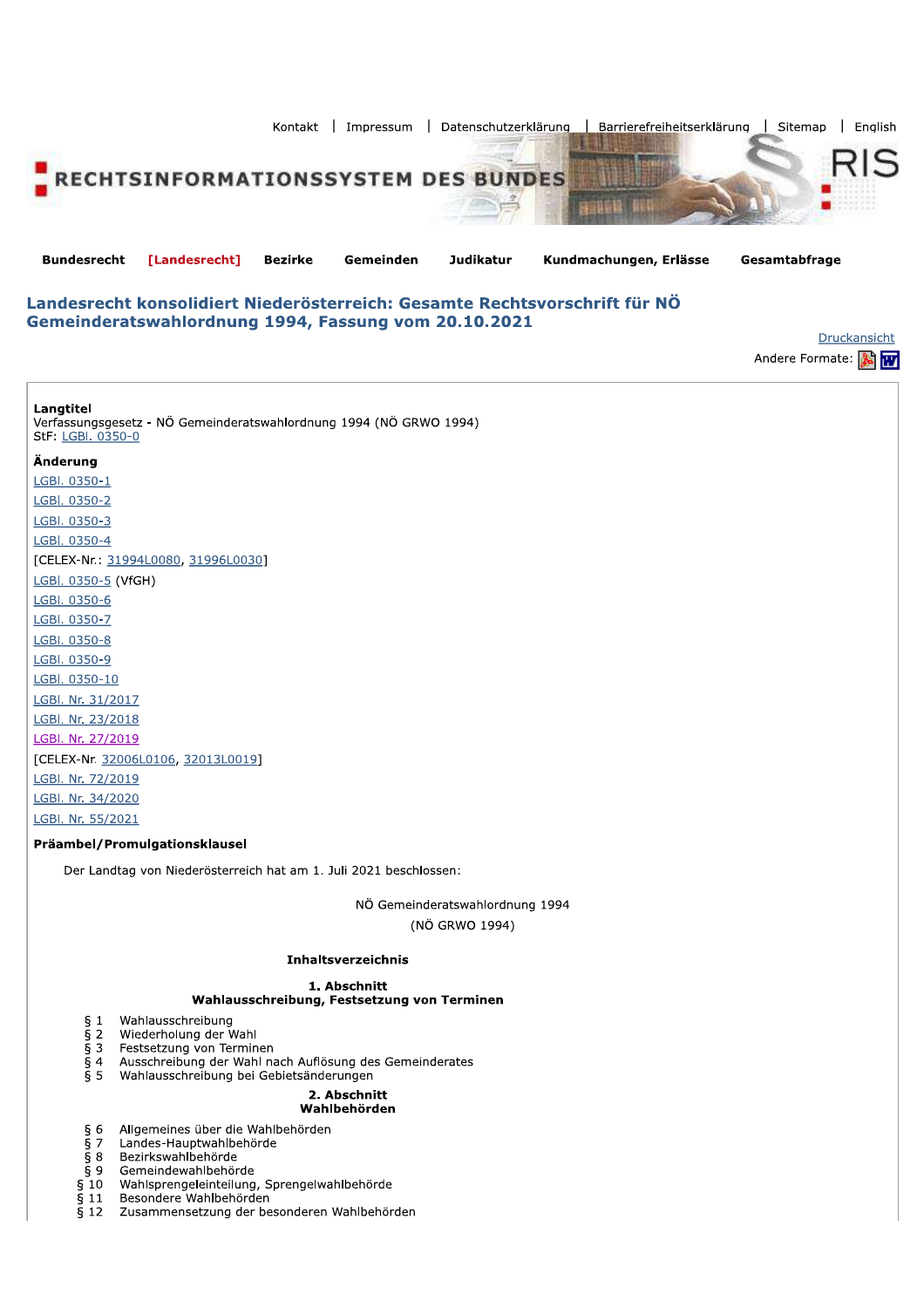- Bildung der Wahlbehörden  $§$  13
- $\overline{\S}$  14 Parteivorschläge
- $§$  15 Vertrauenspersonen und Wahlzeugen
- Sonstige Bestimmungen über Wahlbehörden  $$16$

# 3. Abschnitt

# Wahlrecht, Wählbarkeit, Wählerverzeichnisse

- $§ 17$ Aktives Wahlrecht
- $\bar{\S}$  18 Wählerverzeichnis
- $\bar{\S}$  19 Ausschluß vom aktiven Wahlrecht wegen gerichtlicher Verurteilung
- $\overline{5}$  20 Passives Wahlrecht
- $§$  21 Aufleaung des Wählerverzeichnisses  $$22$ 
	- Ausfolgung an wahlwerbende Parteien

# 4. Abschnitt

## Berichtigungs- und Beschwerdeverfahren

- $§$  23 Berichtigungsanträge
- $\overline{\S}$  24 Verständigung vom Berichtigungsantrag
- $\overline{5}$  25 Entscheidung der Gemeindewahlbehörde
- $\bar{\S}$  26 **Beschwerde**
- $§ 27$ Berichtigungen nach dem NÖ Landesbürgerevidenzengesetz 2019
- $§ 28$ Abschluss des Wählerverzeichnisses

# 5. Abschnitt

## Wahlwerbung

- $$29$ Wahlvorschläge
- $\overline{\S}$  30 Wahlvorschläge ohne Parteienbezeichnung, Zustellungsbevollmächtigte Vertreter
- $\overline{5}$  31 Parteibezeichnungen
- § 32 Prüfung und Verbesserung der Wahlvorschläge
- $§$  33 Ergänzung der Wahlvorschläge
- $\bar{\S}$  34 Abschluss und Veröffentlichung der Wahlvorschläge

#### 6. Abschnitt

#### Festlegung der Wahllokale, Wahlzeit und Verbotszonen

- § 35 Wahllokale, Wahlzeit
- $\overline{8}$  37 Verhotszonen

#### 7. Abschnitt Wahlkarten

- $§ 38$ Anspruch auf eine Wahlkarte
- $539$ Verfahren zur Ausstellung der Wahlkarte

8. Abschnitt

# Verfahren am Wahltag, Abstimmungsverfahren

- $$40$ Leitung der Wahl - Sonstige Befugnisse der Wahlbehörden
- $\overline{6}$  41 Beginn der Wahlhandlung, Stimmabgabe
- $\overline{6}$  42 Stimmabgabe mit Wahlkarten
- $§$  42a Stimmabgabe im Wege der Briefwahl
- $\frac{2}{9}$  43 Stimmabgabe in Heimen und Anstalten
- $\overline{\S}$  44 Stimmabgabe vor der besonderen Wahlbehörde
- $\overline{\S}$  45 Ende der Wahlhandlung
- $\overline{5}$  46 Wahlkuvert, Stimmzettel
- $\overline{5}$  47 Gültige und ungültige Stimmzettel
- $§$  48 Bezeichnung eines Bewerbers durch den Wähler
- $§49$ Mehrere Stimmzettel in einem Wahlkuvert
- $§$  50 Niederschrift der Sprengelwahlbehörde
- $\bar{\S}$  51 Niederschrift der besonderen Wahlbehörde

# 9. Abschnitt

## Ermittlungsverfahren

- $§ 52$ Überprüfung der Sprengelergebnisse, Ermittlung des Gesamtergebnisses
- $\frac{3}{5}$  53 Mandatsaufteilung
- $\bar{\S}$  54 Ermittlung der gewählten Wahlwerber, Reihung der Ersatzmitglieder
- $\overline{S}$  55 Niederschrift der Gemeindewahlbehörde, Kundmachung des Wahlergebnisses

#### 10. Abschnitt

## Wahlanfechtung

- $§ 56$ Anfechtung der Wahl
- $§ 57$ Verfahren
- $§ 58$ Entscheidungen der Landes-Hauptwahlbehörde

#### 11. Abschnitt

## Sonderbestimmungen für Statutarstädte

- $§ 59$ Geltungsbereich
- $\bar{\S}$  60 Wahlausschreibung
- $\bar$  61 Wahlsprengel
- $§62$ Wahlbehörden
- § 63 Berufung und Ausscheiden der Beisitzer, Ersatzmitglieder und Vertrauenspersonen
- $§64$ Stadtwahlbehörde
- $§65$ Sprengelwahlbehörden, besondere Wahlbehörden und Berichtigungskommission
- Einbringung der Anträge auf Berufung der Beisitzer und Ersatzmitglieder, Entschädigung für  $§66$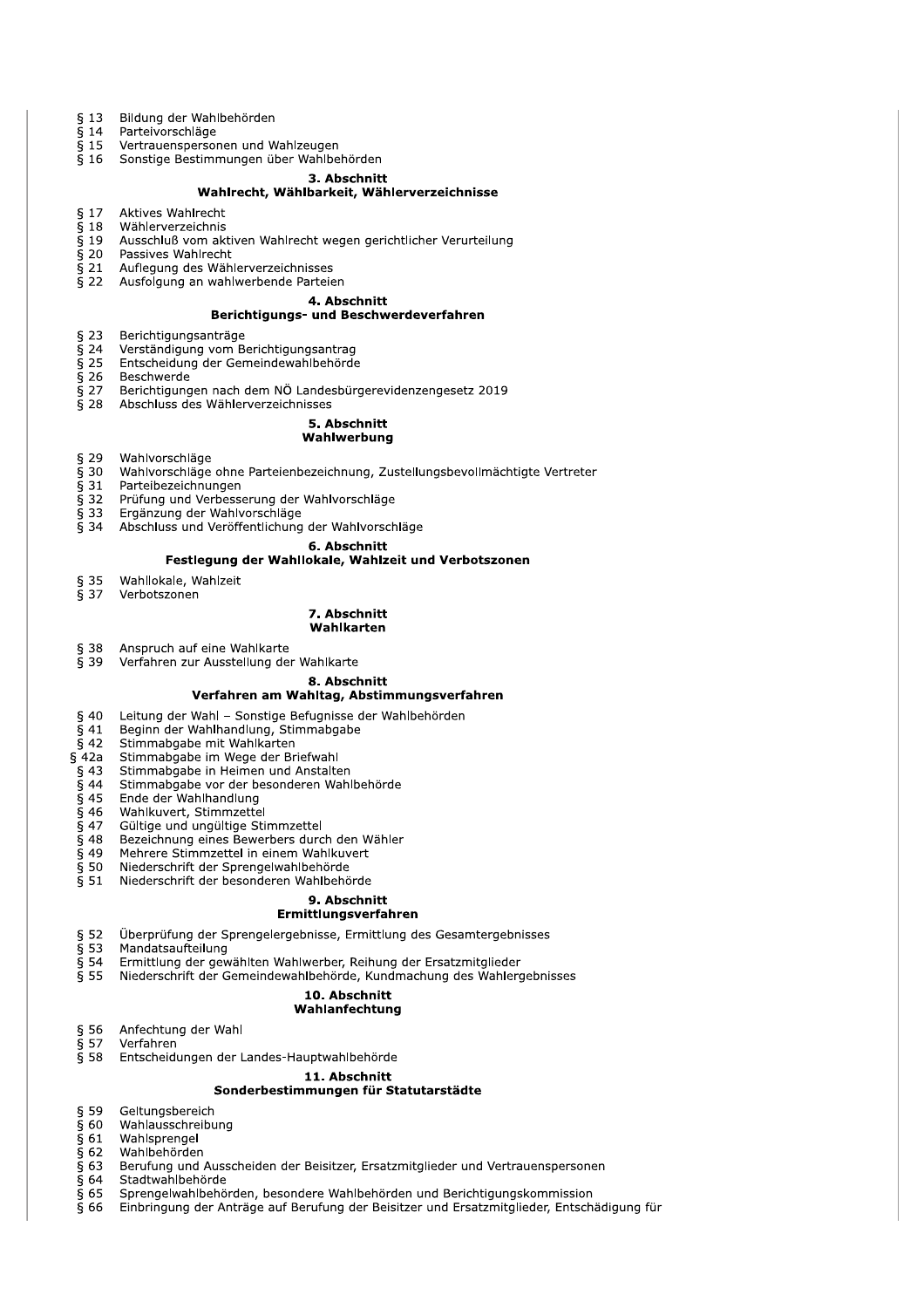Mitglieder der Wahlbehörden

- Erfassung der Wähler § 67
- $\overline{6}$  70 Anfechtung der Gemeinderatswahl
	- 12. Abschnitt

# **Allgemeine Bestimmungen**

- $§71$ Fristen
- $\overline{\S}$  72 Kosten
- $\bar{\S}$  73 Drucksorten
- $\bar{\S}$  74 Schriftliche Anbringen und Meldungen
- $\bar{\S}$  75 Weibliche Form von Funktionsbezeichnungen  $\frac{5}{5}$  76 Eigener Wirkungsbereich der Gemeinde
- Umgesetzte EG-Richtlinien  $§77$
- $\bar{\S}$  78 Inkrafttreten

#### Beachte für folgende Bestimmung

Bei vor dem 1.1.2015 geänderten Rechtsvorschriften wird als Inkrafttretensdatum der Erfassungsstichtag 1.1.2015 angegeben.

**Text** 

## **Artikel I**

#### 1. Abschnitt

#### Wahlausschreibung, Festsetzung von Terminen

#### $\S$  1

#### Wahlausschreibung

(1) Die NÖ Landesregierung muß unter Bedachtnahme auf die in diesem Gesetz enthaltenen Fristen und Termine die Wahl des Gemeinderates für alle niederösterreichischen Gemeinden mit Ausnahme der Städte mit eigenem Statut durch Verordnung so rechtzeitig ausschreiben, dass die erste Sitzung des neugewählten Gemeinderates frühestens drei Monate vor oder spätestens drei Monate nach Ende der Funktionsperiode stattfinden kann (allgemeine Gemeinderatswahlen).

(2) In der Wahlausschreibung müssen der Wahltag und der Tag, der als Tag der Verlautbarung der Wahlausschreibung (Stichtag) gilt, festgelegt werden. Beide müssen so gewählt werden, dass die Einhaltung der in diesem Gesetz genannten Fristen und Termine möglich ist. Als Wahltag darf nur ein Sonntag bestimmt werden.

(3) Als Wahltag und als Stichtag müssen für alle Gemeinden grundsätzlich dieselben Tage bestimmt werden. Bei Elementarereignissen und bei Verkehrsbeschränkungen, die zur Bekämpfung von Seuchen verfügt werden, kann die Landesregierung in den betroffenen Gemeinden auch einen anderen Wahltag und/oder Stichtag bestimmen. § 1 Abs. 4 gilt dabei sinngemäß.

(4) Die Wahlausschreibung muß im Landesgesetzblatt kundgemacht werden. Betrifft die Wahlausschreibung weniger als zehn Gemeinden, so unterbleibt diese Kundmachung. Die Wahlausschreibung muß mit der Angabe der Zahl der in der Gemeinde zu wählenden Mitglieder des Gemeinderates vom Bürgermeister jedenfalls durch Anschlag an der Amtstafel kundgemacht werden. Die Kundmachung durch Anschlag an der Amtstafel der Gemeinde muß dem Muster in der Verordnung über die Gestaltung der Drucksorten zur Vollziehung der NÖ<br>Gemeinderatswahlordnung 1994, LGBI. 0350/2, entsprechen. Wenn die Verordnung über die Gestaltung der Drucks Amtstafel der Gemeinde kundgemacht werden muß, tritt sie mit dem ersten Tag dieser Kundmachung in Kraft.

#### Beachte für folgende Bestimmung

Bei vor dem 1.1.2015 geänderten Rechtsvorschriften wird als Inkrafttretensdatum der Erfassungsstichtag 1.1.2015 angegeben.

## $52$

## Wiederholung der Wahl

Die Landesregierung muß die Wiederholung der Wahl des Gemeinderates in einer Gemeinde erneut ausschreiben, wenn nicht wenigstens zwei Drittel der Gemeinderatsmandate besetzt werden konnten. § 1 Abs. 4 gilt dabei sinngemäß.

#### Beachte für folgende Bestimmung

Bei vor dem 1.1.2015 geänderten Rechtsvorschriften wird als Inkrafttretensdatum der Erfassungsstichtag 1.1.2015 angegeben.

**δ3** 

#### **Festsetzung von Terminen**

Macht eine Entscheidung des Verfassungsgerichtshofes oder der Landes-Hauptwahlbehörde die gänzliche oder teilweise Wiederholung der Wahl des Gemeinderates notwendig, muß die Landesregierung die dafür erforderlichen Termine (Stichtag, Wahltag) durch Verordnung festlegen. § 1 Abs. 4 gilt dabei sinngemäß.

## Ausschreibung der Wahl nach Auflösung des Gemeinderates

(1) Die Landesregierung muss

a) innerhalb von zwei Monaten nach Selbstauflösung eines Gemeinderates oder Zustellung eines Auflösungsbescheides die Neuwahl des Gemeinderates so rechtzeitig ausschreiben,

b) dass die Wahl spätestens innerhalb von sechs Monaten nach der (Selbst-) Auflösung des Gemeinderates stattfindet.

Bei Elementarereignissen und bei Verkehrsbeschränkungen, die zur Bekämpfung von Seuchen verfügt werden, verlängert sich die Frist gemäß lit. a auf sechs Monate und die Frist gemäß lit. b auf ein Jahr.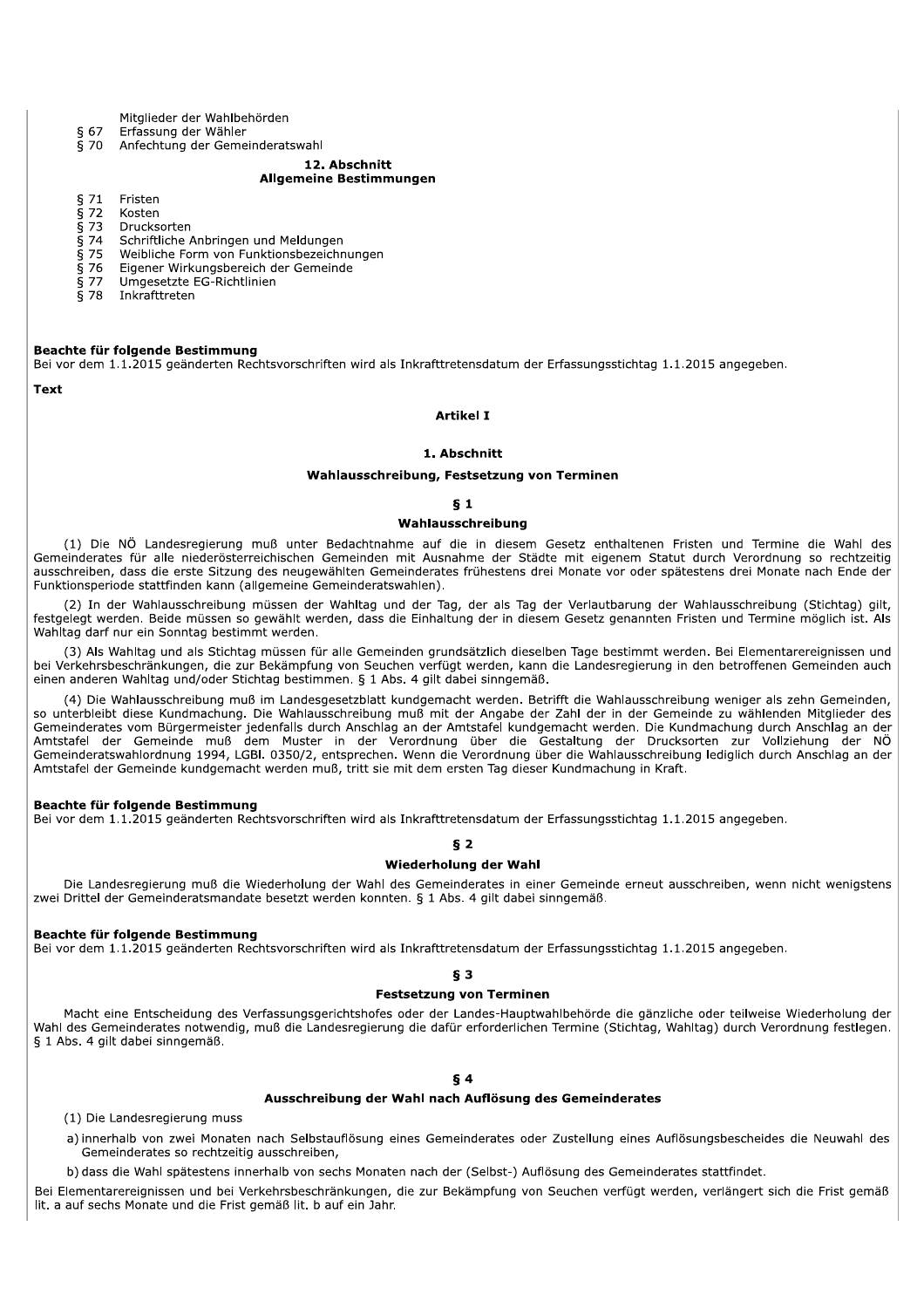§ 1 Abs. 4 gilt mit der Maßgabe sinngemäß, dass auch die Auflösung des Gemeinderates vom Bürgermeister durch Anschlag an der Amtstafel kundgemacht werden muss.

(2) Die Dauer der Funktionsperiode wird durch die Neuwahl nicht berührt. Wenn jedoch innerhalb von zwölf Monaten vor den allgemeinen Gemeinderatswahlen eine Neuwahl stattfindet, so gilt sie als allgemeine Gemeinderatswahl, die daher in der betroffenen Gemeinde unterbleibt.

#### Beachte für folgende Bestimmung

Bei vor dem 1.1.2015 geänderten Rechtsvorschriften wird als Inkrafttretensdatum der Erfassungsstichtag 1.1.2015 angegeben.

#### $55$

# Wahlausschreibung bei Gebietsänderungen

(1) Die Landesregierung muß - wenn die Einhaltung der in diesem Gesetz enthaltenen Fristen und Termine möglich ist - die Neuwahl des Gemeinderates bei einer Gebietsänderung so rechtzeitig ausschreiben, dass die neugewählten Gemeindeorgane mit Wirksamkeit der Cebietsänderung ihre Tätigkeit aufnehmen können. § 1 Abs. 4 gilt dabei sinngemäß. Bis zur Aufnahme der Tätigkeit der neugewählten<br>Gebietsänderung ihre Tätigkeit aufnehmen können. § 1 Abs. 4 gilt dabei sinngemäß. Bis zur Au Wirksamkeit der Gebietsänderung nicht möglich ist, muß die Landesregierung bei einer Vereinigung, Trennung und Neubildung unter sinngemäßer Anwendung der gemeindeorganisationsrechtlichen Vorschriften für die Bestellung von Regierungskommissären und Beiräten solche Organe bestellen.

(2) Im Falle von Gebietsänderungen müssen folgende Wahlbehörden die Aufgaben der Gemeindewahlbehörde wahrnehmen:

- a) bei einer Trennung für die Neuwahl der Gemeinderäte aller neu entstehenden Gemeinden die Gemeindewahlbehörde der getrennten Gemeinde:
- b) bei einer Aufteilung einer Gemeinde die Gemeindewahlbehörden jener Gemeinden, auf die die Gemeinde aufgeteilt wird;
- c) bei einer Neubildung für die Neuwahl des Gemeinderates der neu gebildeten Gemeinde die Gemeindewahlbehörde jener Gemeinde, von der der Gebietsteil mit der größten Einwohnerzahl abgetrennt wird:
- d) bei einer Vereinigung für die Neuwahl des Gemeinderates der neu entstehenden Gemeinde die Gemeindewahlbehörde jener Gemeinde, die die größte Einwohnerzahl hat.

(3) Wenn für die Neuwahl des Gemeinderates einer Gemeinde bei einer Gebietsänderung eine Gemeinde in Wahlsprengel geteilt wird, müssen Sprengelwahlbehörden und bei Bedarf besondere Wahlbehörden neu gebildet werden.

(4) Ändern sich bei einer Gebietsänderung die Grenzen von Verwaltungsbezirken, führt iene Bezirkswahlbehörde das Wahlverfahren durch, in deren Sprengel die die Neuwahl des Gemeinderates durchführende Gemeindewahlbehörde ihren Sitz hat.

#### Beachte für folgende Bestimmung

Bei vor dem 1.1.2015 geänderten Rechtsvorschriften wird als Inkrafttretensdatum der Erfassungsstichtag 1.1.2015 angegeben.

## 2. Abschnitt

#### Wahlbehörden

## **86**

## Allgemeines über die Wahlbehörden

(1) Zur Durchführung und Leitung der Wahlen werden Wahlbehörden bestellt. Es sind dies:

a) die Landes-Hauptwahlbehörde,

b) die Bezirkswahlbehörden,

c) die Gemeindewahlbehörden,

d) die Sprengelwahlbehörden und

e) die besonderen Wahlbehörden.

(2) Die Behörden bleiben bis zur Ausschreibung der nächsten allgemeinen Gemeinderatswahlen im Amt (Amtsperiode). Wurde vor Ablauf der Funktionsperiode des Gemeinderates wegen einer Gebietsänderung eine Neuwahl des Gemeinderates durchgeführt, muß unter sinngemäßer Anwendung der in diesem Gesetz enthaltenen, für die Bildung der Gemeindewahlbehörde maßgeblichen Vorschriften für den Rest der Funktionsperiode eine Gemeindewahlbehörde neu bestellt werden.

(3) Außerdem muß die Gemeindewahlbehörde für den Rest der Amtsperiode (Abs. 2) neu bestellt werden, wenn die Zusammensetzung dieser Wahlbehörde nicht mehr dem Verhältnis der bei der letzten Gemeinderatswahl erzielten Parteisummen entspricht. Der Lauf der Frist für die Einbringung der Parteivorschläge (§ 14) beginnt am Tag der Konstituierung des Gemeinderates; sie beträgt einheitlich zwei Wochen.

(4) Die Wahlbehörden entscheiden in allen Fragen, die sich in ihrem Bereich über das Wahlrecht und die Ausübung der Wahl ergeben.

(5) Bis zum ersten Zusammentreten der Wahlbehörden sind deren Vorsitzende berechtigt und verpflichtet, alle unaufschiebbaren Geschäfte zu besorgen. Dazu zählt insbesondere die Entgegennahme von Eingaben. Beim ersten Zusammentreten der Wahlbehörden müssen die Vorsitzenden die von ihnen getroffenen Verfügungen der Wahlbehörde zur Kenntnis bringen.

(6) Vom Vorstand jener Behörden, an deren Sitz die Wahlbehörden gebildet wurden, müssen diesen die erforderlichen Hilfskräfte und Hilfsmittel zur Verfügung gestellt werden.

## Beachte für folgende Bestimmung

Bei vor dem 1.1.2015 geänderten Rechtsvorschriften wird als Inkrafttretensdatum der Erfassungsstichtag 1.1.2015 angegeben.

#### $57$

#### Landes-Hauptwahlbehörde

(1) Für alle niederösterreichischen Gemeinden, mit Ausnahme der Städte mit eigenem Statut, wird am Sitz der Landesregierung die Landes-Hauptwahlbehörde gebildet. Sie besteht aus dem Landeshauptmann oder einem für den Fall der Verhinderung von ihm bestellten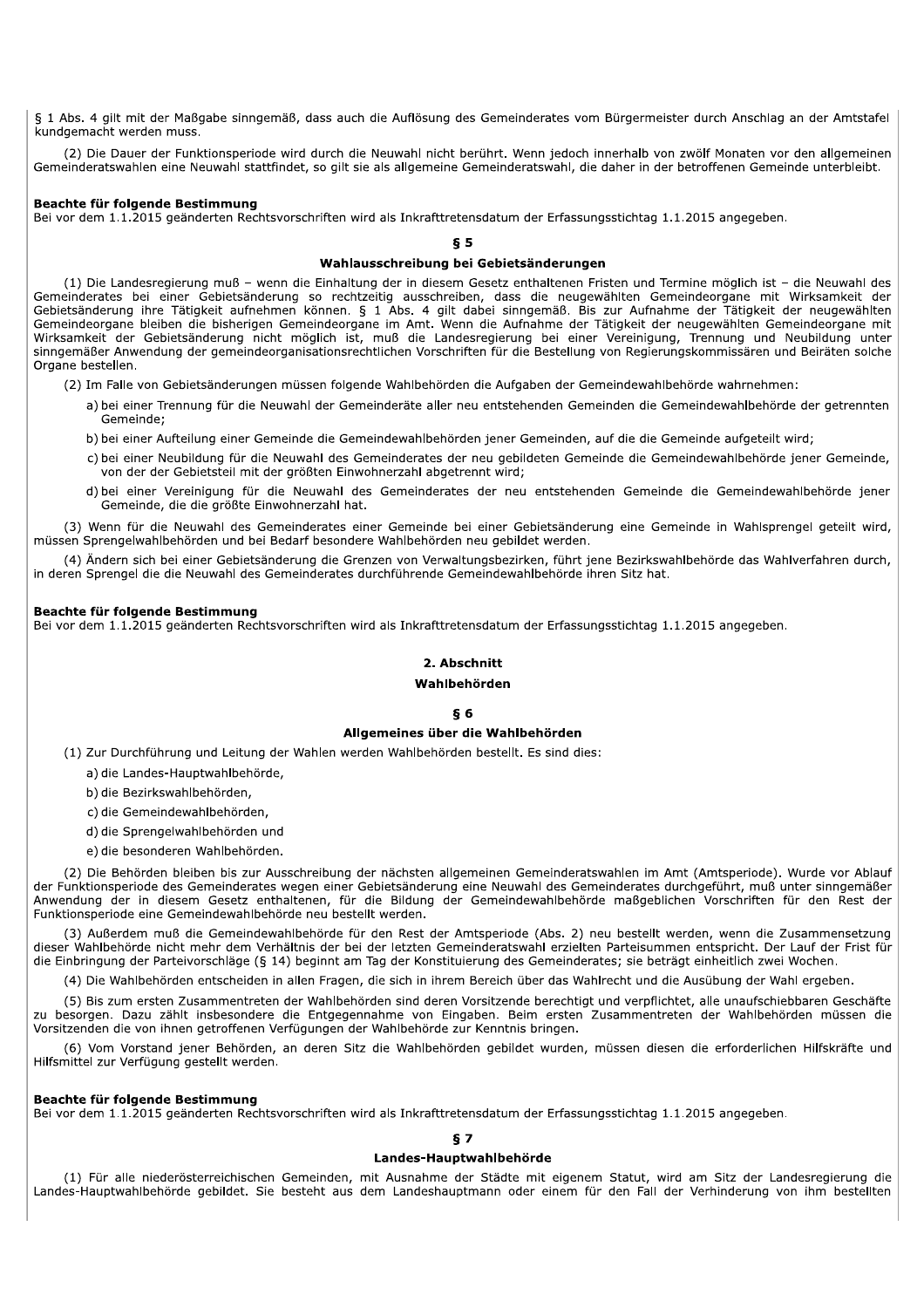Stellvertreter als Vorsitzenden und aus zwölf Beisitzern als weiteren Mitgliedern. Drei Beisitzer müssen Richter im Sinne des Art. 87 Abs. 1 B-VG sein. Die übrigen Mitglieder sind in Ausübung dieses Amtes an keine Weisungen gebunden (Art. 20 Abs. 2 Z 7 B-VG).

(2) Aus dem Kreis der rechtskundigen Landesbediensteten werden der Landes-Hauptwahlbehörde in erforderlicher Anzahl Schriftführer und ständige Referenten beigegeben. Die ständigen Referenten müssen die für die Vorbereitung der Entscheidung der Landes-Hauptwahlbehörde notwendigen Maßnahmen treffen.

(3) Die Landes-Hauptwahlbehörde führt neben den sonst ihr übertragenen Aufgaben die Oberaufsicht über alle anderen Wahlbehörden. Die Landesregierung ist berechtigt, sich über alle Gegenstände der Geschäftsführung der Landes-Hauptwahlbehörde zu unterrichten.

## Beachte für folgende Bestimmung

Bei vor dem 1.1.2015 geänderten Rechtsvorschriften wird als Inkrafttretensdatum der Erfassungsstichtag 1.1.2015 angegeben.

# **δ** 8

## Bezirkswahlbehörde

(1) Bezirkswahlbehörde ist die nach den Bestimmungen des § 10 der NÖ Landtagswahlordnung 1992, LGBI. 0300, jeweils im Amt befindliche gleichnamige Behörde.

(2) Die Bezirkswahlbehörde führt die Aufsicht über die Gemeinde-, Sprengel- und die besonderen Wahlbehörden.

#### Beachte für folgende Bestimmung

Bei vor dem 1.1.2015 geänderten Rechtsvorschriften wird als Inkrafttretensdatum der Erfassungsstichtag 1.1.2015 angegeben.

# εq

# Gemeindewahlbehörde

(1) Für jede Gemeinde wird eine Gemeindewahlbehörde eingesetzt.

(2) Sie besteht aus dem Bürgermeister oder einem von ihm zu bestellenden ständigen Vertreter als Vorsitzenden und Gemeindewahlleiter sowie sechs Beisitzern.

(3) Der Bürgermeister muß für den Fall der vorübergehenden Verhinderung des Gemeindewahlleiters auch einen Stellvertreter bestellen.

(4) Für die Bestellung des ständigen Vertreters (Abs. 2) und des Stellvertreters des Gemeindewahlleiters (Abs. 3) werden Vorschläge der Wahlparteien nicht erstattet.

(5) Die Gemeindewahlbehörde führt neben den sonst ihr übertragenen Aufgaben die Aufsicht über die Sprengel- und die besonderen Wahlbehörden.

#### Beachte für folgende Bestimmung

Bei vor dem 1.1.2015 geänderten Rechtsvorschriften wird als Inkrafttretensdatum der Erfassungsstichtag 1.1.2015 angegeben.

#### $610$

#### Wahlsprengeleinteilung, Sprengelwahlbehörde

(1) Räumlich ausgedehnte Gemeinden sowie solche mit mehr als 1.000 Wahlberechtigten können von der Gemeindewahlbehörde in Wahlsprengel geteilt werden. Die Einteilung und Festsetzung der Wahlsprengel muß spätestens zwei Wochen nach dem Stichtag erfolgen.

(2) In Gemeinden, die in Wahlsprengel eingeteilt sind, ist für jeden Wahlsprengel eine Sprengelwahlbehörde einzusetzen. In einem Wahlsprengel kann auch die Gemeindewahlbehörde die Geschäfte der Sprengelwahlbehörde versehen.

(3) Die Sprengelwahlbehörde besteht aus dem vom Bürgermeister zu bestellenden Vorsitzenden sowie drei Beisitzern.

(4) Der Bürgermeister muß für den Fall der vorübergehenden Verhinderung des Vorsitzenden auch einen Stellvertreter bestellen.

(5) Die Vorsitzenden und deren Stellvertreter müssen aufgrund von Vorschlägen der Wahlparteien nach den Grundsätzen des Verhältniswahlrechtes nach ihrer bei der letzten Gemeinderatswahl erzielten Parteisumme in der Gemeinde bestellt werden. Wahlparteien, die keine, unzulässige oder nicht ausreichende Vorschläge vorlegen, haben in dem vom Mangel betroffenen Umfang keinen Anspruch auf die Bestellung von Vorsitzenden und deren Stellvertretern; die Bestellung ist unter den verbleibenden Wahlparteien nach den Grundsätzen des Verhältniswahlrechtes vorzunehmen. Die danach anspruchsberechtigte Wahlpartei ist sofort aufzufordern, einen ergänzenden Bestellungsvorschlag binnen einer Woche einzureichen.

## Beachte für folgende Bestimmung

Bei vor dem 1.1.2015 geänderten Rechtsvorschriften wird als Inkrafttretensdatum der Erfassungsstichtag 1.1.2015 angegeben.

 $$10a$ 

# (entfällt)

## Beachte für folgende Bestimmung

Bei vor dem 1.1.2015 geänderten Rechtsvorschriften wird als Inkrafttretensdatum der Erfassungsstichtag 1.1.2015 angegeben.

## $S<sub>11</sub>$

#### **Besondere Wahlbehörden**

Um den bettlägerigen und den in ihrer Freiheit beschränkten Wahlberechtigten die Ausübung des Wahlrechtes zu erleichtern, muß die Gemeindewahlbehörde bei Bedarf (Ausstellung von entsprechenden Wahlkarten) spätestens am 2. Tag vor dem Wahltag besondere Wahlbehörden einrichten, die diese Personen während der festgesetzten Wahlzeit aufsuchen. Besondere Wahlbehörden müssen wie Sprengelwahlbehörden bestellt werden. Die Gemeindewahlbehörde kann auch die Geschäfte einer besonderen Wahlbehörde versehen, soferne sie nicht bereits gemäß § 10 Abs. 2 zweiter Satz tätig wird.

#### Beachte für folgende Bestimmung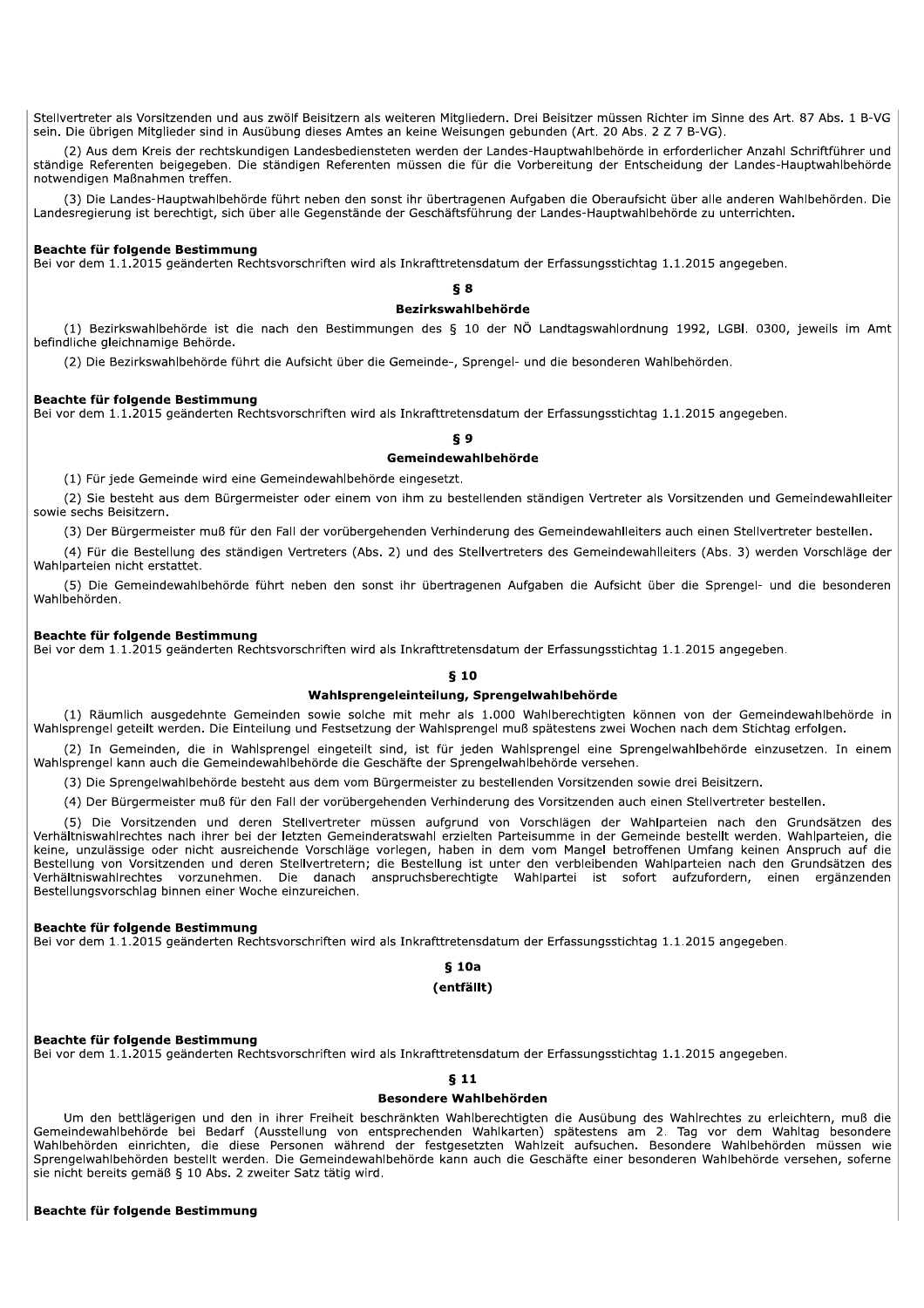Bei vor dem 1.1.2015 geänderten Rechtsvorschriften wird als Inkrafttretensdatum der Erfassungsstichtag 1.1.2015 angegeben.

ch wie Sprengelwahlbehörden zusammen.

#### **813**

#### Bildung der Wahlbehörden

et als Inkrafttretensdatum der Erfassungsstic<br>
8 12<br>
2 Usammensetzung der besonderen Wahlbehörden<br>
8 12<br>
2 Usammensetzung der besonderen Wahlbehörden<br>
8 13<br>
Bildung der Wahlbehörden<br>
8 13<br>
6 Bildung der Wahlbehörden<br>
ien n (1) Die Beisitzer der Landes-Hauptwahlbehörde, die nicht Richter sind, werden aufgrund von Vorschlägen der im Landtag vertretenen Parteien nach dem Verhältnis der bei der letzten Landtagswahl für sie abgegebenen Stimmen durch die Landesregierung berufen. Die richterlichen Mitglieder werden von der Landesregierung aufgrund eines Vorschlages des Präsidenten des Oberlandesgerichtes Wien berufen. Die Landesregierung bestellt auch die Schriftführer und ständigen Referenten, die der Landes-Hauptwahlbehörde beigegeben werden.

(2) Die Beisitzer der Gemeindewahlbehörde werden auf Grund der Vorschläge der Wahlparteien nach den Grundsätzen des Verhältniswahlrechtes nach ihrer bei der letzten Gemeinderatswahl in der Gemeinde erzielten Parteisumme durch den Vorsitzenden der Bezirkswahlbehörde berufen.

(3) Die Beisitzer der Sprengelwahlbehörden werden aufgrund von Vorschlägen der Wahlparteien nach den Grundsätzen des Verhältniswahlrechtes nach ihrer der bei der letzten Gemeinderatswahl erzielten Parteisumme in der Gemeinde durch den Vorsitzenden der Gemeindewahlbehörde berufen.

(4) Für jeden Beisitzer in allen Wahlbehörden muß in gleicher Weise ein Ersatzmitglied bestellt werden.

(5) Mitglieder von Wahlbehörden können nur Personen sein, die das aktive Wahlrecht zum Gemeinderat in einer niederösterreichischen Gemeinde besitzen. Für die Beisitzer und Ersatzmitglieder der Landes-Hauptwahlbehörde und der Bezirkswahlbehörden ist jedoch die Erfüllung dieser Voraussetzung nicht erforderlich. Die gleichzeitige Mitgliedschaft in mehreren Wahlbehörden ist unzulässig und nur in folgenden Fällen zulässig:

- Gemeindewahlbehörde und eine Sprengelwahlbehörde.

- Gemeindewahlbehörde und eine besondere Wahlbehörde.

- eine Sprengelwahlbehörde und eine besondere Wahlbehörde.

(6) Die Namen der Vorsitzenden, der Beisitzer, der Ersatzmitglieder und der Vertrauenspersonen der Wahlbehörden müssen wie folgt kundgemacht werden:

a)Landes-Hauptwahlbehörde: an der Amtstafel des Amtes der NÖ Landesregierung und in den Amtlichen Nachrichten der NÖ Landesregierung:

b) Bezirkswahlbehörde: an der Amtstafel der Bezirkshauptmannschaft:

c) Gemeindewahlbehörde: an der Amtstafel der Gemeinde:

d) Sprengelwahlbehörde: an der Amtstafel der Gemeinde

e) Besondere Wahlbehörde: an der Amtstafel der Gemeinde.

vor dem 1.1.2015 geänderten Rechtsvorschriften wird als Inkrafttretensdatum der Erfassungsstichtag 1.1.2015 angegeben.

# $814$

#### Parteivorschläge

b) Bezirkswahlbehörde: an der Amtstafel der Bezirkshauptma<br>
c) Gemeindewahlbehörde: an der Amtstafel der Gemeinde;<br>
d) Sprengelwahlbehörde: an der Amtstafel der Gemeinde;<br>
e) Besondere Wahlbehörde: an der Amtstafel der Gem (1) Die Vorschläge zur Bestellung der Beisitzer, Ersatzmitglieder, Vertrauenspersonen und der Vertreter der Vertrauenspersonen müssen hinsichtlicl en.<br>En der Gemeindewahlbehörde binnen einer Woche nach dem Stichtag beim Vorsitzenden der Bezirkswahlbehörde.<br>Solder Gemeindewahlbehörde binnen einer Woche nach dem Stichtag beim Vorsitzenden der Bezirkswahlbehörde.

b) der Sprengelwahlbehörden binnen vier Wochen nach dem Stichtag beim Vorsitzenden der Gemeindewahlbehörde und

c) der besonderen Wahlbehörden spätestens am zweiten Tag vor dem Wahltag beim Vorsitzenden der Gemeindewahlbehörde

eingebracht werden.

(2) Die Vorschläge für die Bestellung der Vorsitzenden und deren Stellvertreter müssen hinsichtlich

a) der Sprengelwahlbehörden binnen vier Wochen nach dem Stichtag beim Bürgermeister und

b) der besonderen Wahlbehörden spätestens am zweiten Tag vor dem Wahltag beim Bürgermeister

eingebracht werden.

(3) Wahlparteien, die keine, unzulässige (z. B. Mehrfachmitgliedschaft nach § 13 Abs. 5) oder nicht ausreichende Vorschläge vorlegen, haben in dem vom Mangel betroffenen Umfang keinen Anspruch auf die Bestellung von Beisitzern und Ersatzmitgliedern sowie von Vertrauenspersonen und Vertretern der Vertrauenspersonen der in den Absätzen 1 und 2 genannten Wahlbehörden. In diesen Fällen unterbleibt die Bestellung von Beisitzern (Ersatzmitgliedern) sowie von Vertrauenspersonen (Vertretern der Vertrauenspersonen). Hievon abweichend werden bei unzulässigen Mehrfachmitgliedschaften alle Bestellungsvorschläge mit Ausnahme des zuerst eingelangten, an erster Stelle stehenden Vorschlages gestrichen. Die nominierende Wahlpartei ist davon umgehend in Kenntnis zu setzen.

(4) Scheidet ein Vorsitzender, dessen Stellvertreter, Beisitzer, Ersatzmitglied, eine Vertrauensperson oder ein Vertreter einer Vertrauensperson aus oder übt sein Amt nicht aus, muß das bestellende Organ die betreffende Partei unverzüglich auffordern, sofort einen neuen Vorschlag zu erstatten.

## $§$  15

## Vertrauenspersonen und Wahlzeugen

(1) Hat eine im Landtag vertretene Partei keinen Anspruch auf die Berufung eines Beisitzers in die Landes-Hauptwahlbehörde, dann kann sie in diese zwei Vertrauenspersonen entsenden.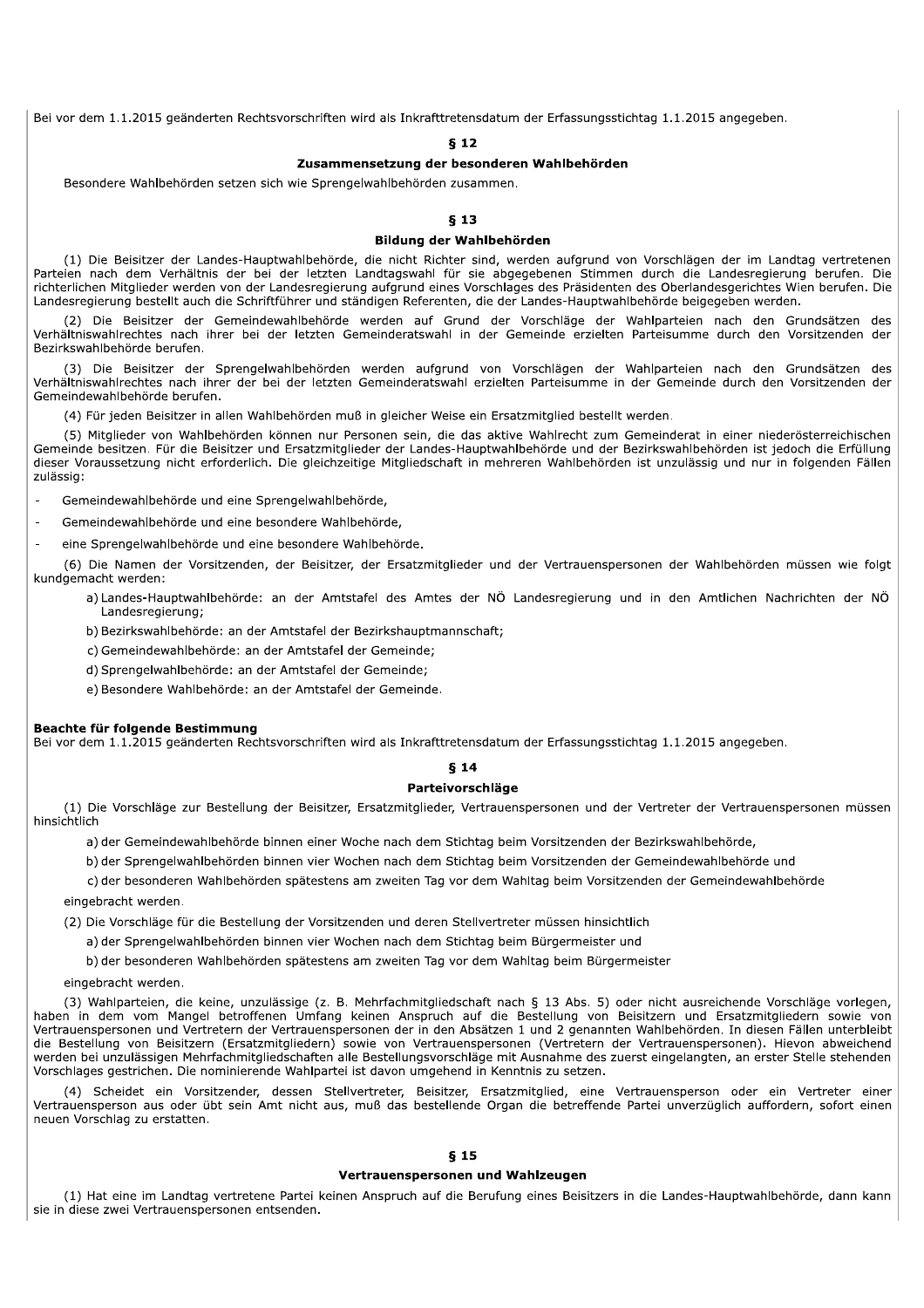(2) Hat eine im Gemeinderat vertretene Partei keinen Anspruch auf Berufung eines Beisitzers in die Gemeinde-, Sprengel- oder in die besondere Wahlbehörde, so kann sie in diese Wahlbehörde zwei Vertrauenspersonen entsenden.

(3) Die Vertrauenspersonen müssen in gleicher Weise wie die Beisitzer von der jeweiligen Wahlbehörde bestellt und zu den Sitzungen der Wahlbehörde eingeladen werden. Sie nehmen an diesen ohne Stimmrecht teil. Das Recht auf Entsendung von Wahlzeugen wird dadurch nicht berührt.

(4) In jedes Wahllokal können von jeder Wahlpartei, die einen gültigen Wahlvorschlag eingebracht hat, zwei Wahlzeugen, die das Wahlalter nach § 17 Abs. 1 erreicht haben, zu jeder Wahlbehörde entsendet werden. Die Entsendung einer Person in mehrere Wahllokale oder in mehrere Wahlbehörden ist zulässig.

(5) Die Namen der Wahlzeugen müssen spätestens zehn Tage vor dem Wahltag vom zustellungsbevollmächtigten Vertreter der jeweiligen Wahlpartei dem Bürgermeister schriftlich bekanntgegeben werden. Der Bürgermeister muss den Wahlzeugen einen Eintrittschein, der sie zum Eintritt in das Wahllokal ermächtigt, ausstellen. Der Eintrittschein muss auf Verlangen der Wahlbehörde vorgewiesen werden. Die Übermittlung der Eintrittscheine an die Wahlzeugen durch den Gemeindewahlleiter kann auch im Wege der entsendenden Wahlpartei erfolgen.

(6) Die Wahlzeugen sind nicht Mitglieder der Wahlbehörde, sie haben lediglich als Vertrauensleute der sie entsendenden Wahlpartei zu fungieren. Ein weiterer Einfluss auf den Gang der Wahlhandlung steht ihnen nicht zu und sie dürfen sich an den Abstimmungen nicht beteiligen. Den Wahlzeugen gebührt keine Entschädigung für die Teilnahme an der Wahlhandlung. Den Wahlzeugen ist keine Verpflichtung zur Verschwiegenheit über ihnen aus ihrer Tätigkeit bekanntgewordenen Tatsachen auferlegt.

7) Abweichend von Abs. 6 kann die Wahlbehörde beschließen, dass Wahlzeugen mit ihrer Zustimmung für die Dauer ihrer Anwesenheit oder einen Teil davon im Wahllokal zu Unterstützungshandlungen herangezogen werden können. Ein Gelöbnisses sowie das allfällige Ende der Heranziehung zu Unterstützungshandlungen sind in der Niederschrift festzuhalten. In diesem Fall ist Wahlzeugen die Weitergabe von Wahlergebnissen, und zwar auch von Teilergebnissen, vor Schließen des letzten Wahllokals in der Gemeinde (Wahlschluss) untersagt. Davon ausgenommen ist die Weitergabe

- 1. an Bewerber sowie die zustellungsbevollmächtigte Person bzw. deren Stellvertreter der Wahlpartei, von der die Wahlzeugen entsendet wurden, und
- 2. an Personen, die der Organisation jener politischen Partei angehören, die die Wahlpartei allenfalls unterstützten, und die Tätigkeiten für die Wahlpartei ausüben.

Es ist vor Wahlschluss Personen nach Z 1 und 2 verboten, Wahlergebnisse, und zwar auch Teilergebnisse, an über den in diesem Absatz genannten Personenkreis hinaus weiterzugeben.

(8) Wer als Wahlzeuge oder Person im Sinne des Abs. 7 Z 1 und Z 2 gegen die Bestimmung des Abs. 7 verstößt, begeht eine Verwaltungsübertretung und ist von der Bezirksverwaltungsbehörde mit Geldstrafe bis zu € 360,-, im Fall der Uneinbringlichkeit mit Ersatzfreiheitsstrafe bis zu einer Woche, zu bestrafen.

## Beachte für folgende Bestimmung

Bei vor dem 1.1.2015 geänderten Rechtsvorschriften wird als Inkrafttretensdatum der Erfassungsstichtag 1.1.2015 angegeben.

#### **816**

## Sonstige Bestimmungen über Wahlbehörden

(1) Die Wahlbehörden werden vom Vorsitzenden einberufen.

(2) Die Beisitzer, Ersatzmitglieder und Vertrauenspersonen müssen bei Antritt ihres Amtes dem Vorsitzenden, die Vorsitzenden der Sprengel- und besonderen Wahlbehörden dem Vorsitzenden der Gemeindewahlbehörde, im Verhinderungsfall dem Stellvertreter nach § 9 Abs. 3 geloben, ihr Amt unparteilich und gewissenhaft zu erfüllen.

(3) Die Sprengel- und besonderen Wahlbehörden sind bei Anwesenheit des Vorsitzenden oder seines Stellvertreters und von mindestens zwei Drittel der Beisitzer beschlußfähig. Die Landes-Hauptwahlbehörde ist bei Anwesenheit des Vorsitzenden oder seines Stellvertreters, mindestens zwei richterlichen und sechs weiteren Mitgliedern beschlußfähig. Für die Bezirks- und Gemeindewahlbehörde gelten für die Beschlußfähigkeit die Regelungen der NÖ Landtagswahlordnung 1992, LGBI. 0300. Abwesende Beisitzer können durch jedes von derselben Wahlpartei vorgeschlagene Ersatzmitglied derselben Wahlbehörde vertreten werden.

(4) Zur Fassung eines gültigen Beschlusses ist Stimmenmehrheit erforderlich. Der Vorsitzende stimmt nicht mit. Bei Stimmengleichheit gilt jedoch die Anschauung als zum Beschluss erhoben, der er beitritt.

(5) Wenn eine Wahlbehörde insbesondere am Wahltag nicht in beschlußfähiger Anzahl zusammentreten kann oder während der Sitzung beschlußunfähig wird, kann der Vorsitzende notwendige Maßnahmen selbst treffen. Soweit möglich, muß er unter Berücksichtigung der Parteienverhältnisse Mitglieder, Ersatzmitglieder oder Vertrauenspersonen beiziehen.

(6) Die Landesregierung muß durch Verordnung die Höhe der Entschädigung festlegen, die für die Teilnahme an Sitzungen der Landes-Hauptwahlbehörde und der Bezirkswahlbehörden gebührt. Der Gemeinderat muß die Höhe der Entschädigung festsetzen, die die Mitglieder der Gemeinde-, Sprengel- und besonderen Wahlbehörde über Antrag für die Teilnahme an Sitzungen nach Maßgabe der tatsächlichen Inanspruchnahme für einen tatsächlichen Verdienstentgang erhalten.

(7) Das Amt als Mitglied oder Ersatzmitglied einer Wahlbehörde endet:

a) durch Tod,

b) durch Verlust der Eigenberechtigung,

c) durch Verzicht,

d) durch Auslauf der Amtsperiode,

e) durch Wegfall der Bestellungsvoraussetzungen,

f) durch zweimaliges, aufeinanderfolgendes unentschuldigtes Fernbleiben von Sitzungen der Wahlbehörde (Nichtausübung); die Entschuldigung muß an den Vorsitzenden oder eine von ihm dazu bestimmte Person gerichtet werden,

g) bei richterlichen Mitgliedern durch Eintritt in den Ruhestand und

h) durch Abberufung durch die entsendende Wahlpartei.

#### Beachte für folgende Bestimmung

Bei vor dem 1.1.2015 geänderten Rechtsvorschriften wird als Inkrafttretensdatum der Erfassungsstichtag 1.1.2015 angegeben.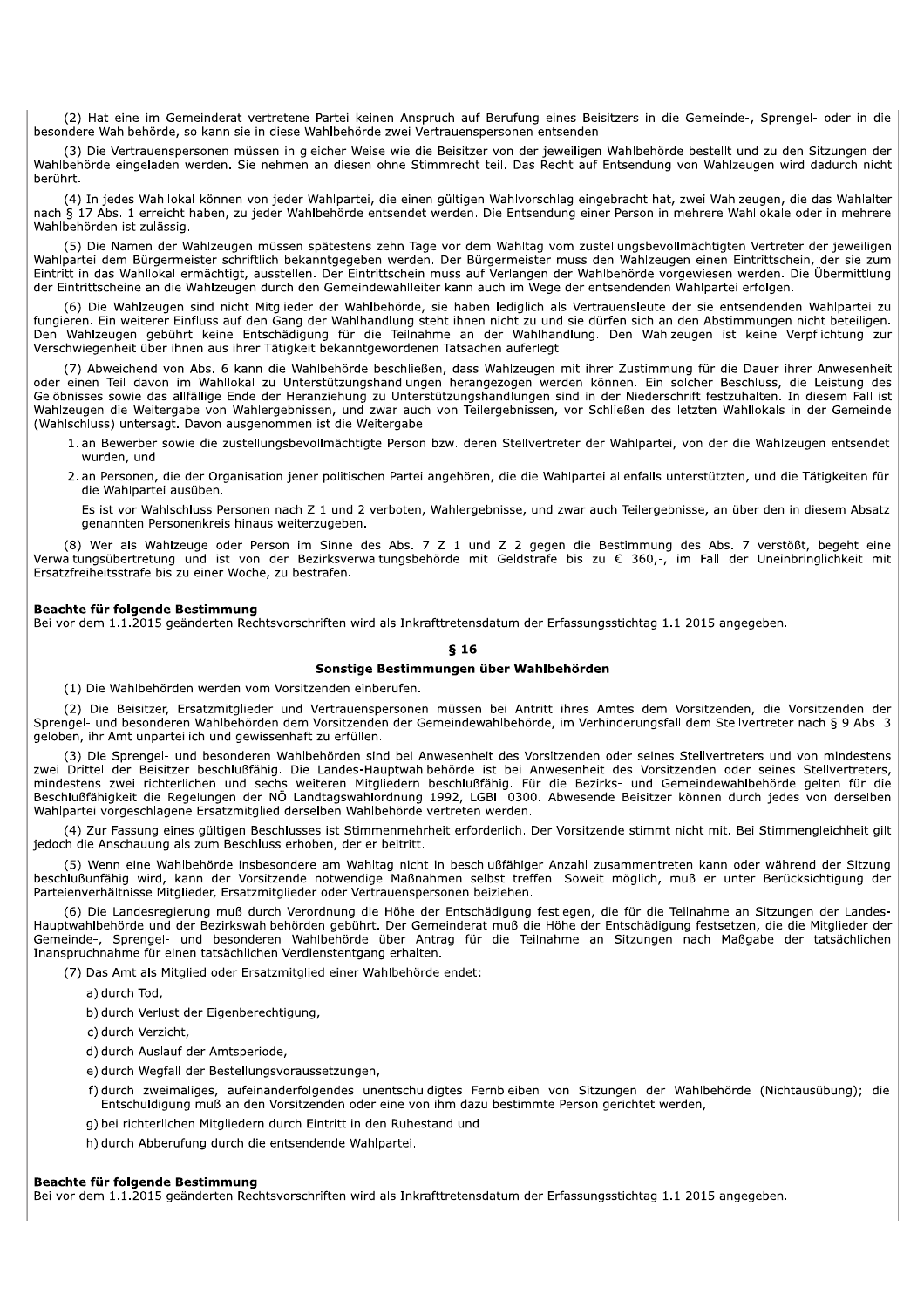## 3. Abschnitt

#### Wahlrecht, Wählbarkeit, Wählerverzeichnisse

## **817**

#### **Aktives Wahlrecht**

(1) Wahlberechtigt ist jeder österreichische Staatsbürger und jeder Staatsangehörige eines anderen Mitgliedstaates der Europäischen Union, der spätestens am Wahltag das 16. Lebensjahr vollendet hat, vom Wahlrecht nicht ausgeschlossen ist und in der Gemeinde seinen ordentlichen Wohnsitz hat.

(2) Ob die Voraussetzungen nach Abs. 1 zutreffen, ist - abgesehen vom Wahlalter - nach dem Stichtag zu beurteilen.

(3) Jeder Wahlberechtigte hat nur eine Stimme.

# **618**

## Wählerverzeichnis

(1) Die Wahlberechtigten einer Gemeinde bilden den Wahlkörper. Diese Personen müssen in das Wählerverzeichnis eingetragen werden.

(2) Wählerverzeichnisse müssen von den Gemeinden unter Bedachtnahme auf § 17 Abs. 1 aufgrund der Landes- und der Gemeinde-Wählerevidenz (§ 4 des NÖ Landesbürgerevidenzengesetzes 2019, LGBI. Nr. 27/2019 in der geltenden Fassung) angelegt werden.

(3) Die Wählerverzeichnisse müssen nach Wahlsprengeln und innerhalb dieser nach dem Namensalphabet oder nach Straßen und/oder Hausnummern geordnet angelegt werden.

(4) Jeder Wähler übt sein Wahlrecht in dem Wahlsprengel aus, in dem er am Stichtag seinen ordentlichen Wohnsitz hat. Hat ein Wahlberechtigter in einer Gemeinde mehrere Wohnungen, muß er eine davon als Wohnsitz bezeichnen.

(5) Jeder Wahlberechtigte darf nur einmal im Wählerverzeichnis einer Gemeinde eingetragen sein.

(6) Der ordentliche Wohnsitz einer Person ist an jenem Ort begründet, welchen sie zu einem Mittelpunkt ihrer wirtschaftlichen, beruflichen oder gesellschaftlichen Betätigung zu gestalten die Absicht hatte. Dies bedeutet allerdings nicht, daß die Absicht dahin gehen muß, an dem gewählten Ort für immer zu bleiben; es genügt, daß der Ort nur bis auf weiteres zu diesem Mittelpunkt frei gewählt worden ist.

(7) Ein ordentlicher Wohnsitz gilt insbesondere dann nicht als begründet, wenn der Aufenthalt

a) bloß der Erholung oder Wiederherstellung der Gesundheit dient,

b) lediglich zu Urlaubszwecken gewählt wurde oder

c) aus anderen Gründen offensichtlich nur vorübergehend ist; gleiches gilt, wenn die Begründung des ordentlichen Wohnsitzes nur auf Eigentum oder Besitz an Baulichkeiten oder Liegenschaften gestützt werden kann.

(8) Wahlberechtigte, die zum Präsenzdienst oder zum Zivildienst einberufen werden, sind, außer im Falle einer Verlegung ihres ordentlichen Wohnsitzes, während der Leistung des Präsenzdienstes oder des Zivildienstes in das Wählerverzeichnis der Gemeinde einzutragen, in der sie vor dem Zeitpunkt, für den sie einberufen wurden, ihren ordentlichen Wohnsitz hatten.

## $$19$

#### Ausschluß vom aktiven Wahlrecht wegen gerichtlicher Verurteilung

(1) Wer durch ein inländisches Gericht wegen

- 1. einer nach dem 14., 15., 16., 17., 18., 24. oder 25. Abschnitt des Besonderen Teils des Strafgesetzbuches StGB, BGBI.Nr. 60/1974. i.d.F. BGBI. I Nr. 70/2018, strafbaren Handlung;
- 2. einer strafbaren Handlung gemäß §§ 278a bis 278e StGB;
- 3. einer strafbaren Handlung gemäß dem Verbotsgesetz 1947, StGBI.Nr. 13/1945, i.d.F. BGBI. Nr. 148/1992;
- 4. einer in Zusammenhang mit einer Wahl, einer Volksabstimmung, einer Volksbefragung oder einem Volksbegehren begangenen strafbaren Handlung nach dem 22. Abschnitt des Besonderen Teils des StGB

zu einer nicht bedingt nachgesehenen Freiheitsstrafe von mindestens einem Jahr oder wegen einer sonstigen mit Vorsatz begangenen strafbaren Handlung zu einer nicht bedingt nachgesehenen Freiheitsstrafe von mehr als fünf Jahren rechtskräftig verurteilt wird, kann vom Gericht (§ 446a StPO, BGBI.Nr. 631/1975, i.d.F. BGBI. I Nr. 67/2011) unter Zugrundelegung der Umstände des Einzelfalls vom Wahlrecht ausgeschlossen werden.

(2) Der Ausschluß vom Wahlrecht beginnt mit Rechtskraft des Urteils und endet, sobald die Strafe vollstreckt ist und mit Freiheitsentziehung verbundene vorbeugende Maßnahmen vollzogen oder weggefallen sind; ist die Strafe nur durch Anrechnung einer Vorhaft verbüßt worden, so endet der Ausschluß mit Rechtskraft des Urteils. Fällt das Ende des Ausschlusses vom Wahlrecht in die Zeit nach dem Stichtag, so kann bis zum Ende des Einsichtszeitraums (§ 21 Abs. 1) die Aufnahme in das Wählerverzeichnis begehrt werden.

## $$20$

#### **Passives Wahlrecht**

(1) Wählbar sind alle gemäß § 17 Wahlberechtigten, die spätestens am Wahltag das 18. Lebensjahr vollendet haben und nicht durch ein inländisches Gericht wegen einer oder mehrerer mit Vorsatz begangener und von Amts wegen zu verfolgender gerichtlich strafbarer Handlungen rechtskräftig zu einer nicht bedingt nachgesehenen sechs Monate übersteigenden Freiheitsstrafe oder zu einer bedingt nachgesehenen ein Jahr übersteigenden Freiheitsstrafe verurteilt wurden. Der Ausschluss von der Wählbarkeit endet nach sechs Monaten. Die Frist beginnt, sobald die Strafe vollstreckt ist und mit der Freiheitsentziehung verbundene vorbeugende Maßnahmen vollzogen oder weggefallen sind; ist die Strafe nur durch Anrechnung einer Vorhaft verbüßt worden oder zur Gänze bedingt nachgesehen worden, so beginnt die Frist mit Rechtskraft des Urteils.

(2) Ist nach anderen gesetzlichen Bestimmungen der Eintritt von Rechtsfolgen ausgeschlossen, sind die Rechtsfolgen erloschen oder sind dem Verurteilten alle Rechtsfolgen nachgesehen worden, so ist er auch von der Wählbarkeit nicht ausgeschlossen.

## Beachte für folgende Bestimmung

Bei vor dem 1.1.2015 geänderten Rechtsvorschriften wird als Inkrafttretensdatum der Erfassungsstichtag 1.1.2015 angegeben.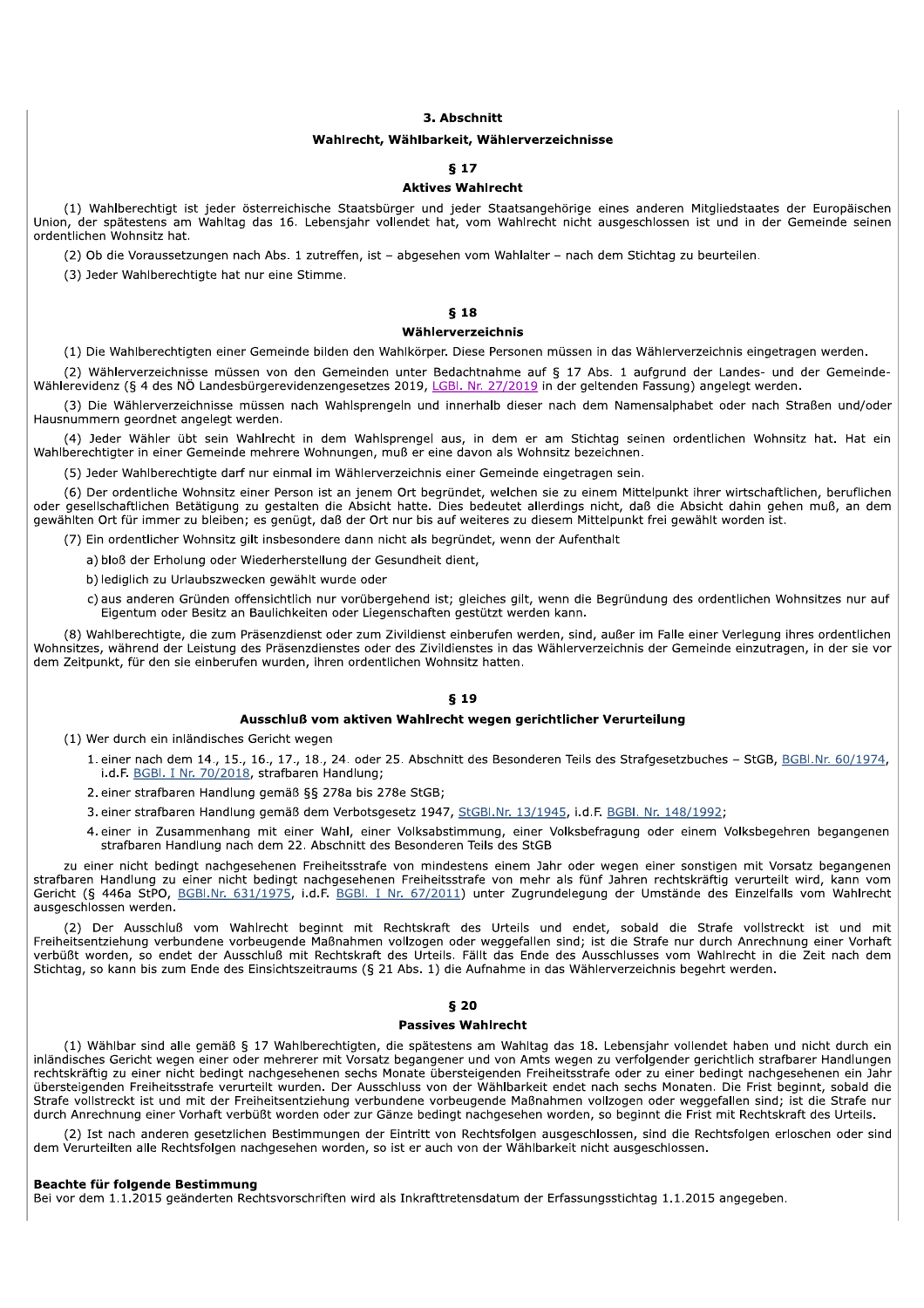# $§$  20a

# (entfällt)

## $§21$

#### Auflegung des Wählerverzeichnisses

(1) Drei Wochen nach dem Stichtag muß das Wählerverzeichnis in einem allgemein zugänglichen Amtsraum während fünf Werktagen zur öffentlichen Einsicht aufgelegt werden. Die Einsichtnahme muß während der Amtsstunden der Gemeinde, jedoch mindestens vier Stunden täglich, davon an einem Tag jedenfalls bis 20 Uhr, möglich sein. Das Wählerverzeichnis kann darüber hinaus jedermann in der Gemeinde - nach emacht werden. Diese Möglichkeit darf keine Funktion für einen direkten sich weise mit der Childels Terminal der Bildschirm) zugänglich<br>1999 gemacht werden. Diese Möglichkeit darf keine Funktion für einen direkten oder ind personenbezogene Daten erlauben.

(2) Die Auflegung des Wählerverzeichnisses muß der Bürgermeister vor Beginn der Einsichtsfrist durch Anschlag an der Amtstafel kundmachen. In dieser Kundmachung müssen auch die Einsichtsfrist, die für die Einsichtnahme festgelegten Stunden, die Bezeichnung der Amtsräume, in denen das Wählerverzeichnis aufliegt, die Amtsstelle, bei der Berichtigungsanträge gegen das Wählerverzeichnis eingebracht werden können, enthalten sein. Außerdem müssen in der Kundmachung der Abs. 3 und die §§ 23, 26 und 27 wiedergegeben werden.

(3) Innerhalb der Einsichtsfrist kann jedermann in das Wählerverzeichnis Einsicht nehmen und Abschriften oder Vervielfältigungen herstellen. Nach Maßgabe der vorhandenen technischen Möglichkeiten muß die Gemeinde auch Kopien auf Kosten des Verlangenden herstellen.

(4) Nach Beginn der Auflegung dürfen Änderungen im Wählerverzeichnis nur mehr aufgrund des Berichtigungs- und Beschwerdeverfahrens vorgenommen werden. Davon sind insbesondere ausgenommen:

a) die Beseitigung offenbarer Unrichtigkeiten (z. B. die Eintragung Verstorbener) und

b) die Behebung von Formfehlern (z. B. falsche Schreibweise eines Namens, falsches Geburtsjahr) und EDV-Fehlern.

(5) Hinsichtlich der Verarbeitung personenbezogener Daten nach diesem Gesetz besteht kein Widerspruchsrecht gemäß Art. 21 der Verordnung (EU) 2016/679 zum Schutz natürlicher Personen bei der Verarbeitung personenbezogener Daten, zum freien Datenverkehr und zur The burge (Datenschutz-Grundverordnung), ABI.Nr. L 119 vom 4.5.2016, S. 1, sowie kein Recht auf Einschränkung der<br>Verarbeitung gemäß Art. 18 der Datenschutz-Grundverordnung. Darüber sind die betroffenen Personen in geeigne

## $$22$

## Ausfolgung an wahlwerbende Parteien

(1) Den wahlwerbenden Parteien sind für Zwecke des § 1 Abs. 2 des Parteiengesetzes 2012, BGBI. I Nr. 56/2012 in der Fassung BGBI. I Nr. 25/2018, sowie für Zwecke der Statistik auf ihr Verlangen spätestens am ersten Tage der Auflegung des Wählerverzeichnisses Abschriften oder Vervielfältigungen desselben auszufolgen oder nach Maßgabe der technischen Möglichkeiten der Gemeinde in einem nicht maschinenlesbaren EDV-Format elektronisch auszufolgen. Die Empfänger haben den betroffenen Personenkreis in geeigneter Weise zu informieren<sup>1</sup>

(2) Die Antragsteller haben dieses Verlangen spätestens zwei Tage vor der Auflegung des Wählerverzeichnisses zu stellen. Die Anmeldung verpflichtet zur Bezahlung von 50 % der beiläufigen Herstellungskosten. Die restlichen Kosten sind beim Bezuge der Abschriften zu entrichten. Die Kosten sind bei Vorliegen eines gültigen Wahlvorschlages rückzuerstatten.

(3) Unter denselben Voraussetzungen sind auch allfällige Nachträge zum Wählerverzeichnis auszufolgen.

#### **Beachte für folgende Bestimmung**

Bei vor dem 1.1.2015 geänderten Rechtsvorschriften wird als Inkrafttretensdatum der Erfassungsstichtag 1.1.2015 angegeben.

#### 4 Ahechnitt

#### Berichtigungs- und Beschwerdeverfahren

#### $$23$

# Berichtigungsanträge

(1) Innerhalb von zehn Tagen ab Beginn der Auflagefrist kann jeder Staatsbürger und jeder Staatsangehörige eines anderen Mitgliedstaates der Europäischen Union unter Angabe seines Namens und seiner Wohnadresse gegen das Wählerverzeichnis schriftlich oder mündlich einen Berichtigungsantrag einbringen (Antragsteller). Am letzten Tag der Berichtigungsfrist müssen Berichtigungsanträge spätestens bis 16.00 Uhr im Gemeindeamt vorgebracht werden oder einlangen. Es kann die Aufnahme oder Streichung einer Person verlangt werden.

(2) Schriftliche Berichtigungsanträge müssen für jeden Berichtigungsfall gesondert überreicht werden. Nur für Familienangehörige in einem gemeinsamen Haushalt kann gemeinsam ein Berichtigungsantrag eingebracht werden. Wenn der Berichtigungsantrag die Aufnahme einer Person verlangt, müssen ihm die zur Begründung des Berichtigungsantrages notwendigen Belege, dazu gehört jedenfalls ein ausgefülltes Wähleranlageblatt, angeschlossen werden. Wenn die Streichung einer Person verlangt wird, muß dies begründet werden.

(3) Wenn ein Berichtigungsantrag von mehreren Personen unterschrieben worden ist, so gilt, wenn kein Zustellungsbevollmächtigter genannt ist, die Person als zustellungsbevollmächtigt, die an erster Stelle unterschrieben hat.

#### Beachte für folgende Bestimmung

Bei vor dem 1.1.2015 geänderten Rechtsvorschriften wird als Inkrafttretensdatum der Erfassungsstichtag 1.1.2015 angegeben.

## $$24$

## Verständigung vom Berichtigungsantrag

Die Gemeinde muß Personen, gegen deren Aufnahme im Wählerverzeichnis ein Berichtigungsantrag eingebracht wurde, davon mit Bekanntgabe der Gründe innerhalb von 24 Stunden nach Einlangen des Berichtigungsantrages verständigen. Die Verständigung muß die Mitteilung enthalten, daß sich die Personen binnen zwei Tagen schriftlich oder mündlich zum Berichtigungsantrag äußern können.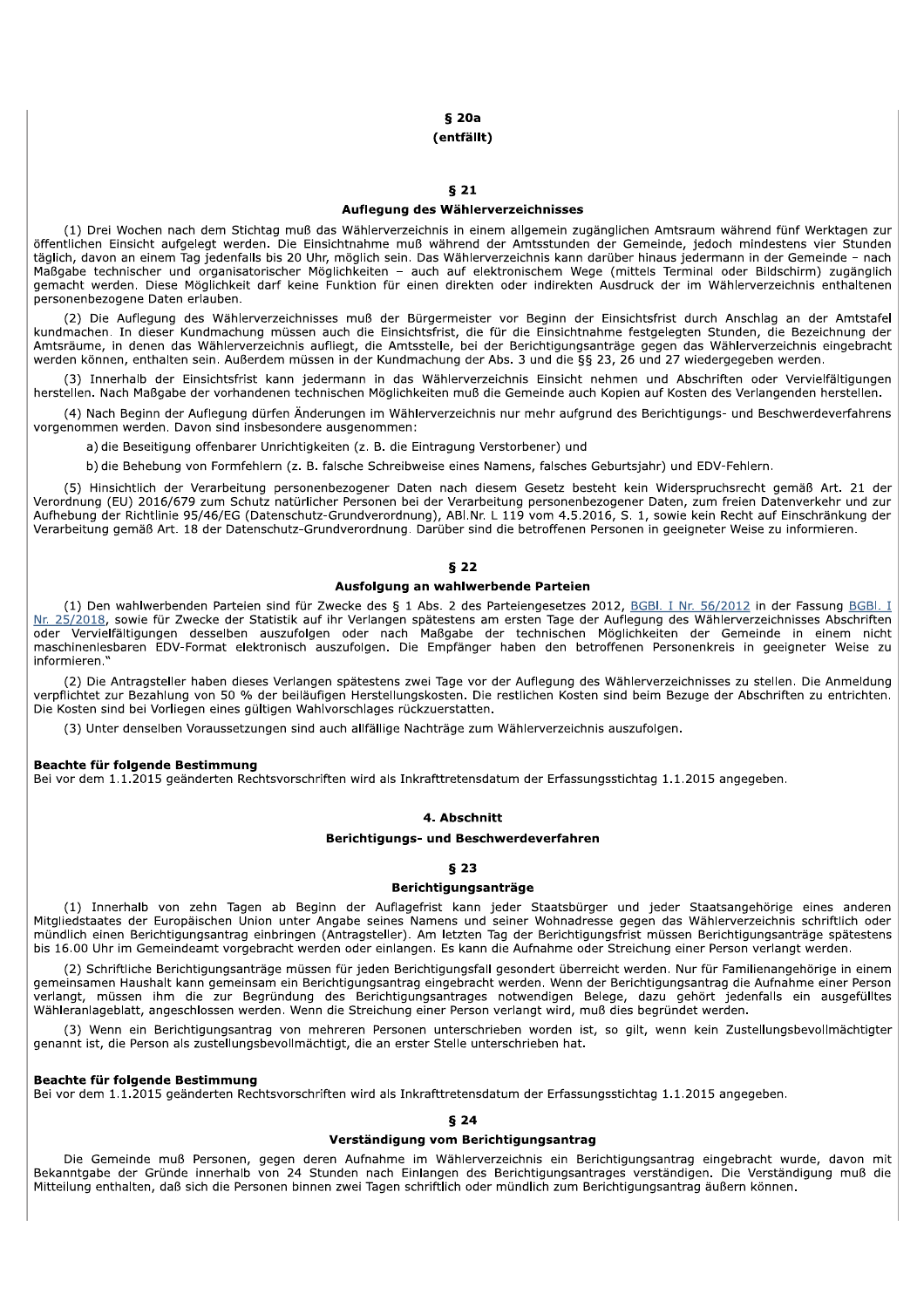#### Entscheidung der Gemeindewahlbehörde

(1) Über den Berichtigungsantrag muß binnen einer Woche nach seinem Einlangen, jedoch nach Ablauf der dem Betroffenen zur Äußerung eingeräumten Frist, durch die Gemeindewahlbehörde entschieden werden. § 7 des Allgemeinen Verwaltungsverfahrensgesetzes 1991, BGBI.Nr. 51/1991 i.d.F. BGBI. I Nr. 58/2018, wird angewendet.

(2) Die Gemeinde muß die Entscheidung sowohl dem Antragsteller als auch dem Betroffenen unverzüglich schriftlich mitteilen. Außerdem muß die Entscheidung durch Anschlag an der Amtstafel kundgemacht werden, wobei Name, Geburtsjahr und Anschrift des Betroffenen bekanntgegeben werden müssen.

(3) Erfordert die Entscheidung eine Richtigstellung des Wählerverzeichnisses, muß die Gemeinde nach ungenutztem Ablauf der Beschwerdefrist die Richtigstellung durchführen. Dabei müssen die Entscheidungsdaten angeführt werden. Bei Aufnahme einer Person muß ihr Name am Schluß des Wählerverzeichnisses mit der dort fortlaufenden Zahl angeführt werden. An der Stelle des Wählerverzeichnisses, wo die Person ursprünglich einzutragen gewesen wäre, muß auf die fortlaufende Zahl der neuen Eintragung hingewiesen werden.

#### Beachte für folgende Bestimmung

Bei vor dem 1.1.2015 geänderten Rechtsvorschriften wird als Inkrafttretensdatum der Erfassungsstichtag 1.1.2015 angegeben.

# $$26$

#### **Beschwerde**

(1) Gegen die Entscheidung der Gemeindewahlbehörde können sowohl der Antragsteller als auch der Betroffene binnen drei Tagen nach Zustellung schriftlich Beschwerde an das Landesverwaltungsgericht erheben. Auf dieselbe Weise kann auch jeder Staatsbürger und jeder Staatsangehörige eines anderen Mitgliedstaates der Europäischen Union binnen drei Tagen nach Beginn der Kundmachung schriftlich<br>Beschwerde an das Landesverwaltungsgericht erheben. In beiden Fällen muß die Beschwerde bei de

(2) Die Gemeinde muß den Beschwerdegegner von der Beschwerde unverzüglich nach Einlangen verständigen. Die Verständigung muß die Mitteilung enthalten, daß der Beschwerdegegner in den Beschwerdeakt Einsicht nehmen kann und sich zu dieser binnen zwei Tagen schriftlich äußern kann.

(3) Beschwerden müssen für jeden Fall gesondert überreicht werden. Nur für Familienangehörige in einem gemeinsamen Haushalt kann gemeinsam Beschwerde erhoben werden. Wenn die Beschwerde die Aufnahme einer Person verlangt, müssen ihr die zur Begründung notwendigen Belege, dazu gehört jedenfalls ein ausgefülltes Wähleranlageblatt, angeschlossen werden. Wenn die Streichung einer Person verlangt wird, muß diese begründet werden. Beschwerden und allfällig erstattete Äußerungen müssen sofort an das Landesverwaltungsgericht weitergeleitet werden.

(4) Das Landesverwaltungsgericht muß über die Beschwerde bis spätestens 50 Tage nach dem Stichtag ohne Durchführung einer mündlichen Verhandlung und, sofern die Beschwerde nicht als unzulässig oder verspätet eingebracht zurückzuweisen ist, in der Sache selbst entscheiden.

(5) Die Entscheidung über die Beschwerde muß sowohl dem Beschwerdeführer als auch dem Betroffenen und der Gemeinde zugestellt werden. Erfordert die Entscheidung eine Richtigstellung des Wählerverzeichnisses, muß die Gemeinde die Richtigstellung durchführen. Dabei müssen die Entscheidungsdaten angeführt werden. Bei Aufnahme einer Person muß der Name am Schluß des Wählerverzeichnisses mit der dort fortlaufenden Zahl angeführt werden. An der Stelle des Wählerverzeichnisses, wo die Person ursprünglich einzutragen gewesen wäre, muß auf die fortlaufende Zahl der neuen Eintragung hingewiesen werden.

## $$27$

#### Berichtigungen nach dem NÖ Landesbürgerevidenzengesetz 2019

Auf die zu Beginn der Einsichtsfrist nach den Vorschriften des NÖ Landesbürgerevidenzengesetzes 2019, LGBI. Nr. 27/2019 in der geltenden Fassung (§§ 7 bis 9), noch nicht entschiedenen Berichtigungsanträge und Beschwerden gegen die Evidenzen müssen die betreffenden Bestimmungen dieses Abschnittes angewendet werden. Ist zu Beginn der Einsichtsfrist (§ 21 Abs. 1) ein Berichtigungs- oder<br>Beschwerdeverfahren nach den Vorschriften des Wählerevidenzgesetzes 2018 - WEviG, <u>BGBI. I Nr. 106/2</u> betreffenden Bestimmungen dieses Abschnittes einzuleiten.

## **628**

## Abschluß des Wählerverzeichnisses

(1) Nach Beendigung des Berichtigungs- und Beschwerdeverfahrens muß die Gemeindewahlbehörde das Wählerverzeichnis abschließen.

(2) Das abgeschlossene Wählerverzeichnis bildet die Grundlage der Wahl. An der Wahl dürfen nur Personen teilnehmen, deren Namen im abgeschlossenen Wählerverzeichnis enthalten sind.

(3) In Gemeinden mit mehr als 1.000 Einwohnern muß und in Gemeinden mit bis zu 1.000 Einwohnern kann den Wahlberechtigten bis spätestens am 13. Tag vor dem Wahltag eine amtliche Wahlinformation zugestellt werden. Die Wahlinformation hat den Namen des Wahlberechtigten, sein Geburtsjahr und seine Anschrift, den Wahlort (Wahlsprengel), die fortlaufende Zahl auf Grund seiner Eintragung in das Wählerverzeichnis, den Wahltag, die Wahlzeit und das Wahllokal sowie den Hinweis auf die Ausweispflicht im Wahllokal zu enthalten. Darüber<br>Mählerverzeichnis, den Wahltag, die Wahlzeit und das Wahllokal sowie den Hinweis au Identitätsnachweis im Falle einer schriftlich beantragten Ausstellung der Wahlkarte (§ 39 Abs. 1) angeführt sein. Als Anschrift gilt die im Wählerverzeichnis eingetragene Adresse, es sei denn, der Wahlberechtigte hat eine andere Anschrift bekanntgegeben.

#### 5. Abschnitt

## Wahlwerbung

#### **829**

#### Wahlvorschläge

(1) Wählergruppen, die sich an der Wahlwerbung beteiligen wollen (Wahlparteien), müssen ihre Wahlvorschläge spätestens um 12.00 Uhr des 39. Tages vor dem Wahltag ausschließlich im Original und ausschließlich in schriftlicher Form im Gemeindeamt einbringen. Das Datum und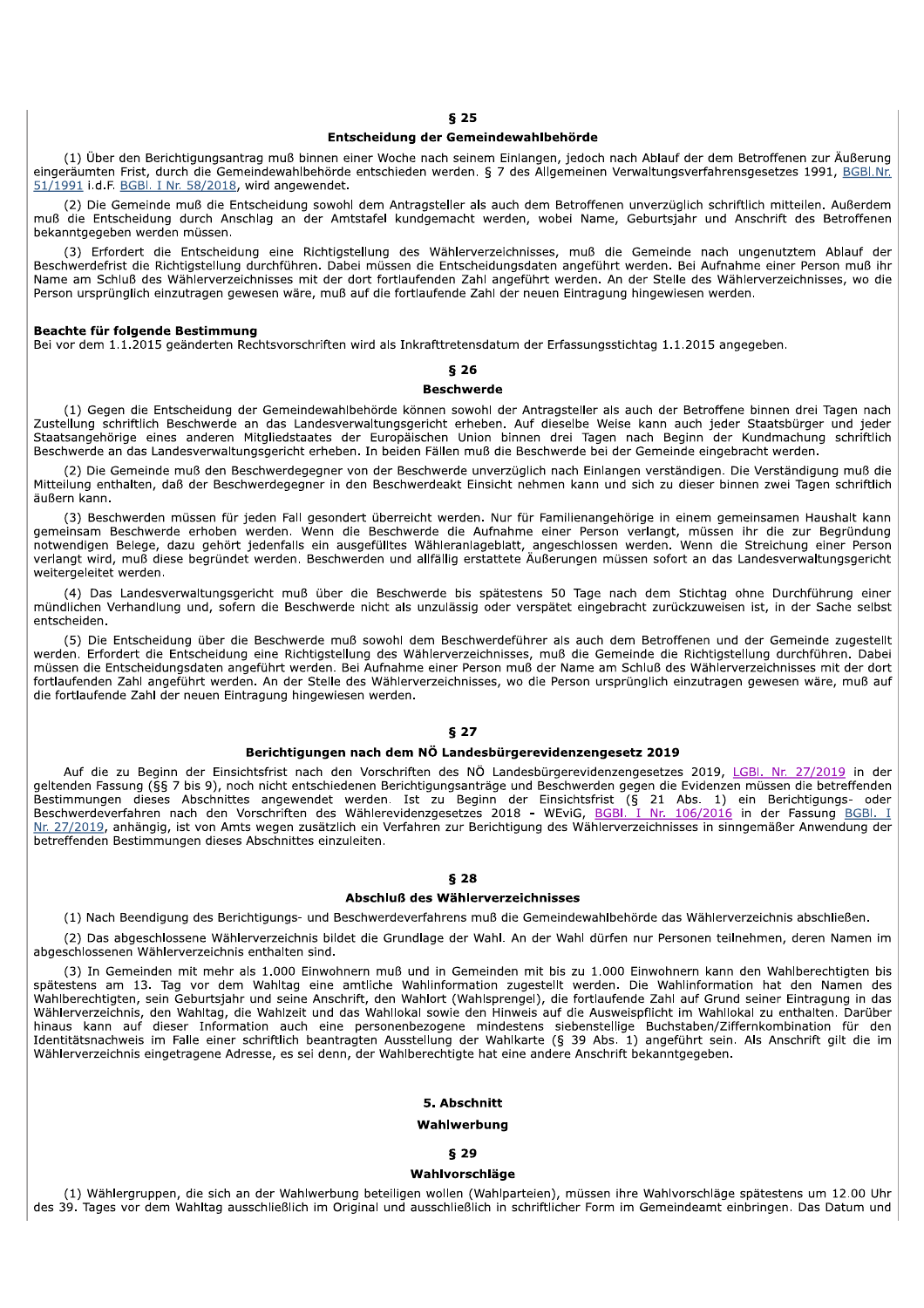die Uhrzeit des Einlangens muß auf dem Wahlvorschlag vermerkt werden.

(2) Ein Wahlvorschlag muss enthalten:

- a) eine unterscheidende Parteibezeichnung, die einschließlich einer allfälligen Kurzbezeichnung nicht mehr als sechs Wörter umfassen darf; jedenfalls als ein Wort gelten der Gemeindename, das Zeichen für ein kaufmännisches "und" (&) sowie der Vorname oder der Familienname, wenn sie der Wählerevidenz entsprechen; eine Kurzbezeichnung darf höchstens sechs alphanumerische Schriftzeichen der deutschen Sprache umfassen und gilt stets als ein Wort, auch wenn sie kein Wort ergibt,
- b) die Liste der Wahlwerber; d.i. ein Verzeichnis von höchstens doppelt sovielen Bewerbern, als Gemeinderäte zu wählen sind, in mit arabischen Ziffern bezeichneter Reihenfolge. Die Bewerber müssen unter Angabe des Familiennamens, Vornamens, Geburtsdatums, Geburtsortes, Berufes und der Adresse sowie der Staatsangehörigkeit angegeben werden,
- c) die Zustimmung der Wahlwerber zur Aufnahme in den Wahlvorschlag und deren Erklärung, sich nicht auf einem Wahlvorschlag einer anderen Wahlpartei in der Gemeinde um das Amt eines Gemeinderates zu bewerben,
- d) die Bezeichnung eines zustellungsbevollmächtigten Vertreters und dessen Stellvertreters. Dieser ist Vertreter der Wahlpartei im Verkehr mit den Behörden und
- e) in Gemeinden bis zu 1.000 Einwohnern die Unterstützung von je einem aktiv Wahlberechtigten der betreffenden Gemeinde für jedes volle Hundert an Gemeindeeinwohnern mindestens jedoch von fünf aktiv Wahlberechtigten der betreffenden Gemeinde, in Gemeinden mit bis zu 2.000 Einwohnern die Unterstützung von mindestens zehn aktiv Wahlberechtigten der betreffenden Gemeinde, in Gemeinden mit mehr als 2.000 Einwohnern die Unterstützung von soviel, als der Zahl der in den Gemeinderat zu wählenden Gemeinderatsmitglieder, entspricht und in Gemeinden mit mehr als 10.000 Einwohnern die Unterstützung, als der doppelten Zahl der in den Gemeinderat zu wählenden Gemeinderatsmitglieder entspricht. Für die Einwohnergrenzen ist jeweils die am Tag der Wahlausschreibung vorausgegangene Volkszählung maßgeblich. Wahlwerber, die ihre Zustimmung zur Aufnahme in den Wahlvorschlag erklärt haben, werden in die Zahl eingerechnet. Jene Wahlparteien, die im zuletzt gewählten Gemeinderat vertreten waren, bedürfen keiner Unterstützungserklärungen. Gleiches gilt, wenn der Zustellungsbevollmächtigte einer Wahlpartei, die im zuletzt gewählten Gemeinderat vertreten war, der Gemeindewahlbehörde gegenüber schriftlich erklärt hat, dass diese Wahlpartei lediglich ihre Parteibezeichnung geändert hat, ansonsten aber Identität der Wahlpartei vorliegt..

(3) Die Unterstützer dürfen in einer Gemeinde nur eine Unterstützungserklärung für eine Wahlpartei leisten. Die Unterstützungserklärung, die ausschließlich in schriftlicher Form geleistet werden darf, muß die Aussage enthalten, daß der Unterstützer keine andere Wahlpartei in dieser Gemeinde unterstützt.

(4) Einzelne Unterstützungserklärungen dürfen nur bis zum Einlangen des Wahlvorschlages im Gemeindeamt zurückgezogen werden.

(5) Die Wahlbehörden sind zur Geheimhaltung der Unterstützungserklärungen nicht verpflichtet.

(6) Die Wahlvorschläge müssen der Verordnung der Landesregierung über die Gestaltung von Drucksorten zur Vollziehung dieses Gesetzes entsprechen.

#### Beachte für folgende Bestimmung

Bei vor dem 1.1.2015 geänderten Rechtsvorschriften wird als Inkrafttretensdatum der Erfassungsstichtag 1.1.2015 angegeben.

## § 30

## Wahlvorschläge ohne Parteienbezeichnung

# Zustellungsbevollmächtigte Vertreter

(1) Wahlvorschläge ohne Parteienbezeichnung tragen den Namen des erstvorgeschlagenen Bewerbers (z. B. Wahlvorschlag Holzinger).

(2) Wenn ein Wahlvorschlag keinen zustellungsbevollmächtigten Vertreter und keinen Stellvertreter anführt, so gelten als zustellungsbevollmächtigter Vertreter und dessen Stellvertreter die Wahlwerber in der Reihenfolge des Wahlvorschlages. Fehlt nur der Stellvertreter, so gilt der erstangeführte Wahlwerber als Stellvertreter.

(3) Die wahlwerbende Partei kann den zustellungsbevollmächtigten Vertreter (Stellvertreter) jederzeit durch einen anderen Vertreter (Stellvertreter) ersetzen. Eine solche Erklärung muss an die Gemeindewahlbehörde gerichtet sein und bedarf der Unterschrift des letzten zustellungsbevollmächtigten Vertreters. Stimmt dieser nicht zu, so muss diese Erklärung von mehr als der Hälfte der Wahlwerber unterschrieben sein, die zum Zeitpunkt der Vorlage der Erklärung auf dem Wahlvorschlag aufscheinen.

(4) Wenn der Wahlvorschlag einer Wahlpartei auf Grund seiner Parteibezeichnung einer politischen Partei zugerechnet werden kann, kann der Austausch des zustellungsbevollmächtigten Vertreters entgegen den Bestimmungen des Abs. 3 durch die Landesorganisation dieser politischen Partei erfolgen.

#### Beachte für folgende Bestimmung

Bei vor dem 1.1.2015 geänderten Rechtsvorschriften wird als Inkrafttretensdatum der Erfassungsstichtag 1.1.2015 angegeben.

# 631

#### Parteibezeichnungen

(1) Die Kurzbezeichnung muß gestrichen werden, wenn diese entgegen § 29 Abs.2 lit.a mehr als sechs alphanumerische Schriftzeichen enthält. Die Parteibezeichnung muß gestrichen werden, wenn

a) diese mit der Parteibezeichnung (Kurzbezeichnung) einer im Landtag vertretenen Partei ident oder schwer unterscheidbar ist und die im Landtag vertretene Partei (durch ihre Landesorganisation) der Verwendung dieser Parteibezeichnung nicht zugestimmt hat oder

b) diese entgegen § 29 Abs. 2 lit.a mehr als sechs Worte umfaßt.

Bestehen Zweifel am Vorliegen der Zustimmung nach lit.a, dann muß die Gemeindewahlbehörde diese Frage bei der Landesorganisation der jeweiligen Partei klären. Der Wahlvorschlag ist bei Streichung so zu behandeln, als ob er ohne ausdrückliche Parteibezeichnung eingebracht worden wäre (§ 30 Abs. 1). Der zustellungsbevollmächtigte Vertreter muss von der Streichung der Parteibezeichnung oder der Kurzbezeichnung sofort verständigt werden. Diese Verständigung ist gesondert nicht bekämpfbar.

(2) Wenn mehrere Wahlvorschläge dieselbe oder schwer unterscheidbare Parteibezeichnungen (Kurzbezeichnungen) tragen, muß der Vorsitzende der Gemeindewahlbehörde die zustellungsbevollmächtigten Vertreter dieser Wahlparteien zu einer Besprechung einladen und versuchen, ein Einvernehmen über die Unterscheidung der Parteibezeichnungen (Kurzbezeichnungen) zu erreichen. Gelingt dies nicht, so müssen Parteibezeichnungen (Kurzbezeichnungen), die schon auf veröffentlichten Wahlvorschlägen bei der letzten Gemeinderatswahl enthalten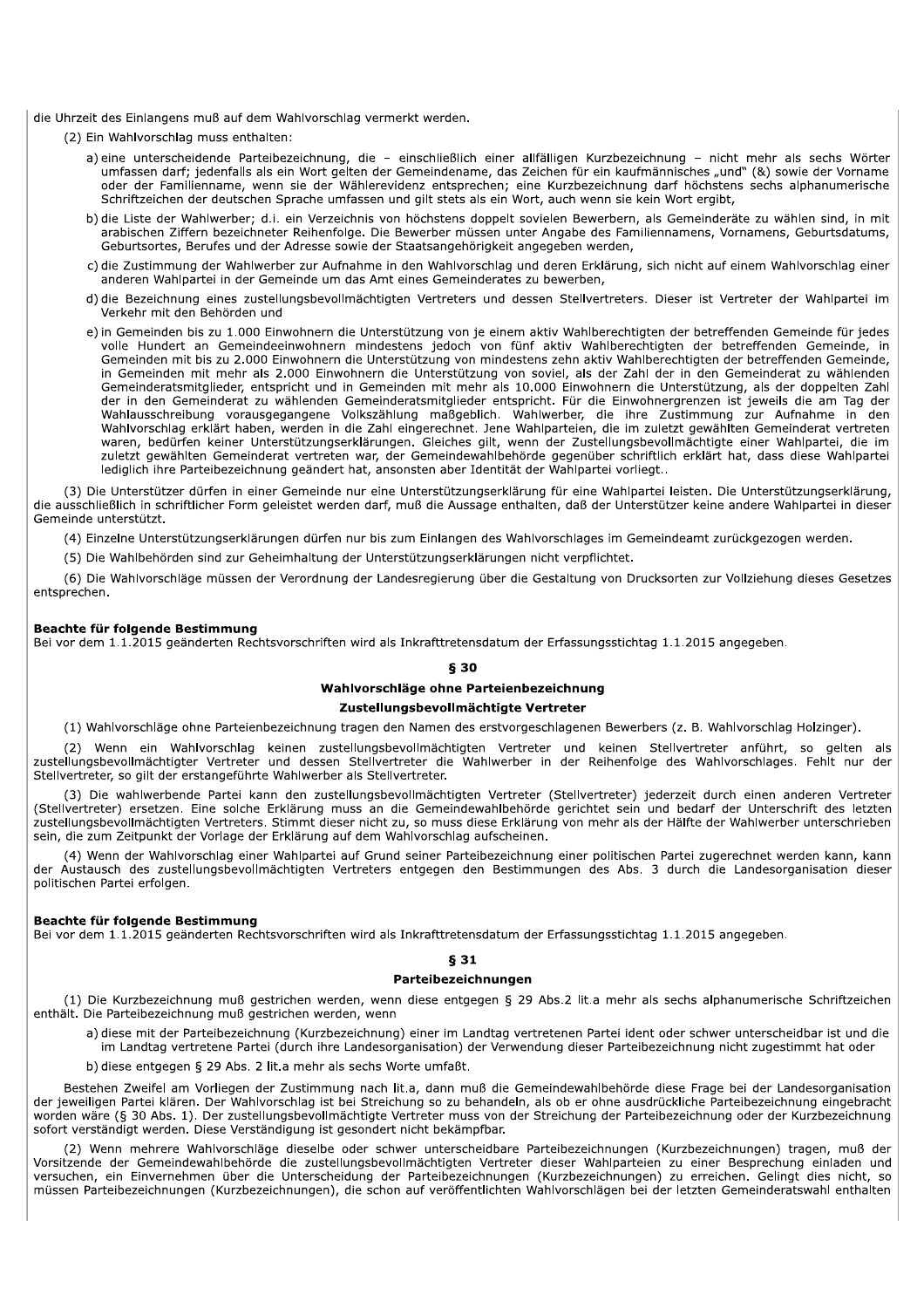waren, belassen werden. Die übrigen Wahlvorschläge müssen so behandelt werden, als ob sie ohne ausdrückliche Parteibezeichnung (Kurzbezeichnung) eingebracht worden wären.

## 8.32

#### Prüfung und Verbesserung der Wahlvorschläge

(1) Die Gemeindewahlbehörde muß die Wahlvorschläge daraufhin überprüfen, ob sie den Voraussetzungen des § 29 Abs. 2 entsprechen und die vorgeschlagenen Wahlwerber das passive Wahlrecht haben.

(2) Wenn der Wahlvorschlag

a) verspätet überreicht wird,

b) nicht im Original oder in schriftlicher Form überreicht wird,

c) keinen einzigen Wahlwerber enthält,

d) nicht die Zustimmung wenigstens eines Wahlwerbers zur Aufnahme in den Wahlvorschlag enthält oder

e) nicht über die notwendigen Unterstützungserklärungen verfügt,

unterbleibt die Zurückstellung zur Verbesserung und er ist als unzulässig zurückzuweisen. Liegen andere Mängel vor, ist der Wahlvorschlag sofort zur Behebung der Mängel innerhalb einer Frist von drei Tagen zurückzustellen. Wenn der Mangel nicht fristgerecht behoben wird, muß die Wahlbehörde von Amts wegen gemäß den §§ 30 und 31 vorgehen bzw. die Parteiliste richtigstellen und erforderlichenfalls Namen von Wahlwerbern streichen.

(3) Wenn mehrere Wahlvorschläge den Namen desselben Wahlwerbers enthalten, muß dieser von der Gemeindewahlbehörde aufgefordert werden, binnen drei Tagen zu erklären, für welchen Wahlvorschlag er sich entscheidet. Auf den übrigen Wahlvorschlägen wird er gestrichen. Unterbleibt die fristgerechte Erklärung, wird er nur auf dem ersten eingelangten Wahlvorschlag, der seinen Namen enthält, belassen.

(3a) Wenn mehrere Wahlvorschläge den Namen desselben Unterstützers enthalten, muß dieser von der Gemeindewahlbehörde aufgefordert werden, binnen drei Tagen zu erklären, welchen Wahlvorschlag er unterstützt. Von den übrigen Unterstützungserklärungen wird er gestrichen. Unterbleibt die fristgerechte Erklärung, wird er nur auf dem ersten eingelangten Wahlvorschlag, der seinen Namen enthält, belassen. Dies gilt sinngemäß auch für den Fall, daß der Name derselben Person auf dem Wahlvorschlag einer Wahlpartei als Wahlwerber und auf dem Wahlvorschlag einer anderen Wahlpartei als Unterstützer aufscheint.

(4) Die von der Gemeindewahlbehörde nach Abs. 2, 3 und 3a getroffenen Entscheidungen können gesondert nicht bekämpft werden.

#### Beachte für folgende Bestimmung

Bei vor dem 1.1.2015 geänderten Rechtsvorschriften wird als Inkrafttretensdatum der Erfassungsstichtag 1.1.2015 angegeben.

## 833

#### Ergänzung der Wahlvorschläge

(1) Wenn ein Wahlwerber verzichtet, stirbt, die Wählbarkeit verliert oder von der Gemeindewahlbehörde gestrichen wird, so kann die Wahlpartei ihre Parteiliste durch Nennung eines anderen Wahlwerbers ergänzen. Die Ergänzungswahlvorschläge müssen spätestens am 27. Tag vor dem Wahltag bei der Gemeindewahlbehörde einlangen.

(2) Wenn alle Wahlwerber verzichten, ist die Ergänzung der Parteiliste unzulässig. Der Wahlvorschlag muß dann als unzulässig zurückgewiesen werden.

# **§ 34**

#### Abschluß und Veröffentlichung der Wahlvorschläge

(1) Spätestens am 24. Tag vor dem Wahltag schließt die Gemeindewahlbehörde die Wahlvorschläge ab; diese müssen spätestens am 24. Tag vor dem Wahltag bis spätestens 16.00 Uhr durch Anschlag an der Amtstafel kundgemacht werden.

(2) In der Kundmachung müssen zunächst die Wahlvorschläge jener Wahlparteien angeführt werden, die im zuletzt gewählten Gemeinderat vertreten waren. Dies gilt auch dann, wenn der Zustellungsbevollmächtigte einer Wahlpartei, die im zuletzt gewählten Gemeinderat vertreten war, der Gemeindewahlbehörde gegenüber schriftlich erklärt hat, dass diese Wahlpartei lediglich ihre Parteibezeichnung geändert hat, ansonsten aber Identität der Wahlpartei vorliegt. Für die Reihenfolge sind die von den Wahlparteien bei der zuletzt durchgeführten Gemeinderatswahl erzielten Parteisummen insoferne maßgeblich, als die Wahlpartei mit der höchsten Parteisumme an erster Stelle der Kundmachung gereiht werden muß, und sich die weitere Reihenfolge aus der absteigenden Höhe der Parteisummen ergibt. Die übrigen Wahlvorschläge müssen in der Reihenfolge ihrer Einbringung veröffentlicht werden.

(3) Der Inhalt der Wahlvorschläge muss aus der Kundmachung, mit Ausnahme von Geburtstagen, Geburtsmonaten, Geburtsorten, Straßennamen und Hausnummern, zur Gänze ersichtlich sein.

## 6. Abschnitt

## Festlegung der Wahllokale, Wahlzeit und Verbotszonen

# **835**

# Wahllokale, Wahlzeit

(1) Die Gemeindewahlbehörde muß für jeden Wahlsprengel das Wahllokal und die Wahlzeit bestimmen. Die Wahlzeit am Wahltag muss spätestens um 17 Uhr enden. Das Wahllokal, die Sprengeleinteilung und die Wahlzeit müssen für alle Wahlsprengel spätestens 14 Tage vor dem Wahltag durch Anschlag an der Amtstafel kundgemacht werden.

(2) Das Wahllokal muß für die Durchführung der Wahlhandlung geeignet und mit den notwendigen Einrichtungsstücken ausgestattet sein. Dazu gehört jedenfalls ein Tisch für die Wahlbehörde, in seiner unmittelbaren Nähe ein weiterer Tisch für die Wahlzeugen, die Wahlurne und die Wahlzelle. Das Gebäude, in dem sich das Wahllokal befindet, muß einen Warteraum aufweisen.

(3) Die Wahlzelle ist ein abgesonderter Raum im Wahllokal, in dem der Wähler seinen Stimmzettel ausfüllen und in das Wahlkuvert einlegen kann. Sie ist so einzurichten, dass der Wähler dabei von anderen Personen nicht beobachtet werden kann. In der Wahlzelle müssen die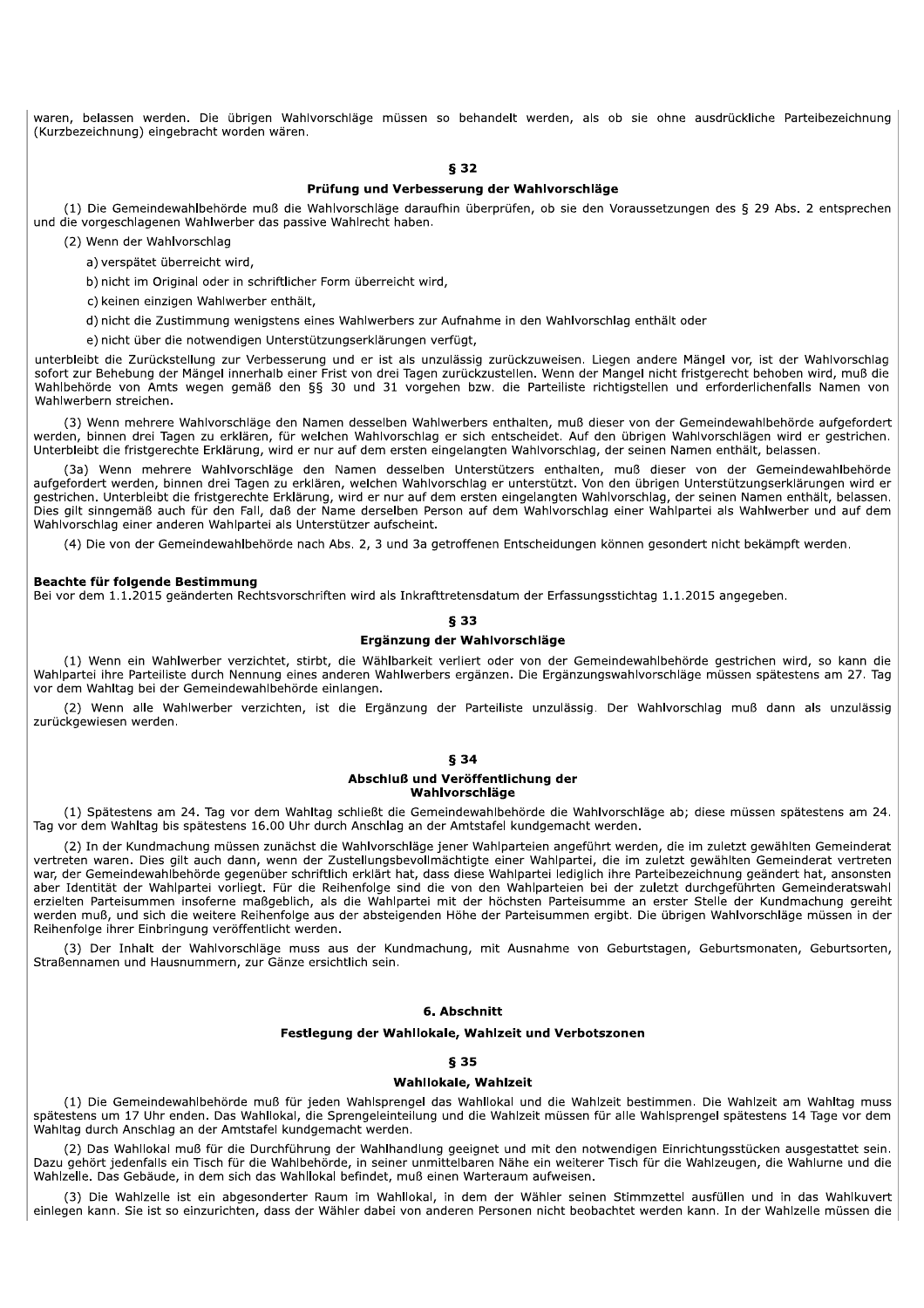Wahlvorschläge angebracht werden. In der Wahlzelle müssen sich ein Tisch oder Stehpult mit einem Schreibgerät befinden. Die Wahlzelle muß ausreichend beleuchtet sein. In einem Wahllokal dürfen auch mehrere Wahlzellen aufgestellt werden, wenn die Überwachung der Wahlhandlung dadurch nicht gefährdet wird.

(4) Die Wahllokale und die Wahlzeit müssen der Bezirkshauptmannschaft bekanntgegeben werden.

#### Beachte für folgende Bestimmung

Bei vor dem 1.1.2015 geänderten Rechtsvorschriften wird als Inkrafttretensdatum der Erfassungsstichtag 1.1.2015 angegeben.

## **836** (entfällt)

#### § 37

#### Verbotszonen

(1) Die Gemeindewahlbehörde muß für jedes Wahllokal spätestens 14 Tage vor dem Wahltag eine Verbotszone bestimmen und durch Anschlag an der Amtstafel kundmachen. Diese darf im Ausmaß höchstens einen Umkreis von 100 m um das Gebäude des Wahllokales umfassen

(2) Innerhalb der Verbotszone ist verboten:

a) jede Art der Wahlwerbung (z. B. Ansprachen an die Wähler, Verteilung von Wahlaufrufen und dgl.) und

b) das Tragen von Waffen aller Art.

Das Verbot des Tragens von Waffen bezieht sich nicht auf im Dienst befindliche öffentliche Sicherheitsorgane.

(3) Wer am Wahltag innerhalb der Verbotszone Wahlwerbung betreibt oder Waffen trägt, muß durch die Bezirksverwaltungsbehörde mit einer Geldstrafe bis zu € 720,- bestraft werden.

#### Beachte für folgende Bestimmung

Bei vor dem 1.1.2015 geänderten Rechtsvorschriften wird als Inkrafttretensdatum der Erfassungsstichtag 1.1.2015 angegeben.

## 7. Abschnitt

## Wahlkarten

## **838**

## **Anspruch auf eine Wahlkarte**

(1) Wahlberechtigte, die sich voraussichtlich am Wahltag innerhalb des Gemeindegebietes in einem anderen Wahlsprengel als dem ihrer Eintragung in das Wählerverzeichnis aufhalten werden und deshalb ihr Wahlrecht dort nicht ausüben können, haben Anspruch auf Ausstellung einer Wahlkarte.

(2) Anspruch auf Ausstellung einer Wahlkarte haben außerdem Personen, denen der Besuch des zuständigen Wahllokales wegen Bettlägerigkeit oder behördlicher Freiheitsbeschränkung unmöglich ist und welche die Möglichkeit der Stimmabgabe vor einer besonderen Wahlbehörde in Anspruch nehmen wollen. Bei Personen, die sich in öffentlichem Gewahrsam befinden, hat der Antrag eine behördliche Bestätigung über die Unterbringung aufzuweisen.

(3) Anspruch auf Ausstellung einer Wahlkarte (Briefwahlkarte) haben ferner Wahlberechtigte, die am Wahltag voraussichtlich verhindert sein werden, ihre Stimme vor der zuständigen Wahlbehörde abzugeben, etwa wegen Ortsabwesenheit, aus gesundheitlichen Gründen oder wegen Aufenthalts im Ausland und die ihr Wahlrecht im Wege der Briefwahl ausüben wollen.

## § 39

#### Verfahren zur Ausstellung der Wahlkarte

(1) Die Ausstellung der Wahlkarte ist bei der Gemeinde bis spätestens am vierten Tag vor dem Wahltag schriftlich oder spätestens am zweiten Tag vor dem Wahltag, bis 12.00 Uhr, mündlich zu beantragen. Eine telefonische Beantragung ist nicht zulässig. Ebenfalls bis zum letztgenannten Zeitpunkt kann ein schriftlicher Antrag gestellt werden, wenn eine persönliche Übergabe der Wahlkarte an eine vom Antragsteller bevollmächtigte Person möglich ist. Der mündliche Antrag ist persönlich bei der Gemeinde zu stellen; die Identität ist durch ein Dokument glaubhaft zu machen, sofern der Antragsteller nicht amtsbekannt ist. Beim schriftlichen Antrag ist die Identität entweder

- durch Angabe der Passnummer oder
- falls eine Wahlinformation gemäß § 28 Abs. 3 eine Buchstaben/Ziffernkombination enthält, durch Anführung derselben oder
- durch Anschluss einer Kopie des Reisepasses oder der Kopie einer Urkunde bzw. amtlichen Bescheinigung gemäß § 41 Abs. 3 oder
- im Fall einer elektronischen Einbringung auch durch eine gualifizierte elektronische Signatur glaubhaft zu machen. Die Gemeinde ist ermächtigt, die Passnummer im Weg einer Passbehörde und Lichtbildausweise oder andere Urkunden im Weg der für die Ausstellung dieser Dokumente zuständigen Behörde zu überprüfen.

Sofern die technischen Voraussetzungen gegeben sind, ist die Gemeinde auch ermächtigt, die Passnummer selbständig anhand der zentralen Evidenz gemäß § 22b Passgesetz 1992, BGBI. Nr. 839/1992 in der Fassung BGBI. I Nr. 169/2020, zu überprüfen.

(2) Für die Ausstellung einer Wahlkarte zum Besuch durch die besondere Wahlbehörde ist die Bettlägerigkeit glaubhaft zu machen. Außerdem ist anzugeben, wo die bettlägerige Person besucht werden soll. Der Bürgermeister hat die Namen der bettlägerigen Personen, welchen eine Wahlkarte ausgestellt wurde, unter Angabe des Ortes, an dem die Ausübung des Wahlrechtes gewünscht wird, in einem gesonderten Verzeichnis einzutragen. Dieses Verzeichnis ist spätestens am Tag vor dem Wahltag zu erstellen und dem (den) Vorsitzenden der besonderen Wahlbehörde(n) zu übermitteln. Fällt bei einem Wahlberechtigten vor dem Wahltag die Bettlägerigkeit weg, hat er die Gemeinde rechtzeitig zu verständigen, daß ein Besuch durch die besondere Wahlbehörde nicht notwendig ist.

(3) Wird dem Antrag auf Ausstellung einer Wahlkarte stattgegeben, so sind dem Antragsteller unverzüglich neben der Wahlkarte samt voradressiertem Überkuvert auch ein amtlicher Stimmzettel und ein Wahlkuvert persönlich auszufolgen. Ein Wahlberechtigter ist von der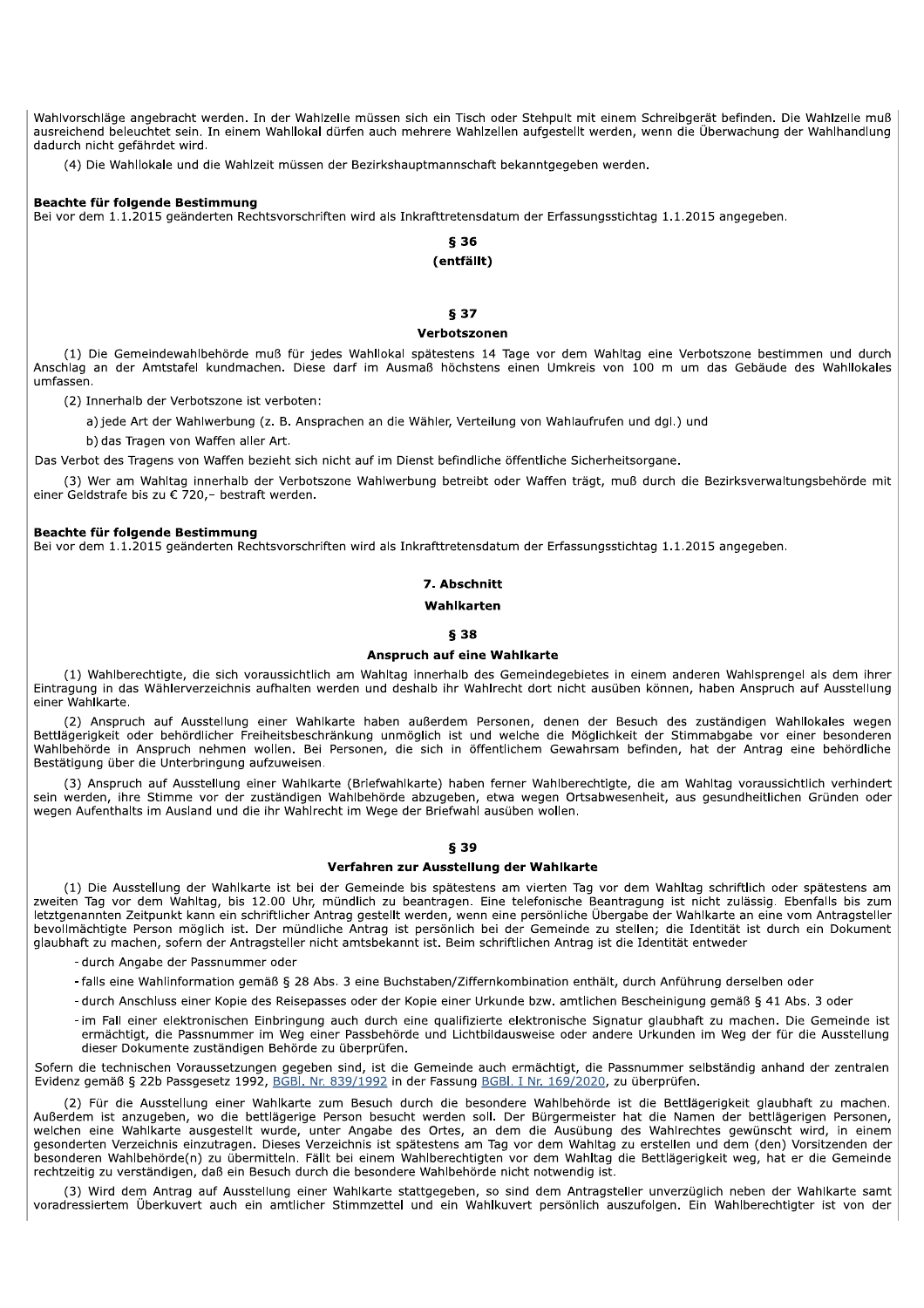Gemeinde ehestmöglich in Kenntnis zu setzen, wenn seinem Antrag auf Ausstellung einer Wahlkarte nicht Folge gegeben wurde und es ist ihm der Grund dafür bekannt zu geben. Gegen die Verweigerung der Wahlkarte steht ein Rechtsmittel nicht zu.

(4) Für die Ausfolgung oder Übermittlung beantragter Wahlkarten gilt folgendes:

- 1. Anläßlich der persönlichen Übernahme der Wahlkarte hat der Antragsteller eine Übernahmebestätigung zu unterschreiben. Ist er hiezu nicht in der Lage, ist hierüber ein Aktenvermerk aufzunehmen.
- 2. Eine Ausfolgung an den wahlberechtigten anderen Eheteil oder eingetragenen Partner oder wahlberechtigte Verwandte (Eltern oder Kinder) ist gegen Übernahmebestätigung ebenfalls zulässig, wenn eine schriftliche Legitimation zur Übernahme vorgewiesen wird.
- 3. Sonstigen schriftlich legitimierten Personen dürfen neben der allenfalls eigenen Wahlkarte je Wahl nicht mehr als zwei Wahlkarten gegen Übernahmebestätigung ausgefolgt werden.
- 4. Ansonsten sind die Wahlunterlagen dem Antragsteller eingeschrieben und nachweislich zuzustellen. Die nachweisliche Zustellung hat nach den Bestimmungen des Zustellgesetzes, BGBI. Nr. 200/1982 in der Fassung BGBI. I Nr. 42/2020, mit der Maßgabe zu erfolgen, dass eine Zustellung nur durch einen Zustelldienst zulässig ist. Der Zustelldienst hat die Übernahme der Wahlkarten zu bestätigen.
- 5. Bei Pfleglingen in Kranken-(Heil- und Pflegeanstalten) und Kuranstalten sind die Wahlunterlagen im Fall einer postalischen Versendung mittels eingeschriebener und nachweislicher Briefsendung ausschließlich an den Empfänger selbst zu richten. In diesem Fall ist die Briefsendung mit dem Vermerk "Nicht an Postbevollmächtigte" zu versehen.
- 6. Ungeachtet der Bestimmung in Z 4 können Wahlunterlagen an den Antragsteller auch durch Boten nachweislich zugestellt werden.
- 7. Werden Wahlunterlagen an den in Z 5 genannten Personenkreis durch Boten zugestellt, so ist die Übernahmebestätigung durch den Pflegling selbst zu unterfertigen. Ist der Antragsteller hierzu nicht in der Lage, so ist hierüber ein Aktenvermerk aufzunehmen.
- 8. Als Boten jener Gemeinde, welche die Wahlkarte im Sinne der Z 6 und 7 ausstellt, können nur Gemeindebedienstete derselben Gemeinde, nicht jedoch Organe der Gemeinde (Mitglieder des Gemeinderates oder des Gemeindevorstandes oder der Bürgermeister), agieren. Die sofortige Mitnahme einer durch einen Boten überbrachten und zur Stimmabgabe mittels Briefwahl verwendeten Wahlkarte durch diesen ist unzulässig.

(5) Die Wahlkarte ist als verschließbarer Briefumschlag herzustellen. Dieser hat das Format DIN E 5 (200 x 280 mm) aufzuweisen und einen Raum für die Unterschrift vorzusehen, mit der der Wahlberechtigte eidesstattlich erklärt, daß er das Wahlrecht persönlich, unbeobachtet and unbeeinflusst ausgeübt hat. Ferner hat er zweckdienliche Hinweise über die Briefwahl zu enthalten. Das Anbringen eines der<br>automationsunterstützen Erfassung der Briefwahlkarte dienenden Barcodes oder QR-Codes ist zuläs festzulegen. Wahlkarten, die mittels automationsunterstützter Datenverarbeitung ausgestellt werden, können anstelle der eigenhändigen Unterschrift

- a. mit dem Namen des Bürgermeisters oder eines von ihm beauftragten Ausstellers, wobei jeweils eine Beglaubigung durch die Kanzlei nicht erforderlich ist, oder
- b. mit einer Amtssignatur gemäß §§ 19 und 20 E-Government-Gesetz, BGBI. I Nr. 10/2004, in der Fassung des Bundesgesetzes BGBI. I Nr. 169/2020, versehen werden.

(6) Durch entsprechende Vorkehrungen ist sicherzustellen, dass die den Wahlberechtigten betreffenden personenbezogenen Daten, insbesondere dessen Unterschrift, vor Weiterleitung an die Gemeindewahlbehörde durch Verwendung eines voradressierten Überkuverts verdeckt sind und dass es nach Verschließen des Überkuverts durch den Wähler nach dem Einlangen bei der Gemeindewahlbehörde möglich ist, ohne Öffnung der Wahlkarte die personenbezogenen Daten des Wählers sowie seine eidesstattliche Erklärung sichtbar zu machen.Das Überkuvert ist mit dem Vermerk "Überkuvert für die Wahlkarte" zu kennzeichnen. Das Anbringen einer allfälligen Sprengelbezeichnung auf dem Überkuvert ist zulässig.

(7) Die Ausstellung der Wahlkarte ist im Wählerverzeichnis bei dem betreffenden Wähler mit dem Wort "Wahlkarte" auffällig (z. B. mit Buntstift) anzumerken. Bis zum 29. Tag nach dem Wahltag hat der Bürgermeister gegenüber jedem im Wählerverzeichnis eingetragenen Wahlberechtigten, der seine Identität glaubhaft zu machen hat, auf mündliche oder schriftliche Anfrage Auskunft zu erteilen, ob für ihn eine Wahlkarte ausgestellt worden ist.

(8) Duplikate für verloren gegangene oder unbrauchbar gewordene Wahlkarten dürfen nicht ausgestellt werden. Die Kosten der Übermittlung der als Wahlkarte gekennzeichneten Sendung per Post an die Gemeindewahlbehörde hat die Gemeinde zu tragen.

## **Beachte für folgende Bestimmung**

Bei vor dem 1.1.2015 geänderten Rechtsvorschriften wird als Inkrafttretensdatum der Erfassungsstichtag 1.1.2015 angegeben.

## 8. Abschnitt

#### Verfahren am Wahltag, Abstimmungsverfahren

## **840**

## Leitung der Wahl - Sonstige Befugnisse der Wahlbehörden

(1) Die Wahlhandlung wird in der Gemeinde von der Gemeindewahlbehörde und in jedem Wahlsprengel von der Sprengelwahlbehörde geleitet.

(2) Bei Störungen der Wahl kann der Vorsitzende bestimmen, daß die Wähler nur einzeln in das Wahllokal eingelassen werden.

(3) Im Wahllokal dürfen außer den Mitgliedern der Wahlbehörde nur der Stellvertreter des Vorsitzenden, die Ersatzmitglieder, die Vertrauenspersonen, die Wahlzeugen und das Hilfspersonal ständig anwesend sein.

(4) Wenn Umstände eintreten, die den Beginn, die Fortsetzung oder den Abschluß der Wahlhandlung behindern, kann die Wahlbehörde die Wahlhandlung auf den nächsten Tag verschieben oder verlängern. Dies muß sofort durch Anschlag an der Amtstafel kundgemacht und der Bezirkshauptmannschaft und der Landesregierung mitgeteilt werden.

(5) Wenn bereits Stimmzettel abgegeben wurden, müssen die Wahlakten und die Wahlurne von der Wahlbehörde bis zur Fortsetzung der Wahlhandlung versiegelt und sicher aufbewahrt werden.

## **641**

#### Beginn der Wahlhandlung, Stimmabgabe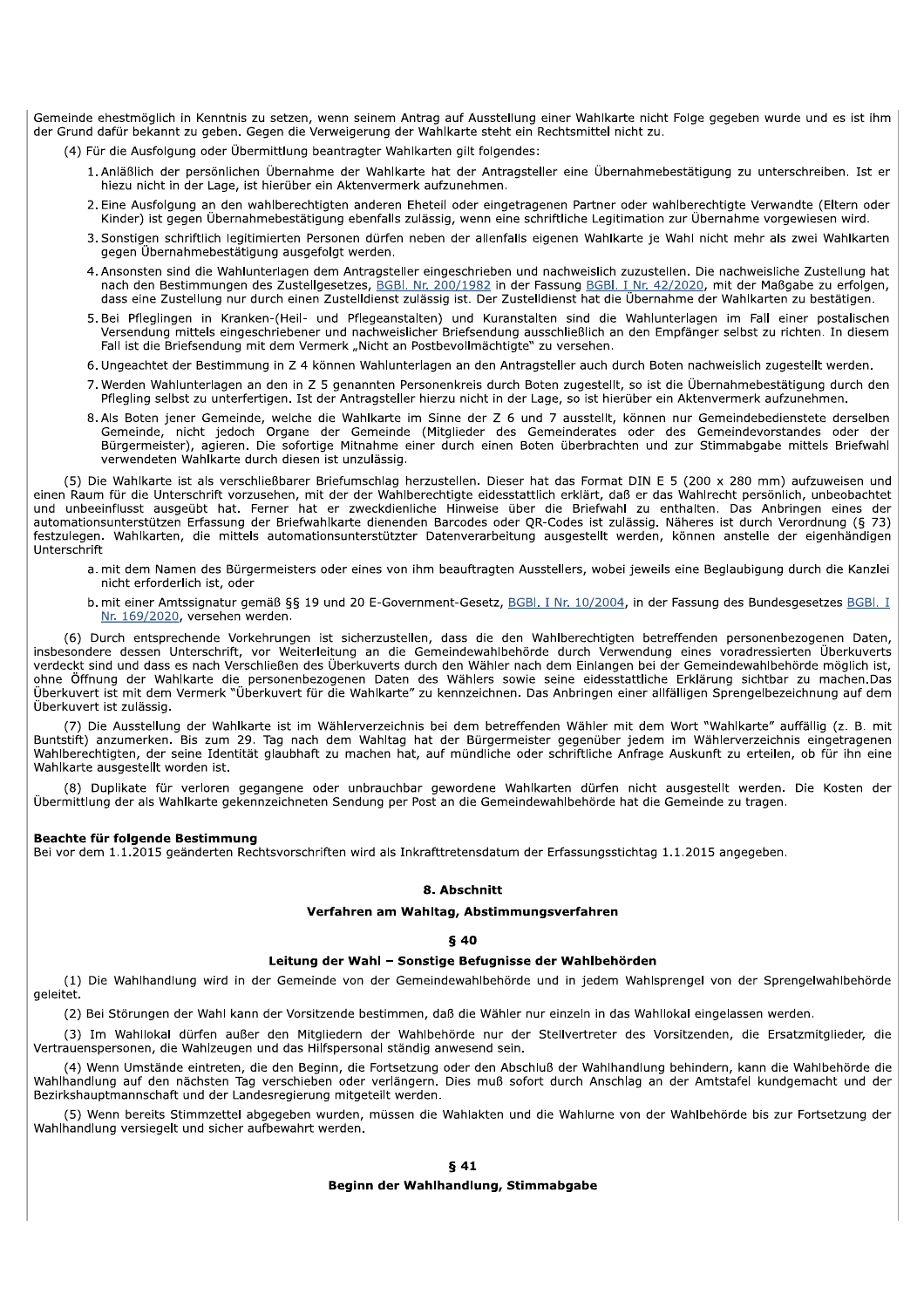(1) Der Vorsitzende der Wahlbehörde übergibt am Beginn der Wahlzeit der Wahlbehörde das Wählerverzeichnis, das Abstimmungsverzeichnis und allenfalls ein elektronisch geführtes Abstimmungsverzeichnis, die Wahlkuverts und die Stimmzettel.

(1) Die Verwendung eines elektronisch geführten Abstimmungsverzeichnisses ist mit folgenden Maßgaben zulässig:

- 1. der Aufbau eines elektronisch geführten Abstimmungsverzeichnisses hat dem Abstimmungsverzeichnis gemäß Muster 15 der Verordnung über die Gestaltung der Drucksorten zur Vollziehung der NÖ Gemeinderatswahlordnung 1994 zu entsprechen;
- 2. die personenbezogenen Daten der Wahlberechtigten dürfen ausschließlich auf einem externen Datenträger gespeichert werden, der nach Abschluss des Wahlvorganges zu vernichten ist;
- 3. sobald eine Seite des elektronisch geführten Abstimmungsverzeichnisses vollständig ausgefüllt ist, ist ein Papierausdruck dieser Seite zu erstellen;
- 4. die ausgedruckten Seiten des elektronisch geführten Abstimmungsverzeichnisses bilden das der Niederschrift anzuschließende Abstimmungsverzeichnis:
- 5. den Mitgliedern der Wahlbehörde, den Vertrauenspersonen sowie den Wahlzeugen ist jederzeit Einsicht in das elektronisch geführte Abstimmungsverzeichnis zu gewähren;
- 6. bei Ausfall einer der das elektronisch geführte Abstimmungsverzeichnis unterstützenden EDV-Komponenten ist die Wahlhandlung zu unterbrechen. Die nicht auf zuvor erstellten Ausdrucken aufscheinenden Namen der Wahlberechtigten sind anhand des Wählerverzeichnisses zu rekonstruieren und in ein Abstimmungsverzeichnis in Papierform einzutragen. Danach ist die Wahlhandlung ohne Heranziehung des elektronisch geführten Abstimmungsverzeichnisses fortzusetzen.
- (2) Unmittelbar vor Beginn der Stimmabgabe muß sich die Wahlbehörde überzeugen, daß die Wahlurne leer ist.

(3) Die Wähler geben in der Reihenfolge ihres Erscheinens die Stimme ab. Dazu tritt der Wähler vor die Wahlbehörde, nennt seinen Namen und seine Wohnadresse und legt eine Urkunde oder amtliche Bescheinigung vor, aus der seine Identität hervorgeht. Als Urkunden oder amtliche Bescheinigungen zur Feststellung der Identität kommen insbesondere Personalausweise, Pässe, Führerscheine und sonstige amtliche Lichtbildausweise in Betracht. Die Vorlage einer solchen Urkunde oder amtlichen Bescheinigung ist dann nicht notwendig, wenn der Wähler der Mehrheit der Mitglieder der Wahlbehörde persönlich bekannt ist. Danach erhält der Wähler die für die Wahl notwendigen Unterlagen.

(4) Der Wähler muß die Wahlzelle aufsuchen. Dort übt er sein Wahlrecht aus, verläßt die Zelle wieder und legt das Wahlkuvert ungeöffnet in die Wahlurne

(5) Der Name des Wählers, der seine Stimme abgegeben hat, wird in das Abstimmungsverzeichnis unter fortlaufender Zahl und unter Beisetzung der fortlaufenden Zahl des Wählerverzeichnisses eingetragen oder dementsprechend in einem elektronisch geführten Abstimmungsverzeichnis erfasst. Gleichzeitig wird sein Name im Wählerverzeichnis abgestrichen.

(6) Hierauf muss der Wähler das Wahllokal verlassen.

(7) Die Wahlzelle darf immer nur von einer Person betreten werden. Nur Personen, denen aufgrund eines körperlichen Gebrechens die persönliche Stimmabgabe nicht möglich ist, dürfen sich von einer Person begleiten und diese für sich wählen lassen.

#### Beachte für folgende Bestimmung

Bei vor dem 1.1.2015 geänderten Rechtsvorschriften wird als Inkrafttretensdatum der Erfassungsstichtag 1.1.2015 angegeben.

## **842**

#### Stimmabgabe mit Wahlkarten

(1) Wähler, die eine Wahlkarte besitzen, müssen außer dieser auch noch eine Urkunde oder amtliche Bescheinigung vorweisen, aus der sich die Identität mit der in der Wahlkarte genannten Person ergibt. Die Vorlage einer solchen Urkunde ist dann nicht notwendig, wenn der Wähler der Mehrheit der Mitglieder der Wahlbehörde persönlich bekannt ist. Die Namen der Wahlkartenwähler werden am Schluß des Wählerverzeichnisses fortlaufend numeriert eingetragen, es sei denn, dass ein Fall des Abs. 2 vorliegt. Die Wahlkarte muß dem Wähler abgenommen und der Niederschrift beigelegt werden.

(2) Erscheint ein Wähler, dem eine Wahlkarte ausgestellt wurde, vor der Wahlbehörde, bei der er sein Wahlrecht an sich ausüben müßte, so kann er auch dort seine Stimme abgeben. Auch in diesem Fall muß die Wahlkarte dem Wähler abgenommen und der Niederschrift beigelegt werden.

(3) Anläßlich der Stimmabgabe durch bettlägerige oder in ihrer Freiheit beschränkte Wahlkartenwähler können auch andere anwesende Personen, die im Gemeindegebiet einen ordentlichen Wohnsitz haben und über eine Wahlkarte dieser Gemeinde verfügen, vor der besonderen Wahlbehörde die Stimme abgeben.

## **642a**

#### Stimmabgabe im Wege der Briefwahl

(1) Wähler, denen eine Wahlkarte ausgestellt wurde, können das Wahlrecht auch im Wege der Übermittlung der verschlossenen Wahlkarte an die Gemeindewahlbehörde ausüben (Briefwahl).

(2) Hiezu muß der Wähler den Stimmzettel in das Wahlkuvert legen und dieses in die Wahlkarte legen. Sodann muß der Wähler auf der Wahlkarte durch eigenhändige Unterschrift eidesstattlich erklären, dass er das Wahlrecht persönlich, unbeobachtet und unbeeinflusst ausgeübt hat. Aus der eidesstattlichen Erklärung muß die Identität des Wählers hervorgehen. Anschließend muß der Wähler die Wahlkarte verschließen, in das voradressierte Überkuvert legen und so rechtzeitig an die auf der Wahlkarte bezeichnete Gemeindewahlbehörde übermitteln, daß die Wahlkarte dort spätestens bis zum Wahltag, 6.30 Uhr, einlangt. Das Einwerfen der Wahlkarte in den allenfalls vorhandenen Einlaufkasten jener Gemeinde, die die Wahlkarte ausgestellt hat, gilt als Einlangen bei der Gemeindewahlbehörde. Darüber hinaus kann die verschlossene Wahlkarte am Wahltag bis zum Schließen des Wahllokals jener Sprengelwahlbehörde, in deren Wählerverzeichnis der Wähler eingetragen ist, übermittelt werden.

(2a) Die eingelangten Überkuverts und die allenfalls eingelangten Wahlkarten ohne Überkuvert dürfen nicht geöffnet, können jedoch nach den auf den Überkuverts (§ 39 Abs. 6) oder den Wahlkarten ersichtlichen Sprengelbezeichnungen vorsortiert werden. Sie sind mit einem Eingangsstempel, aus dem Datum und Uhrzeit des Einlangens ersichtlich sind, sowie mit einer fortlaufenden Nummer zu versehen und gegebenenfalls sprengelweise in ein gesondertes Verzeichnis fortlaufend nummeriert einzutragen. Die Wahlkarten und das Verzeichnis sind vom Gemeindewahlleiter bis zum Beginn der am Wahltag gemäß § 42a Abs. 4 erster Satz vorzunehmenden Überprüfung unter Verschluss zu verwahren. Das Verzeichnis der Wahlkarten muss der Niederschrift der Gemeindewahlbehörde (§ 55 Abs. 1) angeschlossen werden.

(3) Die Stimmabgabe im Wege der Briefwahl ist nichtig, wenn

a) die eidesstattliche Erklärung auf der Wahlkarte nicht oder nachweislich nicht durch den Wahlberechtigten abgegeben wurde,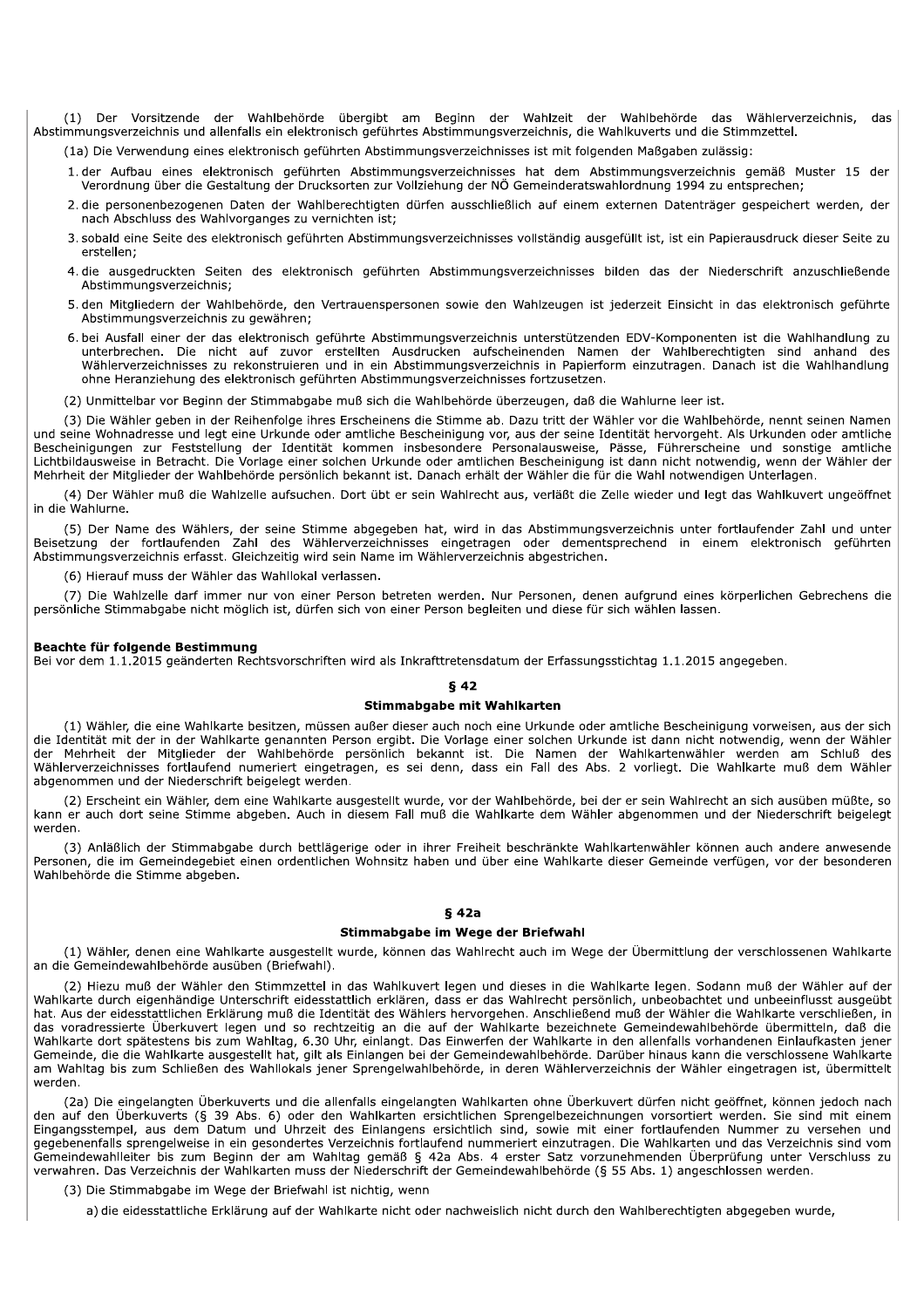b) die Wahlkarte kein Wahlkuvert enthält,

- c) die Wahlkarte nur ein anderes oder mehrere andere als das amtliche Wahlkuvert enthält,
- d) die Wahlkarte zwei oder mehrere Wahlkuverts enthält,
- e) das Wahlkuvert beschriftet ist.
- f) die Prüfung auf Unversehrtheit ergeben hat, daß die Wahlkarte derart beschädigt ist, daß ein vorangegangenes missbräuchliches Entnehmen oder Zurücklegen des inliegenden Wahlkuverts nicht ausgeschlossen werden kann,
- g) die Wahlkarte am Wahltag nicht bis spätestens 6.30 Uhr bei der auf der Wahlkarte bezeichneten Gemeindewahlbehörde oder nicht bis zum Schließen des Wahllokals bei jener Sprengelwahlbehörde eingelangt ist, in deren Wählerverzeichnis der Wähler eingetragen ist.

(4) Ab 6.30 Uhr des Wahltages überprüft die Gemeindewahlbehörde die Anzahl der eingelangten Überkuverts und Wahlkarten mit der Anzahl der im Verzeichnis gemäß Abs. 2a eingetragenen Überkuverts und Wahlkarten, öffnet die Überkuverts und entnimmt die Wahlkarten, teilt alle Wahlkarten entsprechend der Sprengelzugehörigkeit auf, trägt sie in ein gesondertes Verzeichnis ein und übermittelt die Wahlkarten zusammen mit einer Kopie des Verzeichnisses ohne Verzug verschlossen und versiegelt durch Boten der jeweiligen Sprengelwahlbehörde. Diese legt sie in ein gesondertes Behältnis, in dem auch die nach Abs. 2 letzter Satz eingelangten Wahlkarten aufzubewahren sind. Die Übermittlung<br>unterbleibt bei jenen Wahlkarten, welche die Gemeindewahlbehörde als Sprengelwahl Vorgänge sind in der Niederschrift der Gemeindewahlbehörde und der Sprengelwahlbehörde festzuhalten. Verspätet eingelangte Wahlkarten sind vom Gemeindewahlleiter bzw. Sprengelwahlleiter unverzüglich mit Datum und Uhrzeit des Einlangens zu versehen und nach ungenütztem Ablauf der Fristen zur Anfechtung der Wahl, im Fall der Anfechtung der Wahl nach Beendigung der Anfechtungsverfahren, im Fall einer (teilweisen) Wahlwiederholung erst nach ungenütztem Ablauf der dagegen offen stehenden Anfechtungsfristen bzw. nach Beendigung allfälliger Anfechtungsverfahren der Wiederholungswahl, zusammen mit den als nichtig erklärten Wahlkarten von der Gemeindewahlbehörde ungeöffnet zu vernichten.

#### Beachte für folgende Bestimmung

Bei vor dem 1.1.2015 geänderten Rechtsvorschriften wird als Inkrafttretensdatum der Erfassungsstichtag 1.1.2015 angegeben.

#### $§$  43

#### Stimmabgabe in Heimen und Anstalten

(1) Um den in Heimen und Anstalten untergebrachten Wahlberechtigten die Ausübung des Wahlrechtes zu erleichtern, kann die Gemeindewahlbehörde für den örtlichen Unterbringungsbereich einen oder mehrere besondere Wahlsprengel einrichten.

(2) Gehfähige Heim- oder Anstaltsbewohner müssen ihr Wahlrecht bei der nach Abs. 1 zuständigen Wahlbehörde ausüben.

(3) Bettlägerige Heim- oder Anstaltsbewohner werden von der Anstaltswahlbehörde mit dem Hilfspersonal und den Wahlzeugen aufgesucht. Bei der Stimmabgabe muß durch entsprechende Einrichtungen (z. B. durch einen Wandschirm) vorgesorgt werden, daß der Wähler unbeobachtet von anderen Personen sein Wahlrecht ausüben kann. Im übrigen gelten die Vo Stimmabgabe durch Personen, denen aufgrund eines körperlichen Gebrechens die persönliche Stimmabgabe nicht möglich ist).

(4) Personen, die außerhalb des Sprengels nach Abs. 1 im Gemeindegebiet ihren ordentlichen Wohnsitz haben, benötigen zur Stimmabgabe vor der nach Abs. 1 zuständigen Wahlbehörde eine Wahlkarte.

## Beachte für folgende Bestimmung

Bei vor dem 1.1.2015 geänderten Rechtsvorschriften wird als Inkrafttretensdatum der Erfassungsstichtag 1.1.2015 angegeben.

#### **644**

#### Stimmabgabe vor der besonderen Wahlbehörde

(1) Bei der Stimmabgabe muß durch entsprechende Einrichtungen (z. B. durch einen Wandschirm) vorgesorgt werden, daß der Wähler unbeobachtet von anderen Personen sein Wahlrecht ausüben kann. Fehlt eine entsprechende Einrichtung, müssen alle übrigen Personen während der Stimmabgabe den Raum verlassen. Im übrigen gelten die Vorschriften für die Stimmabgabe sinngemäß (z. B. Stimmabgabe durch Personen, denen aufgrund eines körperlichen Gebrechens die persönliche Stimmabgabe nicht möglich ist).

(2) Personen, die von der besonderen Wahlbehörde aufgesucht werden, benötigen zur Stimmabgabe eine Wahlkarte gemäß § 38 Abs. 2.

# $§$  45

## **Ende der Wahlhandlung**

(1) Wenn die Wahlzeit abgelaufen ist und alle bis dahin im Wahllokal oder im Warteraum erschienenen Wähler gestimmt haben, muß das Wahllokal geschlossen werden. Außer den Mitgliedern der Wahlbehörde, dem Stellvertreter des Vorsitzenden, den Ersatzmitgliedern, den Vertrauenspersonen, den Wahlzeugen und dem Hilfspersonal darf im Wahllokal niemand mehr anwesend sein.

(1a) Die Sprengelwahlbehörde muß gesondert die Zahl sowohl der von der Gemeindewahlbehörde übernommenen als auch der gemäß § 42 dem Wähler abgenommenen und der nach § 42a Abs. 2 letzter Satz bei ihr eingelangten Wahlkarten in der Niederschrift festhalten. Dann muß die Sprengelwahlbehörde die von der Gemeindewahlbehörde übernommenen und die nach § 42a Abs. 2 letzter Satz bei ihr eingelangten Wahlkarten auf das Vorliegen eines Nichtigkeitsgrundes nach § 42a Abs. 3 überprüfen. Wahlkarten, bei denen ein Nichtigkeitsgrund vorliegt, dürfen in die Ergebnisermittlung nicht einbezogen werden; sie müssen dem Wahlakt unter Verschluss beigefügt werden. Die Gründe für die Nichtigkeit der Wahlkarten und die Zahl der gültigen Wahlkarten sind in der Niederschrift festzuhalten. Danach muss die Sprengelwahlbehörde die in den gültigen Wahlkarten enthaltenen Kuverts entnehmen und in die Wahlurne einlegen. Sodann geht die Sprengelwahlbehörde gemäß Abs. 2 und 3 vor.

(2) Die Wahlbehörde muß die in der Wahlurne enthaltenen Kuverts gründlich durcheinandermengen. Dann entleert sie die Wahlurne, stellt die Zahl der darin befindlichen Kuverts fest und vergleicht diese Zahl mit der Zahl der Wähler laut Abstimmungsverzeichnis einschließlich der Zahl der von der Gemeindewahlbehörde übernommenen gültigen Wahlkarten und der Zahl der gültigen Wahlkarten gemäß § 42a Abs. 2 letzter Satz. Stimmen die Zahlen nicht überein, so muß diese Tatsache und der wahrscheinliche Grund dafür in der Niederschrift über die Wahlhandlung festgehalten werden.

(3) Nach Öffnung der Kuverts prüft die Wahlbehörde die Gültigkeit der Stimmzettel, stellt die Zahl der ungültigen Stimmen fest und versieht diese Stimmzettel mit fortlaufenden Zahlen. Die gültigen Stimmzettel werden nach Wahlparteien und innerhalb dieser nach Stimmzetteln mit oder ohne Bezeichnung eines Bewerbers geordnet. Die Wahlbehörde stellt die auf jede Wahlpartei entfallende Zahl von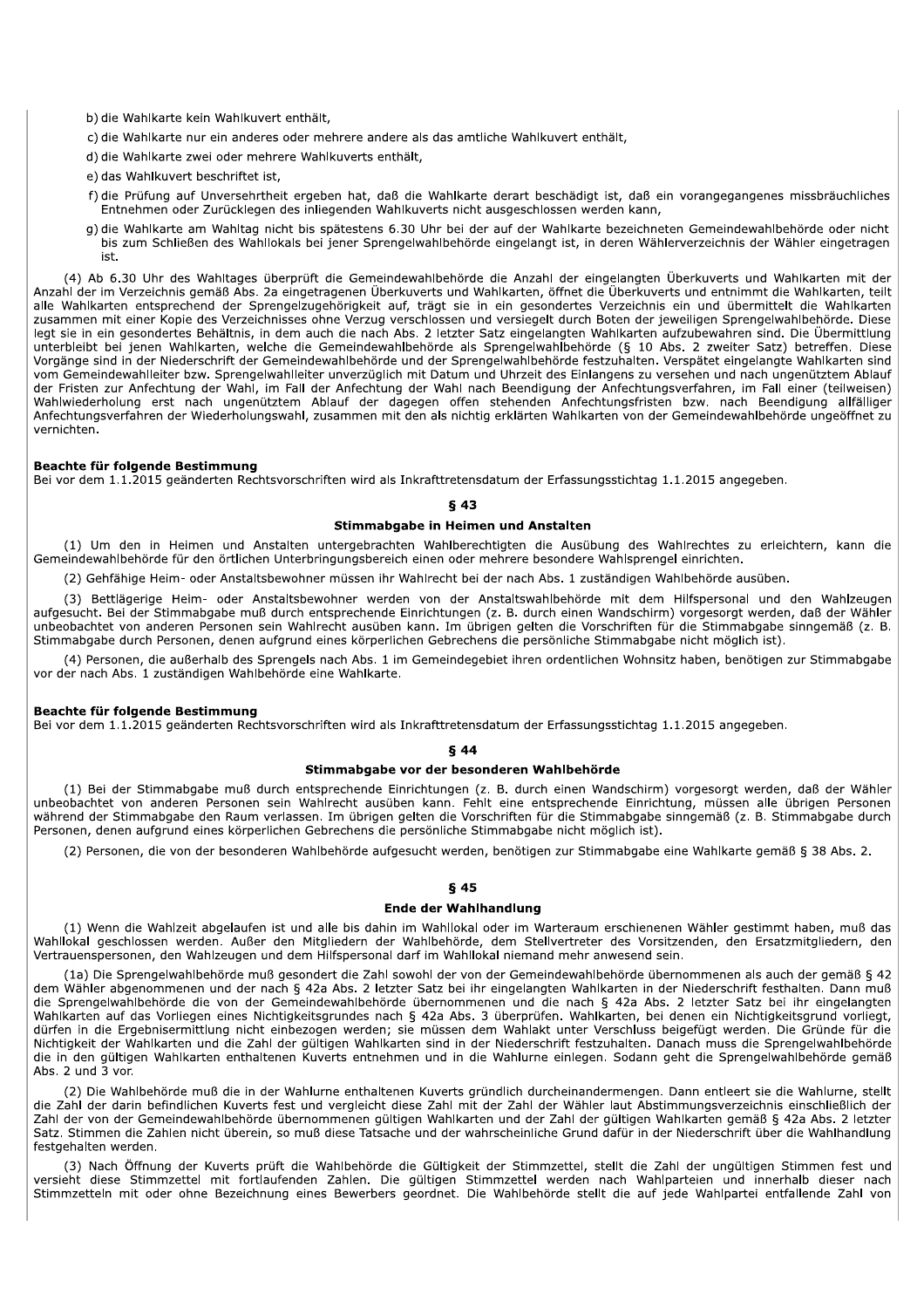Stimmen (Parteisumme) fest. Die Wahlbehörde darf sich bei dieser Tätigkeit der Hilfe des Stellvertreters des Vorsitzenden und der Ersatzmitglieder bedienen.

#### **846**

#### **Wahlkuvert, Stimmzettel**

(1) Das bei den Wahlen verwendete Kuvert muß aus undurchsichtigem Material hergestellt werden. Es muß eine Größe aufweisen, die es ermöglicht, daß der Stimmzettel nach nur einmaliger Faltung in das Kuvert eingelegt werden kann. Der nichtamtliche Stimmzettel muß aus weichem weißlichen Papier sein, das Ausmaß von 20,5 bis 21,5 cm in der Länge und von 14,3 bis 15,3 cm in der Breite aufweisen und darf keine Fotos oder bildhafte Darstellungen von Personen oder Projekte oder Projektbeschreibungen oder Wahlslogans enthalten, die jeweils durch Druck oder sonstige Vervielfältigung auf dem Stimmzettel angebracht worden sind. Das Ausmaß des amtlichen Stimmzettels kann ein Vielfaches dieses Maßes betragen, wenn mehr als zehn Wahlparteien kandidieren. Es können sowohl amtliche, als auch nichtamtliche Stimmzettel verwendet werden.

(2) Der amtliche Stimmzettel ist als solcher zu bezeichnen und hat die Parteibezeichnungen einschließlich allfälliger Kurzbezeichnungen, Rubriken mit einem Kreis, einen besonderen Raum für die Nennung einzelner Wahlwerber und im übrigen unter Berücksichtigung der gemäß § 73 erfolgten Veröffentlichung die aus dem Muster über amtliche Stimmzettel ersichtlichen Angaben zu enthalten. Es sind für alle Parteibezeichnungen die gleiche Größe der Rechtecke und der Druckbuchstaben, für die Kurzbezeichnung der Parteibezeichnungen einheitlich größtmögliche Druckbuchstaben zu verwenden. Bei mehr als dreizeiligen Parteibezeichnungen kann die Größe der Druckbuchstaben dem zur Verfügung stehenden Raum entsprechend angepasst werden. Das Wort "Liste" ist klein, die Ziffern unterhalb desselben sind möglichst groß zu drucken. Die Farbe aller Buchstaben muss einheitlich schwarz sein. Die Trennungslinien der Rechtecke und der Kreise haben in gleicher Stärke ausgeführt zu werden. Die Reihenfolge der Wahlparteien auf dem Stimmzettel richtet sich nach der Reihenfolge der Veröffentlichung der Wahlvorschläge.

(3) Die amtlichen Stimmzettel werden von der Gemeindewahlbehörde entsprechend der endgültigen Zahl der Wahlberechtigten, zusätzlich einer Reserve von 15 %, aufgelegt. Die Gemeindewahlbehörden teilen die Stimmzettel entsprechend der endgültigen Zahl der Wahlberechtigten, zusätzlich einer Reserve von 15 %, auf die Wahlbehörden, vor denen Wahlhandlungen stattfinden, auf. Die Ausfolgung ist von den Vorsitzenden der Wahlbehörden zu bestätigen.

(4) § 76 Abs. 2 NÖ Landtagswahlordnung 1992, LGBI. 0300, gilt sinngemäß.

(5) Die Ausfüllung des nichtamtlichen Stimmzettels kann durch Schrift, Druck oder andere Vervielfältigung erfolgen. Zur Stimmabgabe darf sowohl der vom Wahlleiter gleichzeitig mit dem Wahlkuvert dem Wähler übergebene amtliche Stimmzettel, als auch der nichtamtliche Stimmzettel verwendet werden.

# **847**

#### Gültige und ungültige Stimmzettel

(1) Der Stimmzettel ist gültig ausgefüllt, wenn aus ihm eindeutig zu erkennen ist, welche Partei oder welchen Wahlwerber einer Wahlpartei der Wähler wählen wollte. Dies ist beim amtlichen Stimmzettel der Fall, wenn der Wähler in einem der links vor jeder Parteibezeichnung vorgedruckten Kreis ein Kreuz oder ein anderes Zeichen anbringt, aus dem unzweideutig hervorgeht, daß er die in derselben Zeile angeführte Wahlpartei wählen wollte.

(2) Der Stimmzettel ist aber auch dann gültig ausgefüllt, wenn der Wille des Wählers auf andere Weise, z. B. durch Anhaken oder Unterstreichen, durch Durchstreichen der übrigen Wahlparteien oder durch die Eintragung eines Bewerbers eindeutig zu erkennen ist.

(3) Ein Stimmzettel ist auch dann gültig ausgefüllt, wenn er eine oder mehrere Wahlparteien und den Namen eines oder mehrerer Bewerber einer der bezeichneten oder einer anderen Wahlpartei enthält und alle bezeichneten Bewerber derselben Wahlpartei zuzurechnen sind. Auf § 48 Abs. 5 wird verwiesen.

#### (4) Ein Stimmzettel ist ungültig, wenn

a) er ausschließlich zwei oder mehrere Wahlparteien bezeichnet,

- b) er gar keine, eine oder mehrere Wahlparteien und zwei oder mehrere Namen aus verschiedenen Parteilisten bezeichnet,
- c) das Ausmaß oder die Art des Papiers den gesetzlichen Vorschriften nicht entspricht,
- d) der Stimmzettel durch Abreißen eines Teiles derartig beeinträchtigt wurde, daß nicht mehr unzweideutig hervorgeht, welche Wahlpartei oder welchen Bewerber der Wähler wählen wollte.

(5) Ein nichtamtlicher Stimmzettel ist auch dann ungültig, wenn er Fotos oder bildhafte Darstellungen von Personen oder Projekte oder<br>Projektbeschreibungen oder Wahlslogans enthält, die jeweils durch Druck oder sonstige Ve worden sind  $(§ 46 Abs. 1).$ 

(6) Leere Kuverts zählen als ungültige Stimmzettel. Worte, Bemerkungen oder Zeichen, die außer zur Kennzeichnung der Wahlpartei angebracht wurden, beeinträchtigen die Gültigkeit eines Stimmzettels nicht, wenn sich hiedurch nicht einer der angeführten Ungültigkeitsgründe ergibt. Im Wahlkuvert befindliche Beilagen beeinträchtigen die Gültigkeit des oder der Stimmzettel gleichfalls nicht.

(7) Streichungen machen den Stimmzettel nicht ungültig, wenn wenigstens der Name eines Bewerbers oder einer Wahlpartei bezeichnet **hleiht** 

#### Beachte für folgende Bestimmung

Bei vor dem 1.1.2015 geänderten Rechtsvorschriften wird als Inkrafttretensdatum der Erfassungsstichtag 1.1.2015 angegeben.

# **648**

#### Bezeichnung eines Bewerbers durch den Wähler

(1) Der Stimmzettel ist auch dann gültig ausgefüllt, wenn er den Namen eines oder mehrerer Bewerber einer Wahlpartei enthält. Dies kann durch Schreiben des Namens oder in sonst einer Form erfolgen. Dies ist insbesondere dann der Fall, wenn die Bezeichnung mindestens den Familiennamen des Bewerbers oder bei Bewerbern mit gleichem Namen ein entsprechendes Unterscheidungsmerkmal, z. B. den Vornamen, den Beruf, das Geburtsjahr, die Parteibezeichnung oder die Adresse enthält.

(2) Der Wähler kann auf dem nichtamtlichen Stimmzettel die Reihenfolge der Bewerber einer gemäß § 34 veröffentlichten Wahlpartei durch Umstellung oder Streichung eines oder mehrerer Bewerber derselben abändern. Die Umstellung der Bewerber erfolgt durch eine neue, namentliche Anordnung aller oder eines Teiles der Bewerber auf dem Stimmzettel.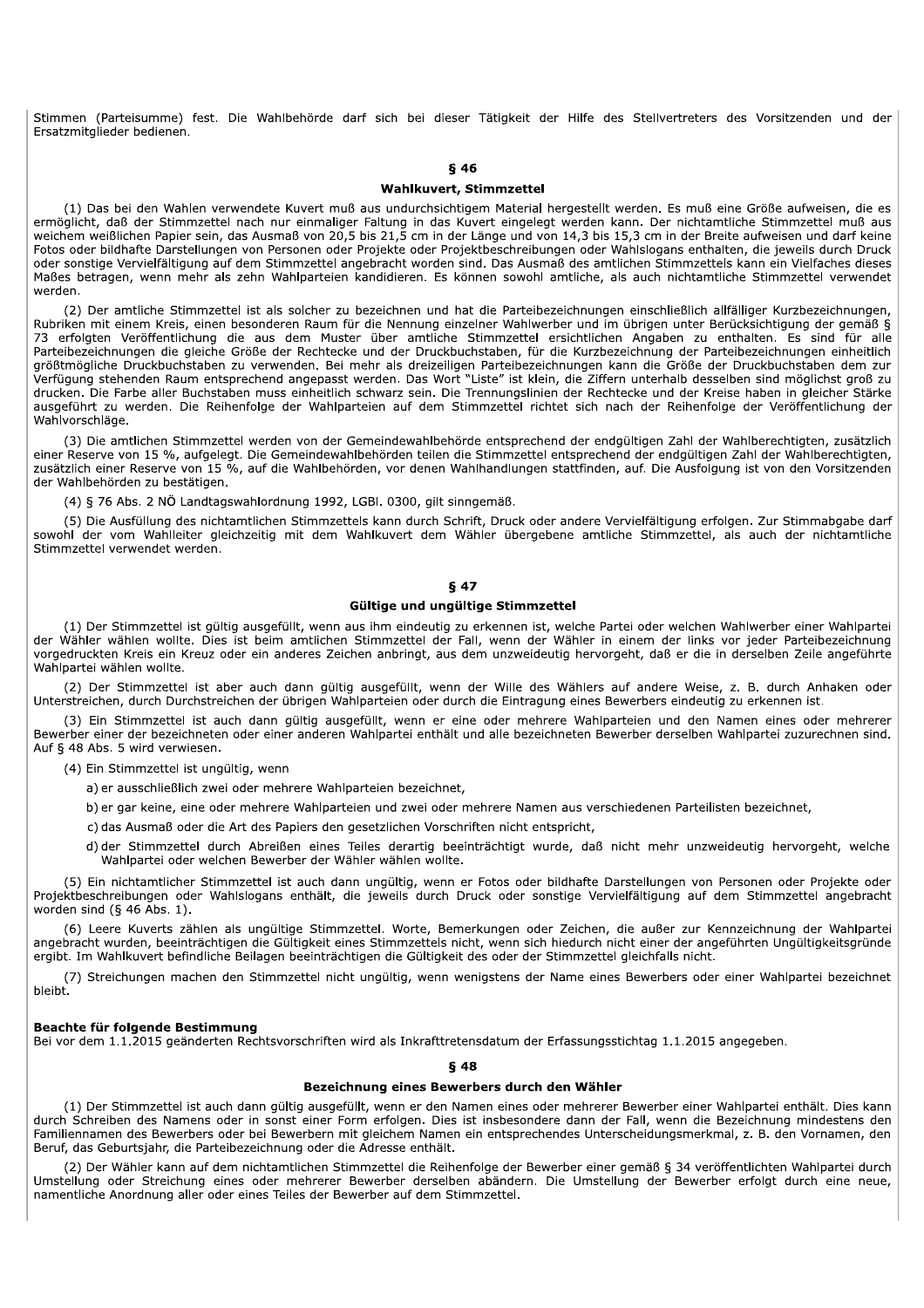(3) Werden auf Stimmzetteln, die den Namen eines oder mehrerer Bewerber einer Wahlpartei enthalten, ein oder mehrere Bewerber gestrichen, so rücken die nachfolgenden Bewerber vor.

(4) Werden Namen von Bewerbern, die auf einem Stimmzettel durch Druck oder sonstige Vervielfältigung angeführt sind, durch Anhaken, Beifügen eines Kreuzes oder durch Ziffern, z. B. 1, 2, 3, ... usw. bezeichnet, so gilt diese Bezeichnung als nicht beigesetzt.

(5) Ein Stimmzettel, der nur die Bezeichnung eines Bewerbers aufweist, gilt als gültige Stimme für die Wahlpartei des vom Wähler eingetragenen Bewerbers. Enthält der Stimmzettel die Bezeichnung einer oder mehrerer Wahlparteien und die Bezeichnung eines oder mehrerer Bewerber einer der bezeichneten oder einer anderen Wahlpartei, so gilt der Stimmzettel als gültige Stimme für die Wahlpartei der/des vom Wähler eingetragenen Bewerber/s.

#### Beachte für folgende Bestimmung

Bei vor dem 1.1.2015 geänderten Rechtsvorschriften wird als Inkrafttretensdatum der Erfassungsstichtag 1.1.2015 angegeben.

## **849**

#### Mehrere Stimmzettel in einem Wahlkuvert

Wenn ein Wahlkuvert mehrere Stimmzettel enthält, so sind die darauf angebrachten Worte, Bemerkungen oder Zeichen bzw. sonstigen Kennzeichnungen so zu beurteilen, als ob sie auf einem einzigen Stimmzettel angebracht wären. Sie zählen als ein einziger Stimmzettel und sind von der Wahlbehörde bei der Auszählung untrennbar miteinander zu verbinden.

#### Beachte für folgende Bestimmung

Bei vor dem 1.1.2015 geänderten Rechtsvorschriften wird als Inkrafttretensdatum der Erfassungsstichtag 1.1.2015 angegeben.

## **850**

#### Niederschrift der Sprengelwahlbehörde

(1) Die Sprengelwahlbehörde muß nach Abschluß der Wahlhandlung sofort im Wahllokal den Wahlvorgang in einer eigenen Niederschrift festhalten. Diese Niederschrift muß enthalten:

- a) die Namen der Mitglieder der Wahlbehörde, des Stellvertreters des Vorsitzenden, der Ersatzmitglieder, der Vertrauenspersonen und der Wahlzeugen,
- b) die Zeitangabe des Beginns und des Endes der Wahlhandlung und allfällige Unterbrechungen,
- c) Entscheidungen über die Zulassung von Wählern in strittigen Fällen.
- d) sonstige Entscheidungen der Wahlbehörde und außergewöhnliche Vorkommnisse (z. B. Nichtübereinstimmung der Zahl der in der Wahlurne befindlichen Kuverts mit der Zahl der Wähler laut Abstimmungsverzeichnis einschließlich der Zahl der von der Gemeindewahlbehörde übernommenen gültigen Wahlkarten und der Zahl der gültigen Wahlkarten gemäß § 42a Abs. 2 letzter Satz.),
- e) die Zahl der erschienenen Wähler, die Zahl der gültigen und ungültigen Stimmzettel und die Parteiensumme.
	- Die Niederschrift muß von den Mitgliedern der Wahlbehörde unterschrieben werden. Verweigert ein Mitglied die Unterschrift, ist der Grund anzugeben.

(2) Die Niederschrift über den Wahlvorgang, das Wählerverzeichnis, das Abstimmungsverzeichnis, die Wahlkarten und die Stimmzettel müssen zusammen versiegelt werden und der Gemeindewahlbehörde – wenn möglich durch mehrere Mitglieder der Wahlbehörde – sofort überbracht werden.

## Beachte für folgende Bestimmung

Bei vor dem 1.1.2015 geänderten Rechtsvorschriften wird als Inkrafttretensdatum der Erfassungsstichtag 1.1.2015 angegeben.

# $$51$

## Niederschrift der besonderen Wahlbehörde

(1) Die besondere Wahlbehörde muß nach der Wahlhandlung nur die Anzahl der abgegebenen Wahlkuverts und die Übereinstimmung mit der Anzahl der abgegebenen Stimmen feststellen.

(2) Die besondere Wahlbehörde muß nach Abschluß der Wahlhandlung sofort den Wahlvorgang in einer eigenen Niederschrift festhalten. Diese Niederschrift muß enthalten:

- a) die Namen der Mitglieder der Wahlbehörde, des Stellvertreters des Vorsitzenden, der Ersatzmitglieder und der Vertrauenspersonen,
- b) die Zeitangabe des Beginns und des Endes der Wahlhandlung und allfällige Unterbrechungen,
- c) Entscheidungen der Wahlbehörde und außergewöhnliche Vorkommnisse (z. B. Nichtübereinstimmung der Zahl der Kuverts mit der Zahl der im Abstimmungsverzeichnis eingetragenen Wähler),
- d) die Zahl der aufgesuchten Wähler, die Zahl der abgegebenen Wahlkuverts und die Übereinstimmung mit der Anzahl der abgegebenen Stimmen.

Die Niederschrift muß von den Mitgliedern der Wahlbehörde unterschrieben werden. Verweigert ein Mitglied die Unterschrift, ist der Grund anzugeben.

(3) Die Gemeindewahlbehörde muß unter Bedachtnahme auf die Wahrung des Wahlgeheimnisses zur Feststellung des Wahlergebnisses der besonderen Wahlbehörden eine oder allenfalls auch mehrere Sprengelwahlbehörden bestimmen. Diese Wahlbehörde muß die ungeöffnet übernommenen Wahlkuverts der besonderen Wahlbehörde in die Feststellung des eigenen Wahlergebnisses ununterscheidbar einbeziehen. Die besondere Wahlbehörde muß ihre Wahlakten und Niederschriften der feststellenden Sprengelwahlbehörde sofort überbringen. Die Wahlakten und Niederschriften bilden einen Teil der Wahlakten der jeweils feststellenden Sprengelwahlbehörde.

## Beachte für folgende Bestimmung

Bei vor dem 1.1.2015 geänderten Rechtsvorschriften wird als Inkrafttretensdatum der Erfassungsstichtag 1.1.2015 angegeben.

## 9. Abschnitt

#### Ermittlungsverfahren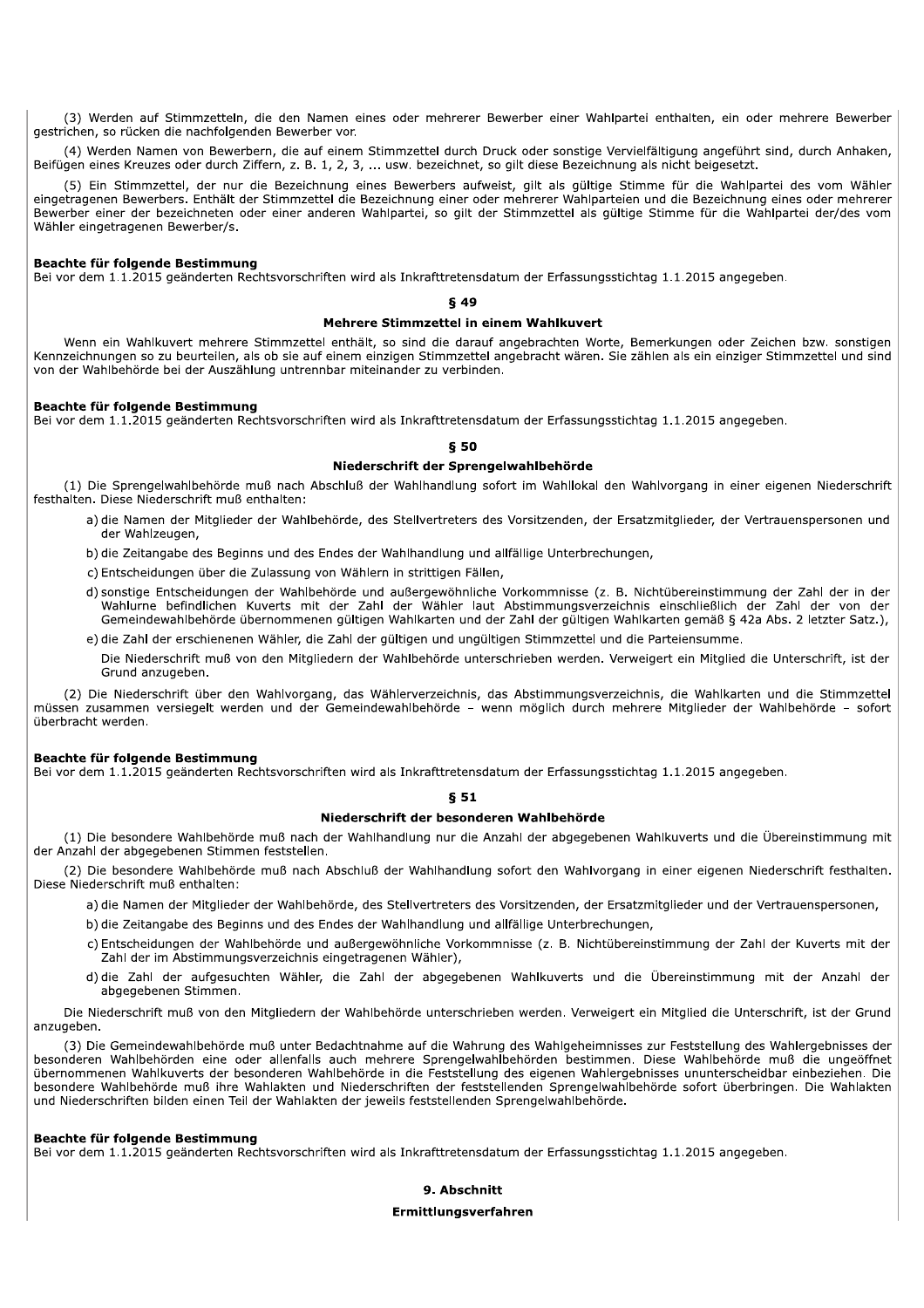## **§ 52**

# Überprüfung der Sprengelergebnisse, Ermittlung des Gesamtergebnisses

Die Gemeindewahlbehörde muß die Wahlergebnisse in den einzelnen Wahlsprengeln auf ihre Gesetzmäßigkeit und zahlenmäßige Richtigkeit überprüfen sowie auf Grund der von den Sprengelwahlbehörden vorgelegten Wahlakten feststellen:

- die Gesamtzahl der abgegebenen Stimmen

- die Summe der abgegebenen gültigen Stimmen
- die Summe der abgegebenen ungültigen Stimmen
- die Anzahl der auf jede Partei entfallenden gültigen Stimmen (Parteisummen).

#### Beachte für folgende Bestimmung

Bei vor dem 1.1.2015 geänderten Rechtsvorschriften wird als Inkrafttretensdatum der Erfassungsstichtag 1.1.2015 angegeben.

## **§ 53**

#### Mandatsaufteilung

(1) Die in der Gemeinde zu besetzenden Gemeinderatsmandate sind auf die Parteien nach der Wahlzahl aufzuteilen. Die Wahlzahl ist nach den folgenden Bestimmungen zu ermitteln.

(2) Die Parteisummen sind, nach ihrer Größe geordnet, nebeneinander aufzuschreiben. Unter jede Parteisumme ist die Hälfte, darunter das Drittel, das Viertel, das Fünftel, das Sechstel und so weiter zu schreiben. Bei diesen Teilungen sind auch Dezimalzahlen zu berücksichtigen und anzuschreiben

(3) Die Parteisummen und die gemäß Abs. 2 ermittelten Zahlen werden nach ihrer Größe geordnet, wobei mit der größten Parteisumme begonnen wird.

(4) Als Wahlzahl gilt die Zahl, welche in der Reihe die sovielte ist, als die Zahl der zu vergebenden Gemeinderatsmandate beträgt.

(5) Jede Partei erhält soviele Sitze, als die Wahlzahl in ihrer Parteisumme enthalten ist.

(6) Wenn nach dieser Rechnung zwei Parteien oder mehrere Parteien auf das letzte zur Verteilung gelangende Mandat denselben Anspruch haben, so entscheidet zwischen ihnen das Los.

## Beachte für folgende Bestimmung

Bei vor dem 1.1.2015 geänderten Rechtsvorschriften wird als Inkrafttretensdatum der Erfassungsstichtag 1.1.2015 angegeben.

## **854**

## Ermittlung der gewählten Wahlwerber

## Reihung der Ersatzmitglieder

(1) Nach Feststellung der auf jede Partei entfallenden Mandate im Gemeinderat sind die gewählten Wahlwerber mittels Wahlpunkte zu ermitteln. Wenn für eine Parteiliste überhaupt keine oder höchstens 10 Stimmzettel mit Bezeichnung eines Bewerbers (Abs. 2 lit.b) abgegeben wurden, so entfällt das Wahlpunkteermittlungsverfahren. Enthält ein Wahlkuvert mehr als einen Stimmzettel mit der Bezeichnung verschiedener Bewerber derselben Wahlpartei, so gelten diese im Wahlpunkteermittlungsverfahren als Stimmzettel nach Abs. 2 lit.b. Die Reihung der bezeichneten Bewerber richtet sich nach dem Wahlvorschlag.

- (2) Zum Zwecke der Ermittlung der Wahlpunkte werden die Stimmzettel eingeteilt:
	- a) in Stimmzettel, die nur die Parteibezeichnung oder neben derselben Worte, Bemerkungen oder Zeichen oder auch nur diese allein enthalten;
	- b) in Stimmzettel gemäß lit.a, die nebenbei oder Stimmzettel, die allein den Namen eines oder mehrerer Bewerber der von dieser Partei aufgestellten Parteiliste aufweisen.

(3) Die Wahlbehörde hat für jeden Wahlwerber eines jeden Wahlvorschlages die auf ihn entfallenden Wahlpunkte in folgender Weise zu ermitteln:

- a) für jeden Stimmzettel gemäß Abs. 2 lit.a erhält der an erster Stelle der veröffentlichten Parteiliste (§ 34) stehende Wahlwerber soviele Wahlpunkte, als Gemeinderatsmandate auf die Partei in der Gemeinde entfallen (§ 53); der an 2., 3., 4. usw. Stelle stehende Wahlwerber erhält Wahlpunkte in der der Reihe nach nächst niedrigeren Anzahl (Grundzahl);
- b) für Stimmzettel gemäß Abs. 2 lit.b erhält jeder an erster Stelle am Stimmzettel genannte Wahlwerber soviele Wahlpunkte, als Gemeinderatsmandate auf die Partei in der Gemeinde entfallen (§ 53); der an 2., 3., 4. usw. Stelle stehende Wahlwerber erhält Wahlpunkte in der der Reihe nach nächst niedrigeren Anzahl (Grundzahl);
- c) Wahlwerber, die keine Grundzahl erreichen, weil sie am Stimmzettel oder auf der veröffentlichten Parteiliste an einer Stelle gereiht sind, die außerhalb der Zahl der erreichten Gemeinderatsstellen liegt, erhalten keine Wahlpunkte. Desgleichen erhalten, wenn auf einem Stimmzettel Bewerber namentlich angeführt sind, die übrigen Bewerber der Parteiliste, die nicht genannt sind, keine Wahlnunkte:
- d) die Summe der Wahlpunkte gemäß lit.a und b ergibt die Anzahl der auf die einzelnen Wahlwerber entfallenden Wahlpunkte.

(4) Von jeder Parteiliste sind soviele Bewerber, als ihr Sitze zukommen, und zwar entsprechend der Anzahl der von ihnen erzielten Wahlpunkte, von der Gemeindewahlbehörde als gewählt zu erklären. Im Falle des Abs. 1, letzter Satz, sind von der Parteiliste in der Reihenfolge des Wahlvorschlages soviele Bewerber von der Gemeindewahlbehörde als gewählt zu erklären, als ihr Sitze zukommen. Die Gemeinde ist zur Bekanntgabe der von den Wahlwerbern erzielten Wahlpunkte berechtigt.

(5) Beim Wahlpunkteermittlungsverfahren werden die zu vergebenden Gemeinderatsstellen der Reihe nach jenen Bewerbern zugewiesen. die die höchste, die nächst niedrigere usw. Zahl von Wahlpunkten erzielt haben. Hätten hiernach zwei oder mehrere Bewerber auf die Zuweisung einer Gemeinderatsstelle den gleichen Anspruch, weil sie die gleiche Zahl von Wahlpunkten aufweisen, so wird zwischen ihnen nur dann gelost, wenn es sich um die Zuweisung nur einer einzigen, der betreffenden Partei zufallenden Gemeinderatsstelle oder um die Zuweisung der in Betracht kommenden letzten auf diese Parteiliste entfallenden Gemeinderatsstelle handelt. Andernfalls erhalten jene Bewerber, die gleichviel Wahlpunkte erzielt haben, je eine Gemeinderatsstelle.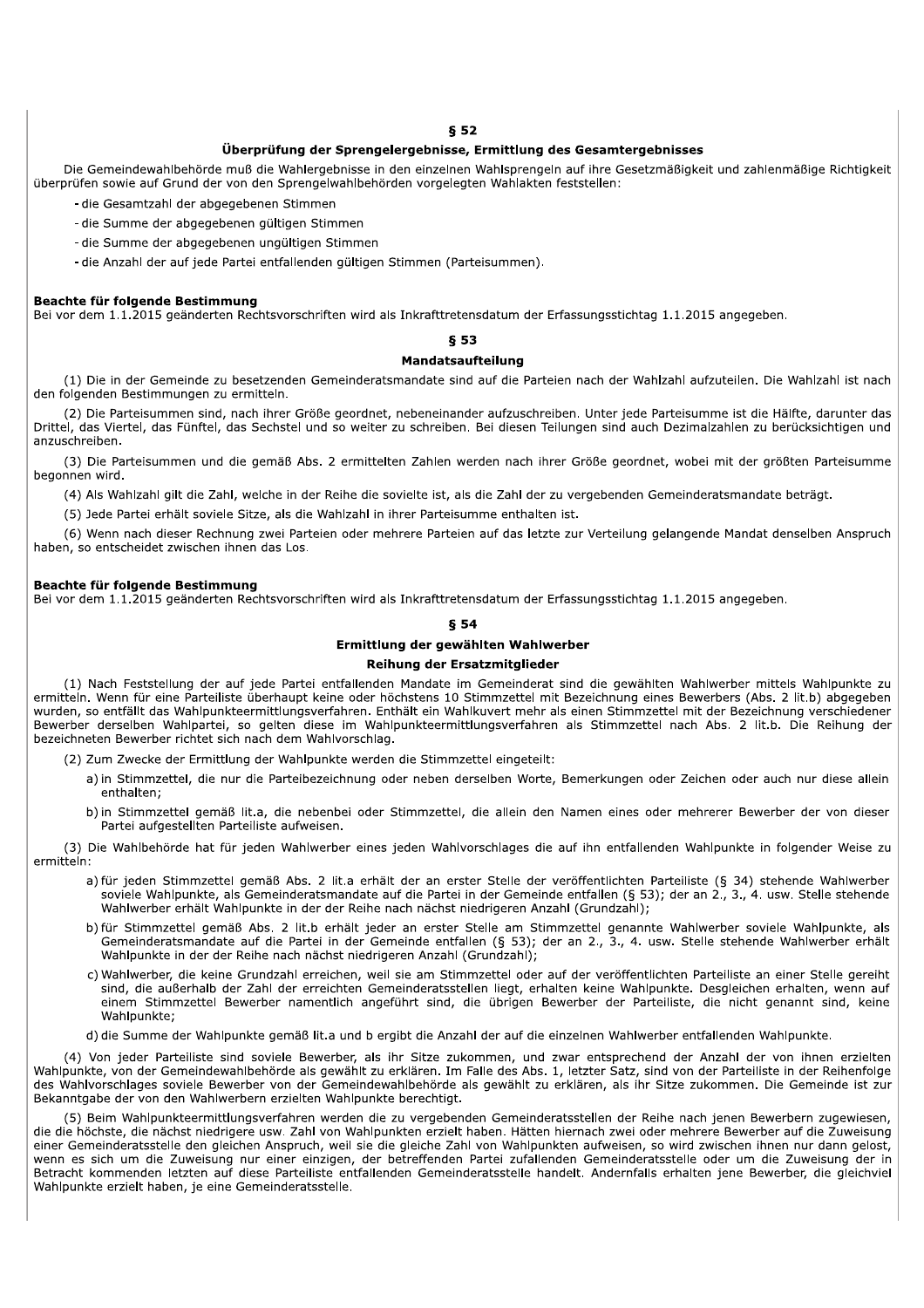(6) Nichtgewählte einer Parteiliste sind Ersatzmänner für den Fall, daß eine Gemeinderatsstelle ihrer Liste erledigt wird. Als erster Ersatzmann gilt der erste auf der veröffentlichten Parteiliste nicht gewählte Bewerber.

(7) Lehnt ein Ersatzmann, der für eine freigewordene Stelle berufen wird, diese Berufung ab, so bleibt er dennoch in der Reihe auf der Liste der Ersatzmänner.

(8) Ein Ersatzmann kann jederzeit nach der Wahl durch schriftliche Erklärung vom Bürgermeister seine Streichung aus der Liste der Ersatzmänner verlangen. Die Streichung ist vom Bürgermeister ortsüblich zu verlautbaren und dem Amte der Landesregierung sowie der Bezirksverwaltungsbehörde bekanntzugeben.

## Beachte für folgende Bestimmung

Bei vor dem 1.1.2015 geänderten Rechtsvorschriften wird als Inkrafttretensdatum der Erfassungsstichtag 1.1.2015 angegeben.

#### **§ 55**

#### Niederschrift der Gemeindewahlbehörde, Kundmachung des Wahlergebnisses

(1) Die Gemeindewahlbehörde muß das Ergebnis der Wahl in einer Niederschrift festhalten.

(2) Das Ergebnis der Wahl muß durch Anschlag an der Amtstafel kundgemacht werden. Die Kundmachung muß neben dem Datum des Anschlages auch die Bestimmungen über die Wahlanfechtung enthalten.

## Beachte für folgende Bestimmung

Bei vor dem 1.1.2015 geänderten Rechtsvorschriften wird als Inkrafttretensdatum der Erfassungsstichtag 1.1.2015 angegeben.

#### 10. Abschnitt

## Wahlanfechtung

#### **856**

#### Anfechtung der Wahl

Das Wahlergebnis kann von den zustellungsbevollmächtigten Vertretern der Wahlparteien, die einen Wahlvorschlag erstattet haben, und von jedem Wahlwerber, der behauptet, in seinem passiven Wahlrecht verletzt worden zu sein, durch Beschwerde angefochten werden. Die Anfechtung kann wegen behaupteter Unrichtigkeit der Ermittlung des Wahlergebnisses oder wegen angeblich gesetzwidriger Vorgänge im Wahlverfahren erfolgen.

#### Beachte für folgende Bestimmung

Bei vor dem 1.1.2015 geänderten Rechtsvorschriften wird als Inkrafttretensdatum der Erfassungsstichtag 1.1.2015 angegeben.

# **857**

#### Verfahren

Die Beschwerde muß schriftlich binnen zwei Wochen ab dem ersten Tag der Kundmachung des Wahlergebnisses bei der Gemeinde eingebracht werden. Die Beschwerde muß einen begründeten Antrag auf Nichtigerklärung des Wahlverfahrens oder eines Teiles davon enthalten. Der Vorsitzende der Gemeindewahlbehörde muß die Beschwerde innerhalb von drei Tagen samt den Wahlakten der Landes-Hauptwahlbehörde zur Entscheidung vorlegen.

#### Beachte für folgende Bestimmung

Bei vor dem 1.1.2015 geänderten Rechtsvorschriften wird als Inkrafttretensdatum der Erfassungsstichtag 1.1.2015 angegeben.

## **858**

## Entscheidungen der Landes-Hauptwahlbehörde

(1) Einer Beschwerde muß die Landes-Hauptwahlbehörde stattgeben, wenn die behauptete Rechtswidrigkeit des Wahlverfahrens erwiesen ist und außerdem auf das Wahlergebnis von Einfluß war. In der Entscheidung muß angegeben werden, ob das Wahlverfahren ganz oder teilweise aufgehoben wird. Im letzten Fall muß angegeben werden, ab welchem Zeitpunkt das Wahlverfahren wiederholt werden muß.

(2) Wird der Beschwerde stattgegeben, weil eine passiv nicht wahlberechtigte Person für gewählt erklärt wurde, muß die Wahl dieser Person für nichtig erklärt werden. In einem solchen Fall muß die Besetzung des Mandates wie beim Ausscheiden eines Gemeinderatsmitgliedes erfolgen

(3) Wenn einer Beschwerde stattgegeben wird, weil einer wählbaren Person die Wählbarkeit aberkannt wurde, muß in der Entscheidung ausgesprochen werden, ob die Wahl einer anderen Person nichtig geworden ist.

(4) Wenn die Beschwerde verspätet, mit einem Formmangel oder von einer zur Einbringung nicht berechtigten Person erhoben wird, muß die Beschwerde zurückgewiesen werden.

(5) Entscheidungen der Landes-Hauptwahlbehörde, mit der Wahlverfahren ganz oder teilweise aufgehoben werden, müssen durch Anschlag an der Amtstafel der Gemeinde kundgemacht werden.

# Beachte für folgende Bestimmung

Bei vor dem 1.1.2015 geänderten Rechtsvorschriften wird als Inkrafttretensdatum der Erfassungsstichtag 1.1.2015 angegeben.

## 11. Ahschnitt

## Sonderbestimmungen für Statutarstädte

**859** Geltungsbereich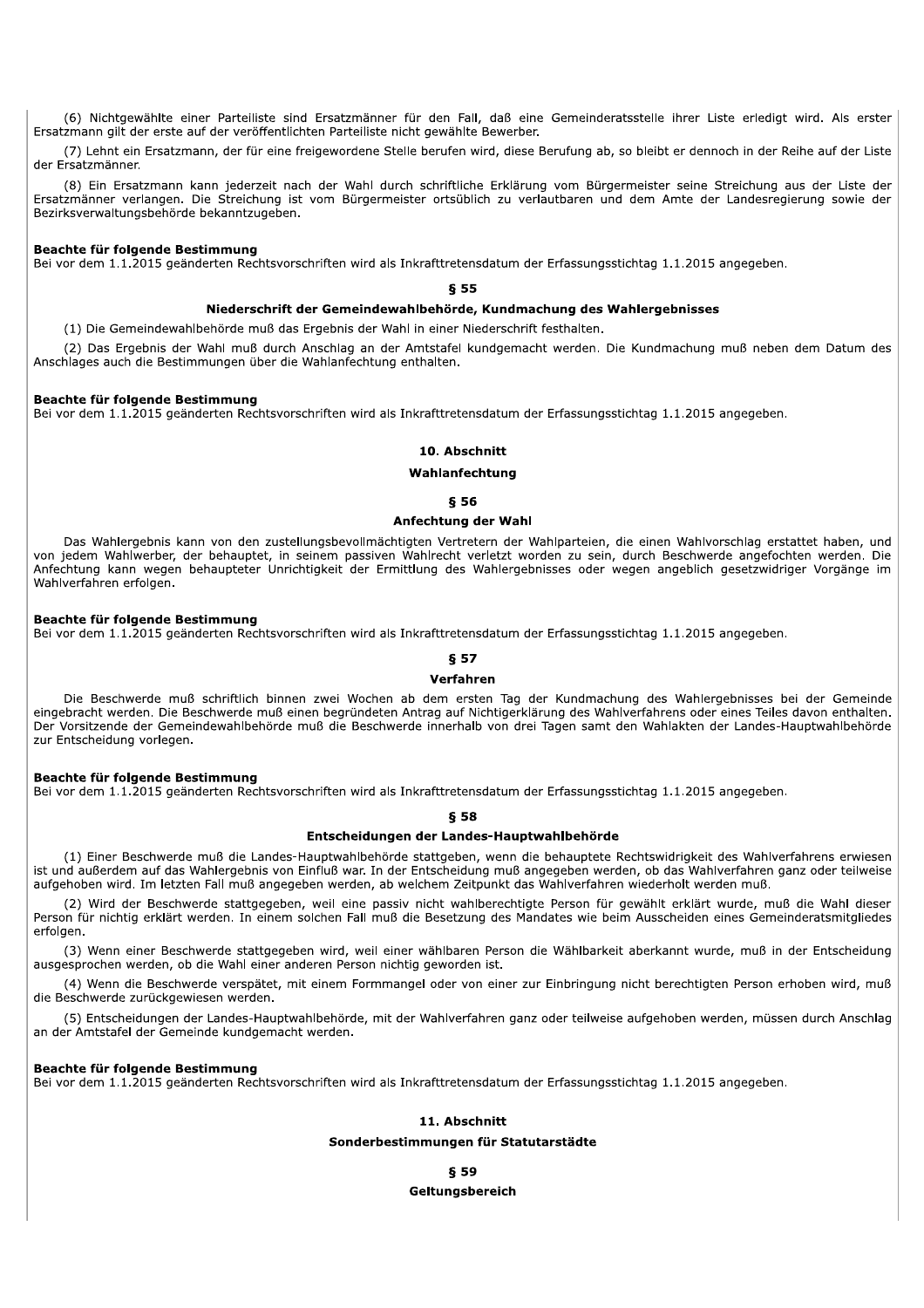Für die Wahl des Gemeinderates der Städte mit eigenem Statut gelten die Bestimmungen dieses Gesetzes sinngemäß, soweit dieser Teil nichts anderes bestimmt.

## Beachte für folgende Bestimmung

Bei vor dem 1.1.2015 geänderten Rechtsvorschriften wird als Inkrafttretensdatum der Erfassungsstichtag 1.1.2015 angegeben.

## $§60$

## Wahlausschreibung

(1) Die Wahl des Gemeinderates wird vom Stadtsenat ausgeschrieben. Wurde der Gemeinderat durch eine aufsichtsbehördliche Verfügung aufgelöst, muß die Landesregierung die Wahl des Gemeinderates ausschreiben. Die Wahlausschreibung erfolgt durch Verordnung.

(2) Macht eine Entscheidung des Verfassungsgerichtshofes oder der Stadtwahlbehörde die gänzliche oder teilweise Wiederholung der Wahl des Gemeinderates notwendig, muß der Stadtsenat die dafür erforderlichen Termine (Stichtag, Wahltag) durch Verordnung festlegen. § 1 Abs. 4 gilt dabei sinngemäß.

(3) Die Wahlausschreibung muß vom Bürgermeister unverzüglich durch Anschlag an der Amtstafel kundgemacht werden.

#### Beachte für folgende Bestimmung

Bei vor dem 1.1.2015 geänderten Rechtsvorschriften wird als Inkrafttretensdatum der Erfassungsstichtag 1.1.2015 angegeben.

## **861**

## Wahlsprengel

Die Einteilung des Stadtgebietes in Wahlsprengel erfolgt durch den Stadtsenat.

#### Beachte für folgende Bestimmung

Bei vor dem 1.1.2015 geänderten Rechtsvorschriften wird als Inkrafttretensdatum der Erfassungsstichtag 1.1.2015 angegeben.

# **862**

# Wahlbehörden

Zur Durchführung und Leitung der Wahl werden Wahlbehörden bestellt. Es sind dies:

a) die Stadtwahlbehörde

b) die Sprengelwahlbehörden

c) die besonderen Wahlbehörden

d) die Berichtigungskommission

# **863**

#### Berufung und Ausscheiden der Beisitzer, Ersatzmitglieder und Vertrauenspersonen

(1) Die Beisitzer und Ersatzmitglieder der Stadtwahlbehörde werden vom Stadtsenat, die Beisitzer und Ersatzmitglieder der Sprengelwahlbehörden von der Stadtwahlbehörde bestellt.

(2) Der richterliche Beisitzer der Stadtwahlbehörde und sein Ersatzmitglied werden auf Grund eines vom Stadtwahlleiter einzuholenden Vorschlages des Präsidenten des örtlich zuständigen Landesgerichtes bestellt. Der richterliche Beisitzer (Ersatzmitglied) muß seinen ordentlichen Wohnsitz nicht in der Stadt haben. Die übrigen Beisitzer und Ersatzmitglieder werden auf Grund der Vorschläge der im Gemeinderat am Stichtag vertretenen Wahlparteien nach ihrer bei der letzten Wahl des Gemeinderates festgestellten Stärke berufen. Wenn am Stichtag der Gemeinderat aufgelöst ist, ist für die Berufung der Beisitzer und Ersatzmitglieder die Stärke der Wahlparteien im aufgelösten Gemeinderat maßgeblich. Werden Vorschläge nicht oder verspätet eingebracht, so werden die Beisitzer und Ersatzmitglieder unter Bedachtnahme auf die vorangeführten Grundsätze vom Stadtsenat bzw. von der Stadtwahlbehörde bestellt. Das gleiche gilt sinngemäß, wenn von einer Partei zu wenig Personen vorgeschlagen werden, hinsichtlich der fehlenden Stellen.

(3) Hat eine Wahlpartei gemäß Abs. 2 keinen Anspruch auf Berufung eines Beisitzers, so ist sie, falls sie im letzten gewählten Gemeinderat vertreten ist, berechtigt, in die Stadtwahlbehörde und in jede Sprengelwahlbehörde bis zu zwei Vertrauenspersonen zu entsenden. Das gleiche Recht steht hinsichtlich der Stadtwahlbehörde auch solchen Wahlparteien zu, die im zuletzt gewählten Gemeinderat überhaupt nicht vertreten sind. Diese Vertrauenspersonen sind zu den Sitzungen der Wahlbehörden einzuladen. Sie nehmen an den Verhandlungen ohne Stimmrecht teil. Im Übrigen finden die Bestimmungen über die Einbringung der Anträge auf Berufung der Beisitzer sinngemäß Anwendung. Die Vorschriften über die Entsendung von Wahlzeugen werden dadurch nicht berührt.

(4) Die Namen der Mitglieder der Wahlbehörden müssen durch Anschlag an der Amtstafel kundgemacht werden. Die Wahlbehörden müssen so rechtzeitig konstituiert werden, daß sie ihren gesetzlichen Aufgaben zeitgerecht nachkommen können.

#### Beachte für folgende Bestimmung

Bei vor dem 1.1.2015 geänderten Rechtsvorschriften wird als Inkrafttretensdatum der Erfassungsstichtag 1.1.2015 angegeben.

## **864**

## Stadtwahlbehörde

(1) Für jede Stadt ist eine Stadtwahlbehörde zu bestellen. Sie besteht aus dem Bürgermeister oder einem von ihm entsandten Stellvertreter als Stadtwahlleiter und sechs Beisitzern. Ein Beisitzer muß Richter im Sinne des Art. 87 Abs. 1 des B-VG sein.

(2) Die Stadtwahlbehörde führt die Aufsicht über die Sprengelwahlbehörden; sie entscheidet endgültig in allen Streitfällen, die sich über das Wahlrecht und die Ausübung des Wahlrechtes ergeben. Ihr obliegen auch die Bestimmung der Wahllokale, der Verbotszonen, der Wahlzeit und die sonst den Gemeindewahlbehörden übertragenen Aufgaben, soweit in diesem Teil nichts anderes bestimmt ist.

(3) Die Mitglieder der Stadtwahlbehörde dürfen nicht gleichzeitig Mitglieder einer Sprengelwahlbehörde oder der Berichtigungskommission sein.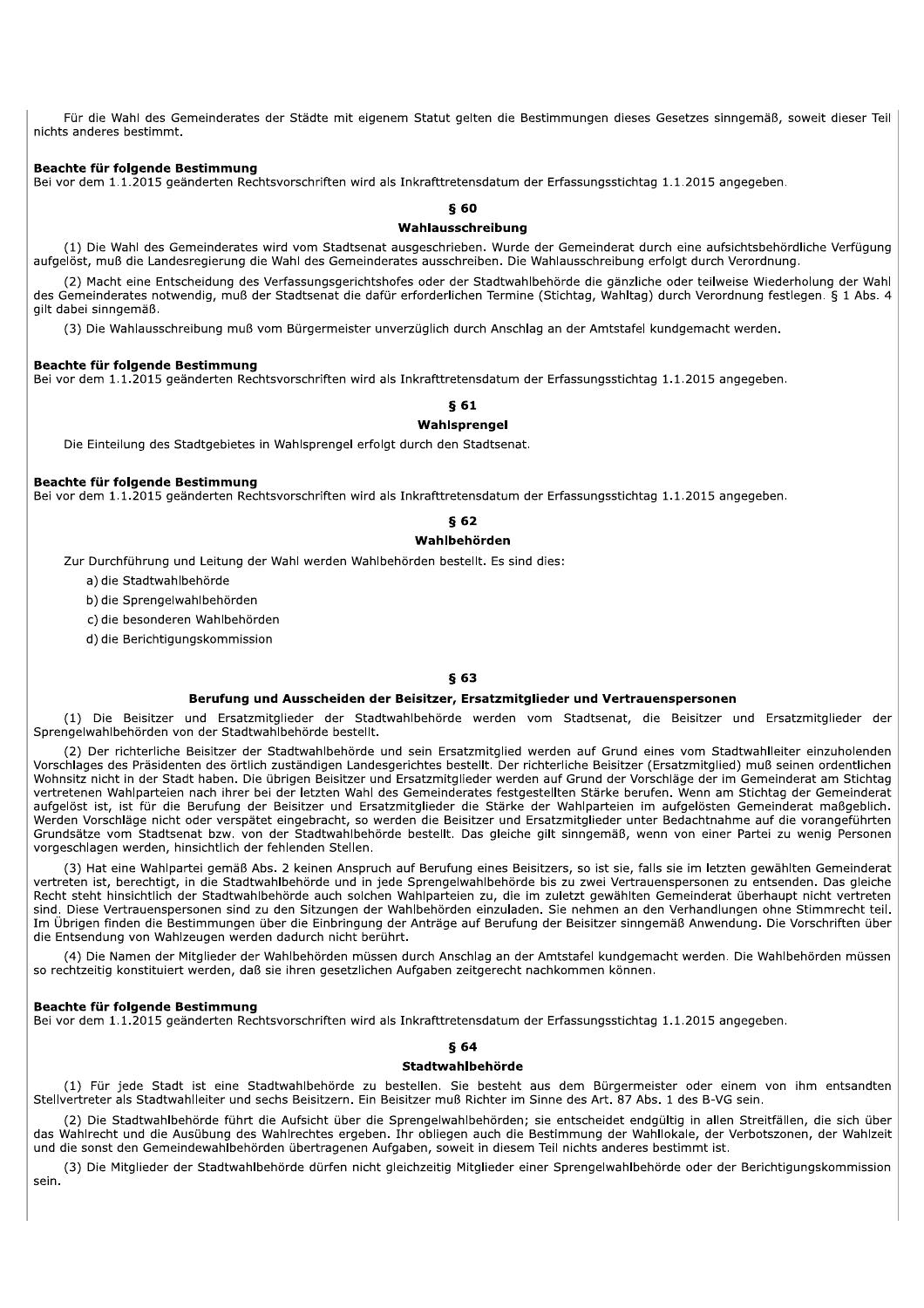(4) § 6 Abs. 3 und § 9 Abs. 4 gelten für die Stadtwahlbehörde sinngemäß. Für die Beschlußfähigkeit der Stadtwahlbehörde gilt § 17 der NÖ Landtagswahlordnung 1992, LGBI, 0300, sinngemäß.

## Beachte für folgende Bestimmung

Bei vor dem 1.1.2015 geänderten Rechtsvorschriften wird als Inkrafttretensdatum der Erfassungsstichtag 1.1.2015 angegeben.

 $§$  65

## Sprengelwahlbehörden, besondere Wahlbehörden und Berichtigungskommission

(1) Die Sprengelwahlbehörden und besonderen Wahlbehörden bestehen aus einem vom Bürgermeister zu bestellenden Sprengelwahlleiter sowie drei Beisitzern.

(2) Die Berichtigungskommission besteht aus einem vom Bürgermeister zu ernennenden rechtskundigen Bediensteten des Magistrats als Vorsitzenden und drei Beisitzern. Für die Beschlußfähigkeit der Berichtigungskommission gilt § 17 der NÖ Landtagswahlordnung 1992, LGBI. 0300, sinngemäß.

(3) In gleicher Weise müssen für den Sprengelwahlleiter und für den Vorsitzenden der Berichtigungskommission jeweils ein Stellvertreter und für jeden Beisitzer ein Ersatzmitglied bestellt werden.

(4) Die Beisitzer und Ersatzmitglieder der Berichtigungskommission werden vom Stadtsenat jeweils über Parteienvorschläge (§ 66) berufen.

#### Beachte für folgende Bestimmung

Bei vor dem 1.1.2015 geänderten Rechtsvorschriften wird als Inkrafttretensdatum der Erfassungsstichtag 1.1.2015 angegeben.

 $$66$ 

#### Einbringung der Anträge auf Berufung der Beisitzer und Ersatzmitglieder, Entschädigung für Mitglieder der Wahlbehörden

(1) Spätestens eine Woche nach dem Stichtag müssen die zustellungsbevollmächtigten Vertreter der Wahlparteien, die am Stichtag im Gemeinderat vertreten sind oder im aufgelösten Gemeinderat vertreten waren, Anträge für die Berufung der Beisitzer und Ersatzmitglieder, die das passive Wahlrecht zum Gemeinderat besitzen müssen, für die Stadtwahlbehörde und die Berichtigungskommission an den Stadtsenat und spätestens drei Wochen nach dem Stichtag für die Sprengelwahlbehörden und die besonderen Wahlbehörden an die Stadtwahlbehörde richten. Die Anträge müssen beim Magistrat eingebracht werden.

(2) Die Entschädigung gemäß § 16 Abs. 6 zweiter Satz setzt in Städten mit eigenem Statut der Stadtsenat fest.

## Beachte für folgende Bestimmung

Bei vor dem 1.1.2015 geänderten Rechtsvorschriften wird als Inkrafttretensdatum der Erfassungsstichtag 1.1.2015 angegeben.

## **867** Erfassung der Wähler

Für die Auflegung der Wählerverzeichnisse, Berichtigungsanträge dagegen und Berufungen gegen getroffene Entscheidungen sind die einschlägigen Bestimmungen dieses Gesetzes mit der Maßgabe sinngemäß anzuwenden, daß über Berichtigungsanträge die Berichtigungskommission und gegen deren Entscheidungen erhobene Berufungen die Stadtwahlbehörde entscheidet. Gegen den Bescheid der Stadtwahlbehörde findet eine Beschwerde an das Landesverwaltungsgericht nicht statt.

#### Beachte für folgende Bestimmung

Bei vor dem 1.1.2015 geänderten Rechtsvorschriften wird als Inkrafttretensdatum der Erfassungsstichtag 1.1.2015 angegeben.

# **868** (entfällt)

Beachte für folgende Bestimmung

Bei vor dem 1.1.2015 geänderten Rechtsvorschriften wird als Inkrafttretensdatum der Erfassungsstichtag 1.1.2015 angegeben.

# **§ 69** (entfällt)

#### Beachte für folgende Bestimmung

Bei vor dem 1.1.2015 geänderten Rechtsvorschriften wird als Inkrafttretensdatum der Erfassungsstichtag 1.1.2015 angegeben.

#### §70

#### Anfechtung der Gemeinderatswahl

(1) Das Wahlergebnis kann vom zustellungsbevollmächtigten Vertreter einer Wahlpartei, die einen Wahlvorschlag erstattet hat, und von jedem Wahlwerber, der behauptet, in seinem passiven Wahlrecht verletzt worden zu sein, sowohl wegen behaupteter Unrichtigkeit der Ermittlung als auch wegen angeblicher gesetzwidriger Vorgänge im Wahlverfahren schriftlich durch Beschwerde angefochten werden. Die Beschwerde muß einen begründeten Antrag auf Nichtigkeit des Wahlverfahrens oder eines bestimmten Teiles desselben enthalten. Wenn die Beschwerde verspätet oder von einer hiezu nicht berechtigten Person eingebracht wird oder die Begründung bzw. die Angabe, inwieweit die Wahl angefochten wird, fehlt, muß die Beschwerde zurückgewiesen werden. Gegen die Entscheidung der Stadtwahlbehörde ist keine Berufung zulässig.

(2) Die Beschwerde muß binnen zwei Wochen ab dem ersten Tag der Kundmachung des Wahlergebnisses beim Magistrat eingebracht werden.

(3) Einer Beschwerde muß die Stadtwahlbehörde stattgeben, wenn die behauptete Rechtswidrigkeit des Wahlverfahrens, dazu zählt die Unrichtigkeit der Ermittlung des Ergebnisses, erwiesen wurde und auf das Ergebnis der Wahl von Einfluß war. In einer stattgebenden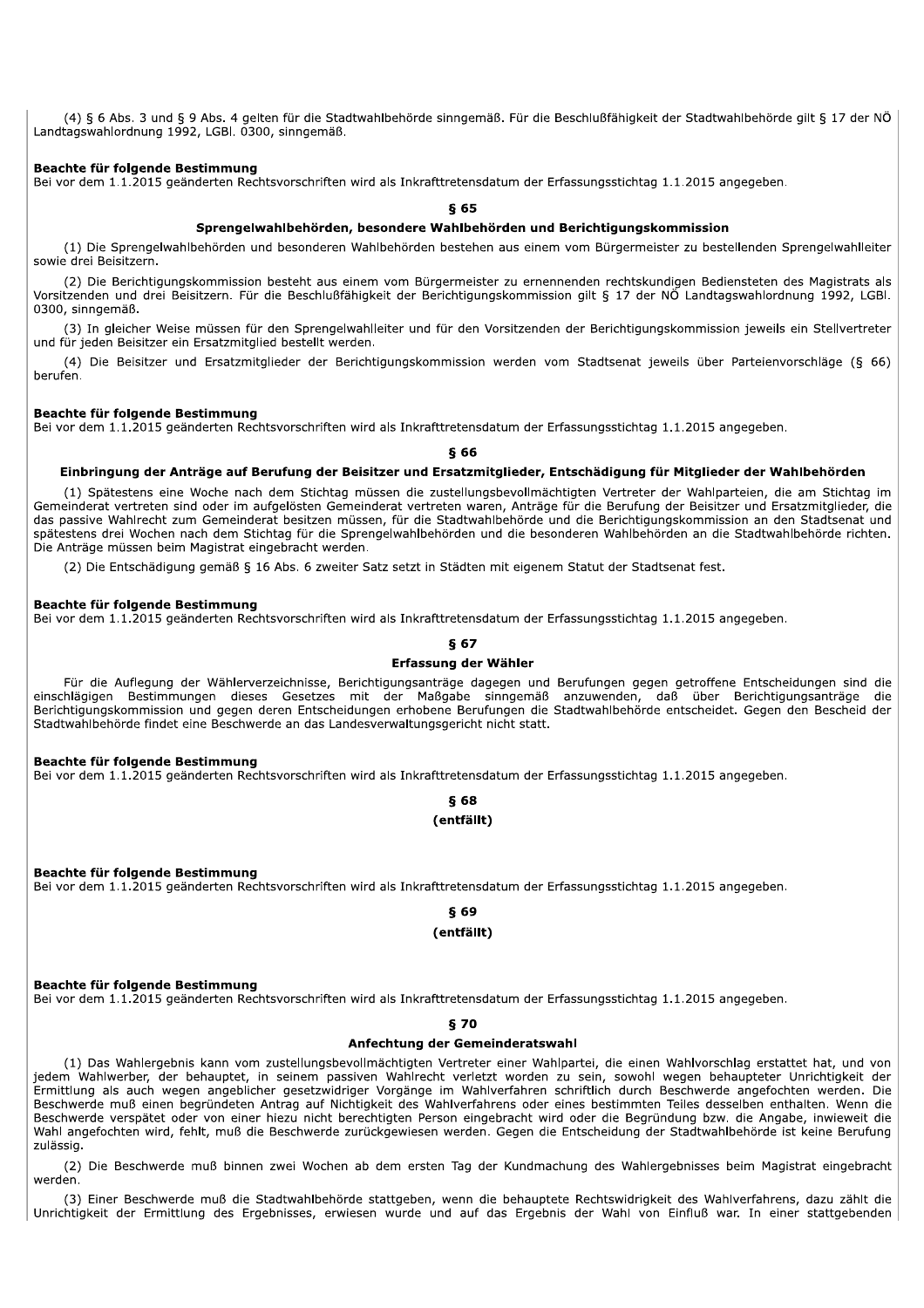Entscheidung muß die Stadtwahlbehörde entweder das ganze Wahlverfahren oder genau bezeichnete Teile desselben als ungültig erklären. (4) Entscheidungen der Stadtwahlbehörde, mit der Wahlverfahren ganz oder teilweise aufgehoben werden, müssen durch Anschlag an der Amtstafel kundgemacht werden.

#### Beachte für folgende Bestimmung

Bei vor dem 1.1.2015 geänderten Rechtsvorschriften wird als Inkrafttretensdatum der Erfassungsstichtag 1.1.2015 angegeben.

## 12. Abschnitt

## **Allgemeine Bestimmungen**

 $§71$ 

## **Fristen**

(1) Der Beginn und Lauf einer in diesem Gesetz festgelegten Frist wird durch Sonn- und andere öffentliche Ruhetage nicht behindert. Das gleiche gilt für Samstage und den Karfreitag. Fällt das Ende einer Frist auf einen dieser Tage, müssen die mit dem Wahlverfahren befaßten Behörden dafür sorgen, daß ihnen befristete Handlungen auch an diesen Tagen zur Kenntnis gelangen.

(2) Die Tage des Postlaufes werden in die Fristen eingerechnet. Im übrigen gelten für die Berechnung der Fristen die Bestimmungen des § 32 Allgemeines Verwaltungsverfahrensgesetz 1991, BGBI. 51/1991 i.d.F. BGBI. I Nr. 20/2009, sinngemäß.

#### Beachte für folgende Bestimmung

Bei vor dem 1.1.2015 geänderten Rechtsvorschriften wird als Inkrafttretensdatum der Erfassungsstichtag 1.1.2015 angegeben.

# **672**

## **Kosten**

(1) Kosten des Wahlverfahrens müssen, wenn sie bei den Gemeinden entstehen, von diesen getragen werden. Die sonstigen Kosten des Wahlverfahrens trägt das Land Niederösterreich. Wenn die Beschaffung der zur Durchführung des Wahlverfahrens erforderlichen Drucksorten durch das Land erfolgt, sind die dabei entstehenden Kosten von den Gemeinden dem Land Niederösterreich anteilsmäßig nach der Einwohnerzahl zu ersetzen.

(2) Die im Verfahren nach diesem Gesetz erforderlichen Eingaben und sonstigen Schriften und Urkunden sind von den Verwaltungsabgaben des Landes und der Gemeinden befreit.

## Beachte für folgende Bestimmung

Bei vor dem 1.1.2015 geänderten Rechtsvorschriften wird als Inkrafttretensdatum der Erfassungsstichtag 1.1.2015 angegeben.

# **873**

#### **Drucksorten**

Die Landesregierung, in Städten mit eigenem Statut der Stadtsenat, muß durch Verordnung die Gestaltung der Drucksorten zur Vollziehung dieses Gesetzes festlegen.

## Beachte für folgende Bestimmung

Bei vor dem 1.1.2015 geänderten Rechtsvorschriften wird als Inkrafttretensdatum der Erfassungsstichtag 1.1.2015 angegeben.

# $$74$

# Schriftliche Anbringen und Meldungen

Soweit in diesem Gesetz nichts anderes bestimmt ist, können schriftliche Anbringen und alle Meldungen nach Maßgabe der zur Verfügung stehenden technischen Mittel der Behörde in jeder technisch möglichen Form übermittelt werden.

## Beachte für folgende Bestimmung

Bei vor dem 1.1.2015 geänderten Rechtsvorschriften wird als Inkrafttretensdatum der Erfassungsstichtag 1.1.2015 angegeben.

## **875**

## Weibliche Form von Funktionsbezeichnungen

Funktionsbezeichnungen nach diesem Gesetz können in der Form verwendet werden, die das Geschlecht des Funktionsinhabers oder der Funktionsinhaberin zum Ausdruck bringt.

## Beachte für folgende Bestimmung

Bei vor dem 1.1.2015 geänderten Rechtsvorschriften wird als Inkrafttretensdatum der Erfassungsstichtag 1.1.2015 angegeben.

## **876**

#### Eigener Wirkungsbereich der Gemeinde

Die in diesem Gesetz geregelten Aufgaben der Gemeinde sind, unbeschadet der Zuständigkeit überörtlicher Wahlbehörden, solche des eigenen Wirkungsbereiches.

## **877**

## **Umgesetzte EG-Richtlinien**

Durch dieses Gesetz werden folgende Richtlinien der Europäischen Gemeinschaft umgesetzt:

1. Richtlinie 94/80/EG des Rates vom 19. Dezember 1994 über die Einzelheiten des aktiven und passiven Wahlrechts bei Kommunalwahlen für Unionsbürger mit Wohnsitz in einem Mitgliedstaat, dessen Staatsangehörigkeit sie nicht besitzen, ABI.Nr. L